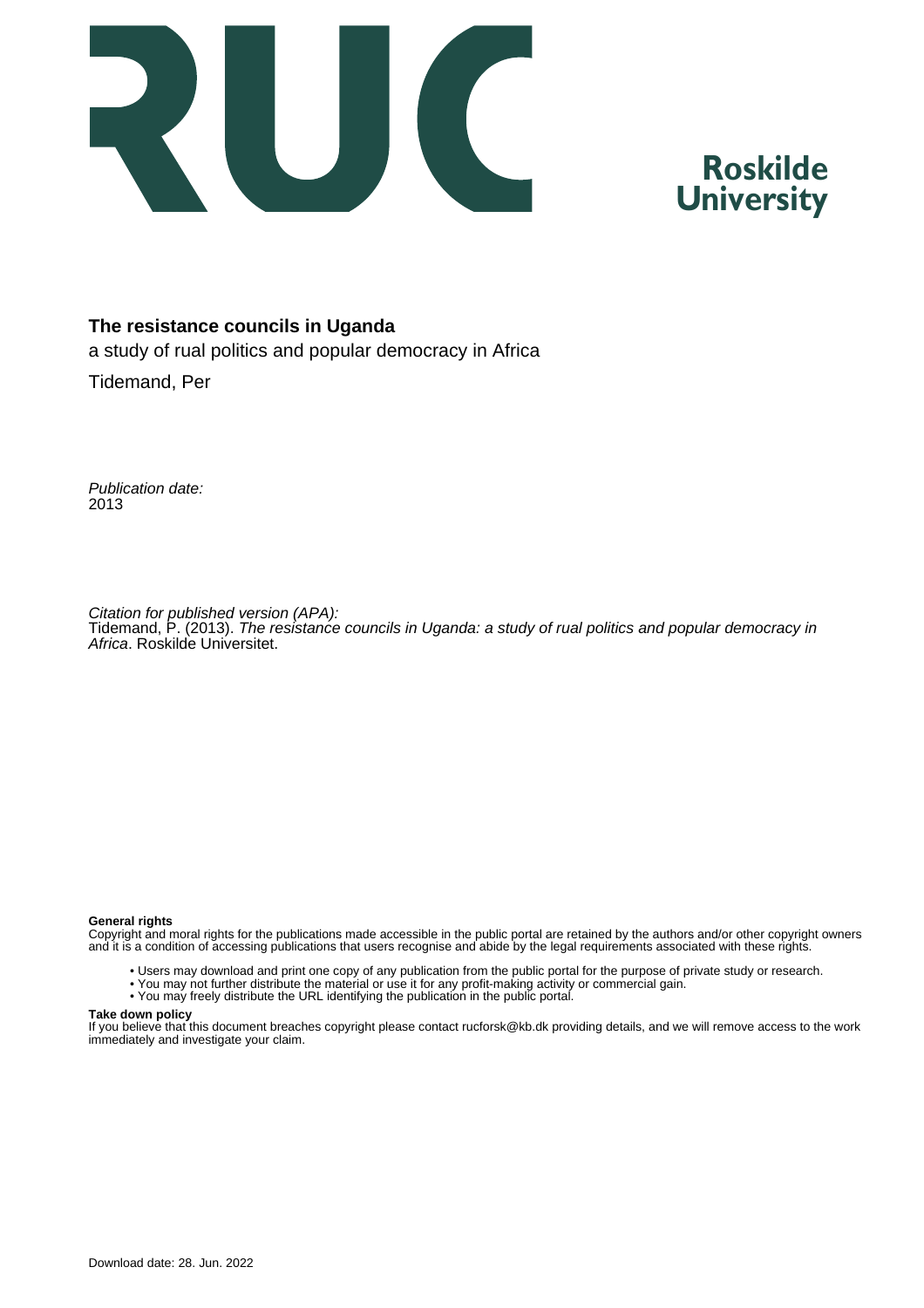# **The Resistance Councils in Uganda**

# **A Study of Rural Politics and Popular Democracy in Africa**

**Volume II: Annexes** 

**PhD Dissertation by Per Tidemand** 



**International Development Studies 1994 P.O. Box 260 Roskilde, Denmark** 

**www.ruc.dk**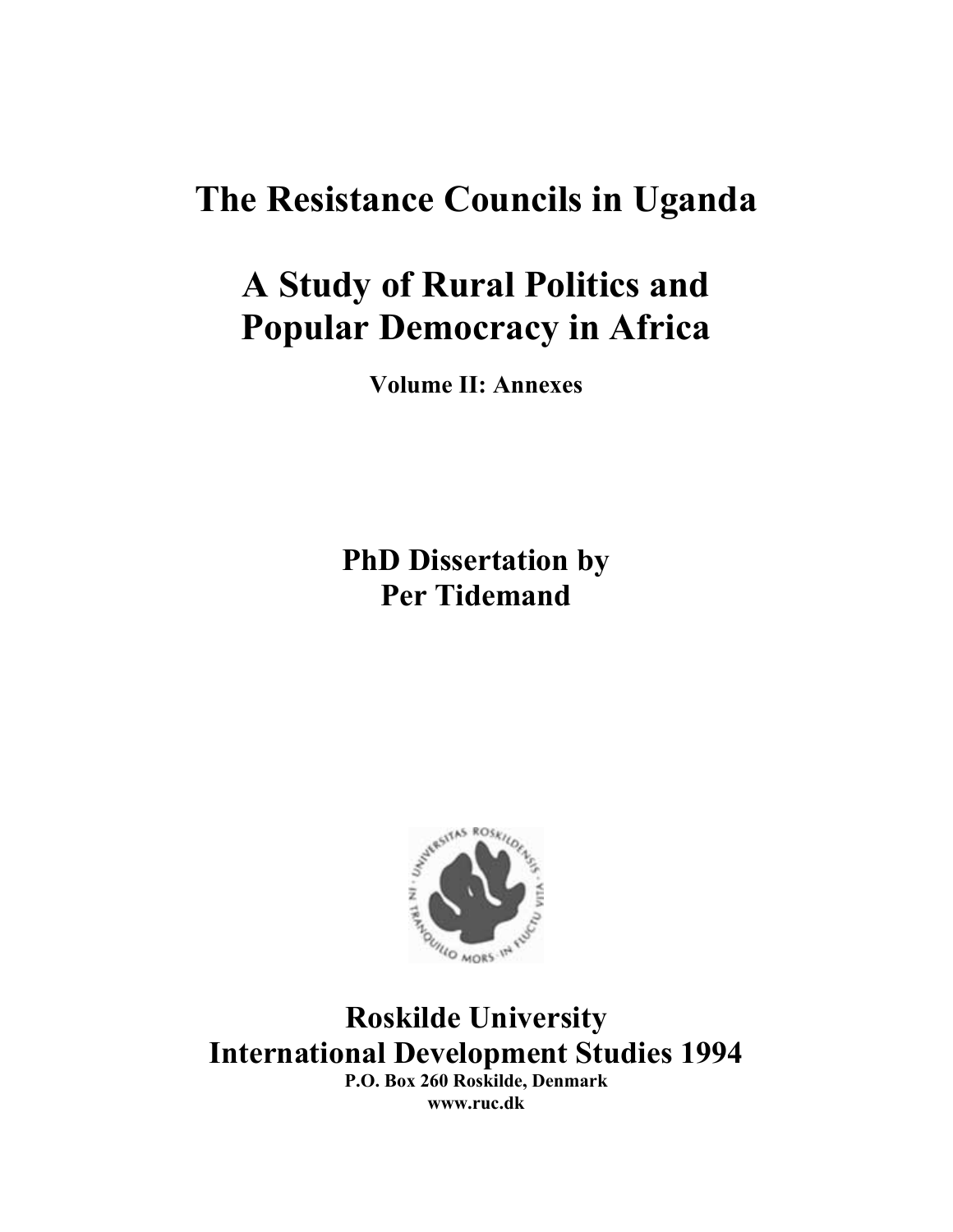# **List of Appendices**

| APPENDIX 2:CENSUS DATA ON ETHNICITY IN CENTRAL UGANDA (BUGANDA) 1931-1991  6 |  |
|------------------------------------------------------------------------------|--|
| APPENDIX 3: TWO VILLAGE SURVEYS ON PARTICIPATION IN RC POLITICS 8            |  |
|                                                                              |  |
|                                                                              |  |
|                                                                              |  |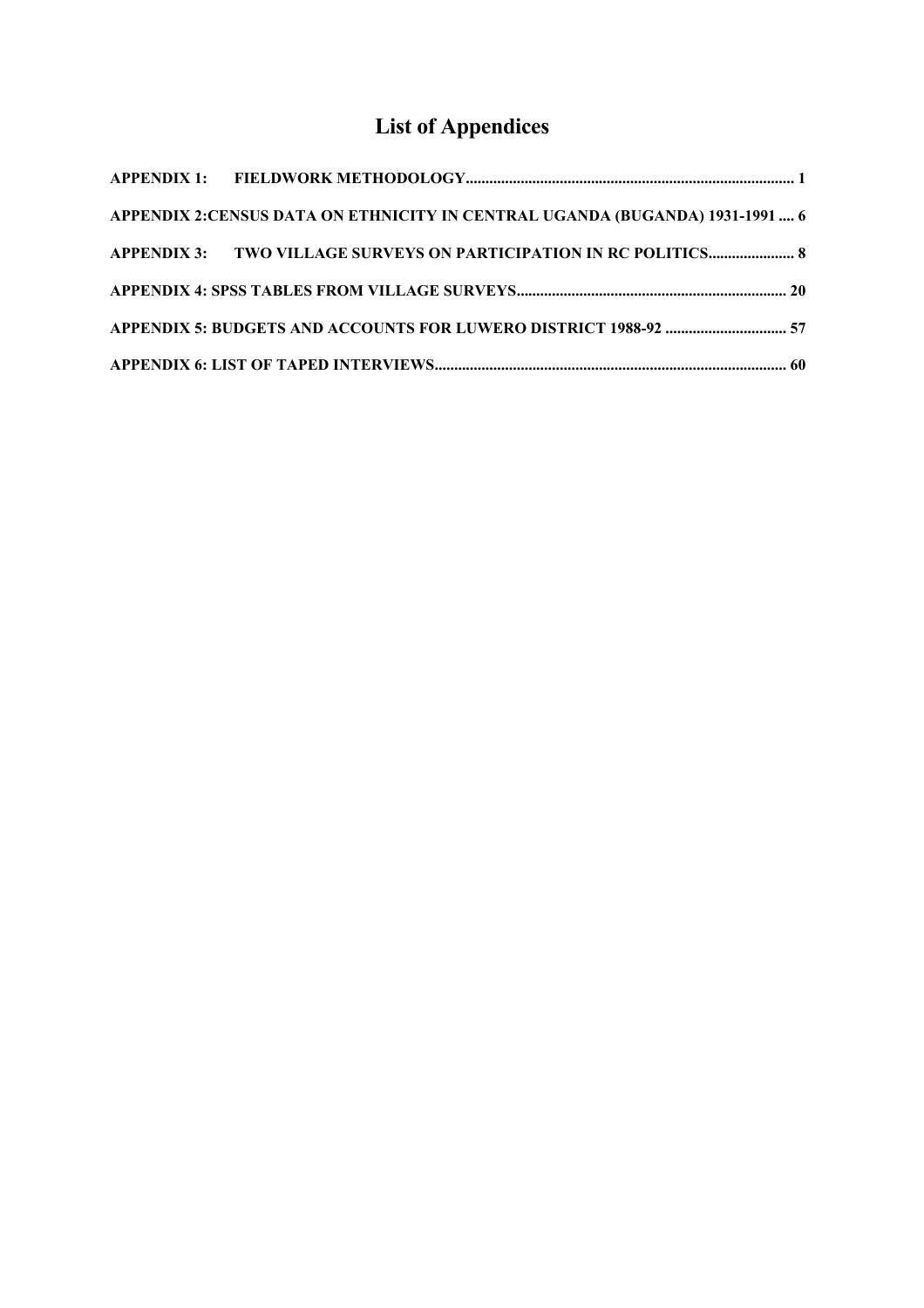## <span id="page-3-0"></span>**Appendix 1: Fieldwork Methodology**

In chapters one and two I have with reference to my methodology stressed two points:

1. The need for a historical approach. The evolution of the RCs needs to be linked to the history of the rural governing institutions. Their history remains in itself rather obscure; unresearched and probably with great local variance.

2. The need for listening to rural voices in order to get to peasant perceptions of events and institutions.

This appendix will outline how these intentions practically have been reflected within fieldwork methodology.

The validity of ethnography can according to Sanjek (1990) be assessed according to three canons: "theoretical candour, the ethnographer's path and fieldnote evidence"<sup>1</sup>. My choices of theories at a more general level were discussed in chapter one. Middle range theories concerning such issues as rural mobilisation during guerrilla struggles, the character of rural stratification in Buganda represent other theoretical choices that I discuss in the particular chapters concerned. In this appendix I present a sort of sketchmap of the fieldwork experience and some problems of fieldnote evidence.

#### **1. Choice of Areas and some problems of participant observation**

Luwero and Mukono were early in the project planning phase selected as sites for fieldwork. The reasons were three: (1) the origin of the RCs during the guerrilla war in Luwero as opposed to the introduction of RCs in Mukono as part of a local government reform (2) the availability of earlier studies of local institutions particularly in this area - the former Buganda kingdom, and (3) the possibility of using elements of participant observation as a research strategy while still conducting fieldwork in more than one locality. Luwero had to be included in the study if I wanted to study the war and Mukono was chosen as one of the many possible comparative areas within Buganda because I had some earlier contacts and knowledge of the area from my work there 1989-90 as a sociologist on a water project.

The choice of the two particular villages where I lived followed slightly different paths. In Luwero I wanted to work in an area formerly under guerrilla control. Thus it had to be west of the Gulu road and river Lugogo. From my preliminary readings it appeared (Ddungu 1989) that Nakaseke subcounty would be most suitable. Here I found the home of Jajja Kaliika, the grandmother of my research assistant, very pleasant and ended up staying here on off for the six months I worked in this area. Housing is not easy to find within Nakaseke subcounty and I was lucky to be able to get a room of my own in the house of Kaliika. The house represented one of the rare examples of surviving brick walls and iron roofs in Nakaseke. Water could be collected from the handpump two miles away and kerosene lamps provided lights for night reading and

<span id="page-3-1"></span>i<br>L 1. Sanjek 1990 p.395.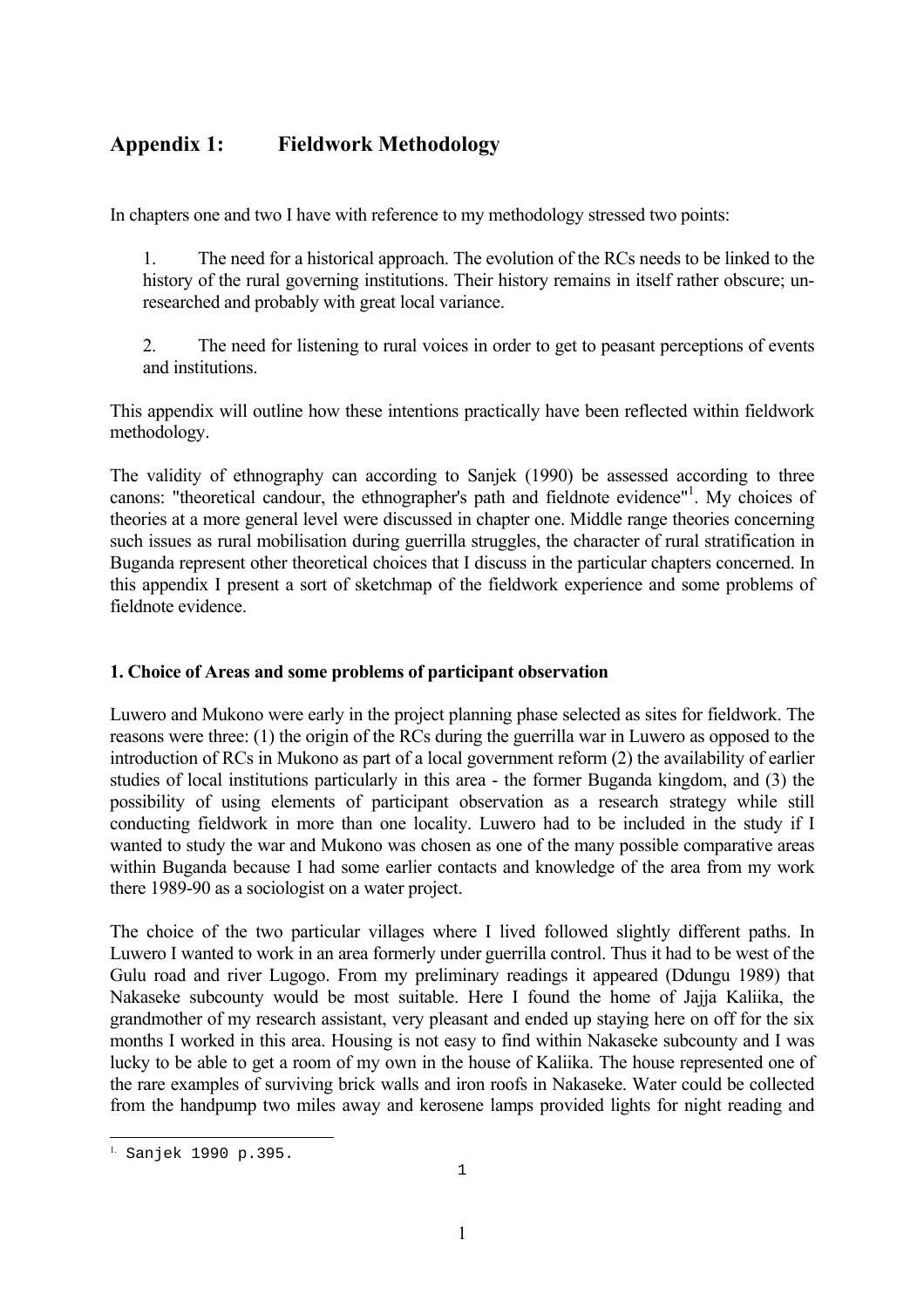#### <span id="page-4-1"></span>writings.

÷,

Kamira in Mukono was chosen in quite a different way. Initially I had actually chosen to work in another part of Mukono (Nakisunga subcounty) and had actually gone so far that I had an election study carried out here in February-March 1992 by a research assistant. But after rereading Community of Strangers by Robertson (1978) and having visited Kamira I decided to change field site in Mukono. Robertson gives a very personal and detailed description of his fieldwork in two villages carried out in Mukono 1965-66; especially Kamira village. His book includes photos and names of the informants and is extremely rich on personal characteristics just as a number of very unique observations of village communities are given. When I arrived in Kamira I soon realized that it was the "right thing": I met a number of the people described so sensitively by Robertson and they were all quite exited about the fact that I knew so much about them because of the book of Robertson. No other researchers have worked there since 1966 which otherwise might have somehow "skewed" the village. People were of course very exited to read about themselves and about their community in the copies that I brought with me. The book also helped to explain what (my) social science research is all about. First of all, the book gave me an opportunity to investigate political changes at community level in a longer (25 years) perspective.

I found accommodation in the neighbouring RC1 - close enough for me to walk to Kamira and to receive guests from there as my visitors. Kamira offered me many differences compared to Namasujju - as discussed particularly in chapter five.

My thoughts about where to stay reflected in a very manifest way some problems of mine concerning the use of participant observation. By participant observation I understand a strategy, rather than a method, whereby the researcher becomes accepted and trusted within the community or organisation of study<sup>2</sup>. This enables the researcher to use a variety of qualitative and quantitative data collection methods like attending council meetings, getting access to minutes and files, conducting interviews of different kinds just as even a very formalised questionnaire survey can be better designed and conducted after a period of participant observation. Living within the community studied and learning the local language are two of the basic elements of participant observation within good anthropology. Even though I only partially fulfilled these conditions, then I am convinced that my very attempts at least improved upon my access to information and intuitive understanding of the communities.

The choice of residence is often a crucial part of participant observation, but since I studied the Resistance Councils that as institutions exist from village to district level then it was not evident where to stay in order to gain confidence through daily interaction. My stay in the two villages enabled me to view the Resistance Councils at higher level from below; how the District council for instance is experienced in day to day politics at village level. But I did not at the same time have the opportunity to get into the daily politics of the RCs at district level itself. Most of my interviews at district level also appeared a lot more circumscribed and formal; I felt that I to a much larger extent was a stranger at the district headquarters than in the two villages. However, that might naturally also be the outcome of the rather different power relations at this level between me the researcher and the informants<sup>[3](#page-4-1)</sup>.

<span id="page-4-0"></span> $^2$  This follows: Bernard, Russell 1988: Research Methods in Cultural Anthropology. Sage Publications.

 $^3$  See for instance the discussion of Ken Wilson 1993, p 191 on "asymetric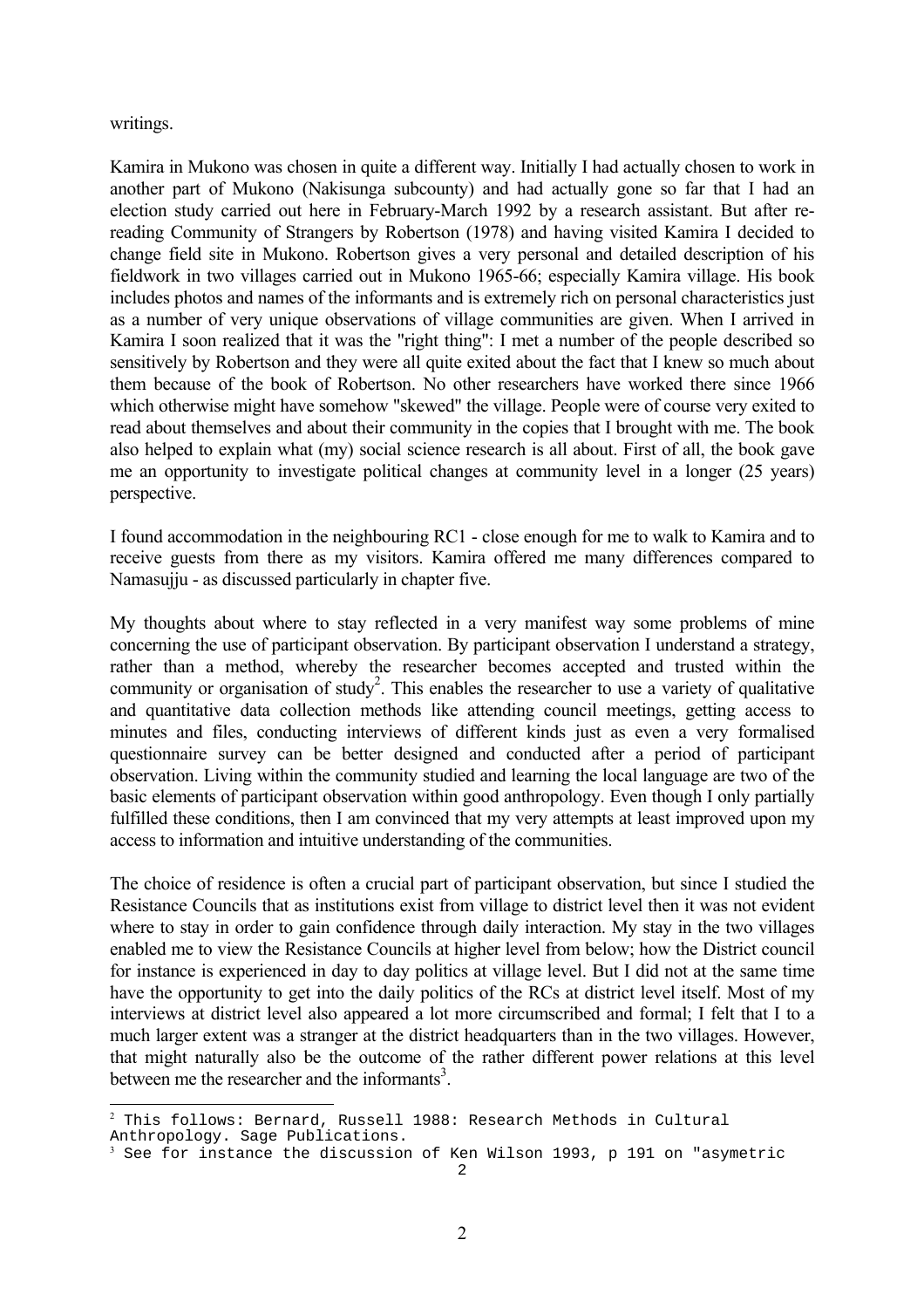Learning the local language, Luganda, is essentially a question of priorities: how much would my understanding of the RCs improve through knowledge of the language and how much information would I miss by spending time and resources learning the language rather than for instance get on with the interviews<sup>4</sup>. When I worked in Uganda on a water project in 1989 I started learning some Luganda at Makerere University at the language department. My time as a consultant on a large government water project was scarce and Luganda only spoken as the first language in one of the seven districts where the project was implemented so it was difficult to maintain the studies. Another hampering factor was the virtual lack of language learning material even within department of languages at Makerere. As I prepared for fieldwork in 1990 I got access to some dictionaries and a grammar during a visit to SOAS in London. In the early stage of my subsequent research in Uganda I had daily language lessons at Makerere for some three months during which I also did some library and archival research in Kampala. Still I had no illusions that I would ever be able to work entirely in Luganda and planned for the use of interpreters. My research had for funding reasons to be planned within a three year period and the 15 months of fieldwork in Uganda out of a total of 36 months of project time was already considered to be on the high side. Only the first three months of my stay did I spend considerable time on systematic language studies. Consequently my language skills never became more than rather rudimentary.

The above description of the extent and limits of my participant observation strategy hopefully gives the reader some clue to the conditions of fieldwork although this not necessarily tells anything about the exact consequences for the analysis. The analysis can only be evaluated in comparison with earlier and later works - the extent to which convincing arguments are made for new propositions. Thus it is in itself not interesting that I probably would have made a better study if I had been fluent in Luganda or spent longer time in the field until this is demonstrated to have been reflected in specific misinterpretations or oversights.

#### **2. Rural Voices**

÷,

Semi-structured interviews, daily conversations as well as songs constitute my material referred to as "rural voices". I was most conscious about the semi-structured interviews. They were all carried out with a base in either Namasujju or Kamira villages, but less than half of the some 100 interviews were carried out within these villages. Particulary in Namasujju (Luwero) I tried to find knowledgable informants to tell about the war and this brought me far around in three different subcounties within Luwero district: Kapeka, Semuto and Nakaseke subcounties. Also I wanted to get the view of representatives from the different levels of the RC system: from parish, subcounty and district level, just as I interviewed civil servants at various levels. A bit more than half of these interviews were taped and later transcribed and translated by a research assistant. Especially higher ranking RCs as well as a number of civil servants preferred not to have the interviews taped. Thus the bulk of the interviews taped are with peasant informants.

The informants were selected in order to get the view of a broad range of rural residents in Luwero and Mukono in order to offset any bias from the composition of informants. The criteria

friendships" and why fieldworkers so often feel they easily get friends among poor rural people.

<span id="page-5-0"></span><sup>3</sup> 4 See for instance Stephen Devereux 1993, p.43.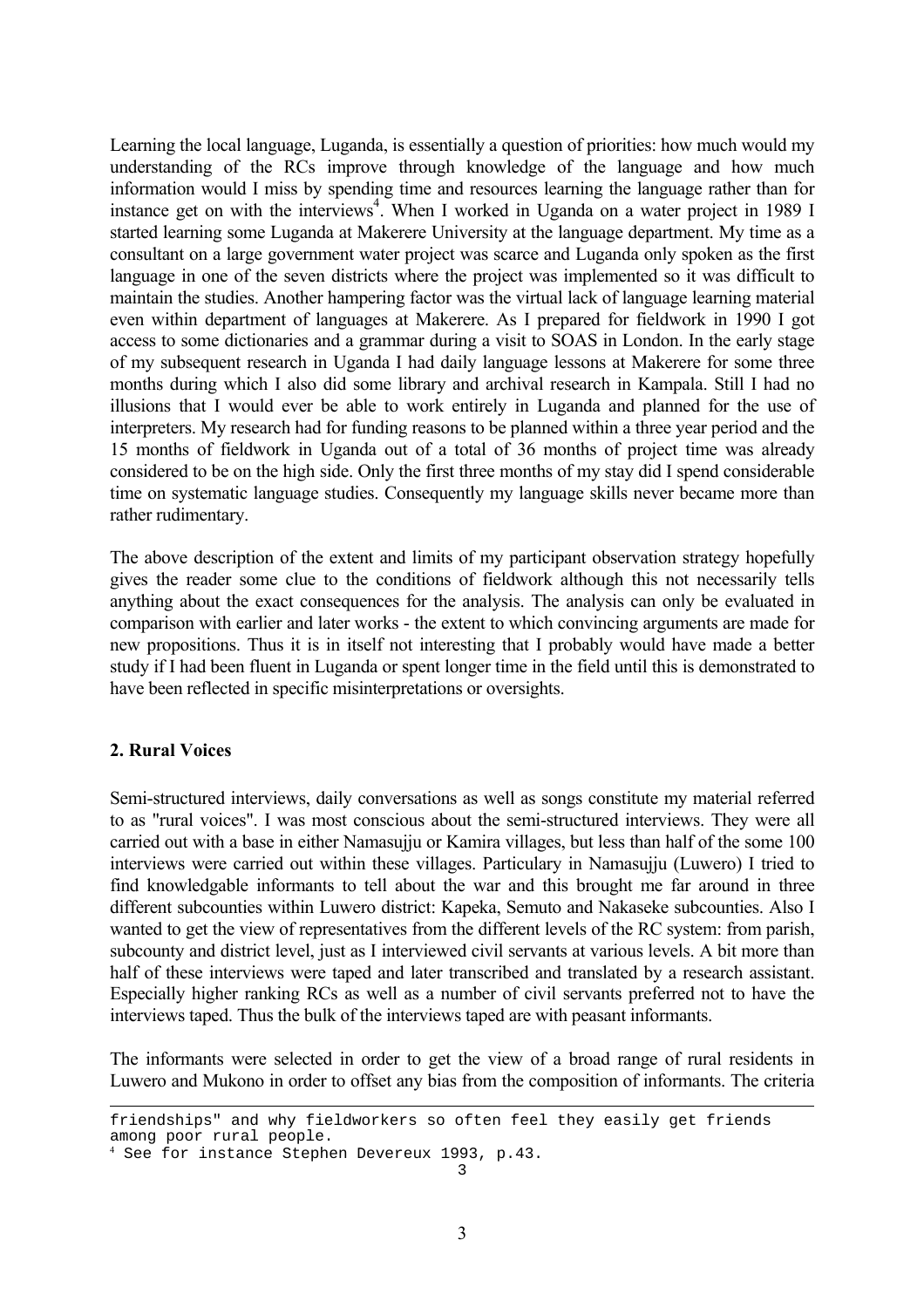applied were gender, age, ethnicity, class and party affiliation. Still these voices are biased as the male elder established peasants were the most vocal in both interviews and songs.

Within each village I had some close friends I would meet daily with whom I would discuss events of the day and the interviews I might have conducted out of the village. Similarly, I would regularly have their views upon my preliminary "conclusions" as I went about. In Kamira I especially owe a lot to John Kalyowa and in Namasujju to Jajja Kaliika in whose house I lived and her son John Kaliika. As they obviously formed my understanding of many events I better briefly give their background. They are clearly part of what I term the village establishment: they are born in the villages, they own land, they head their households, both men have spent time as RC1 executives and both regards income and education they are all above average of their villages. Kalyowa is a Musoga and Catholic whereas the Kaliika family is Baganda and Protestant. In this sense I recognised their views as "biased". But what mattered to me was foremost that I felt we trusted each other and that they were solid insiders, who's friendship did not prevent me from getting other points of view. Their above average education also allowed them to be more observant, reflective and articulate. These were also the first people that I looked up upon my return in August-September 1993 when I spent one month in Uganda reporting back and discussing my preliminary results in the villages, at district level and at University etc.

Ethical considerations concerning protection of informants represent particulary problems of the use of rural voices in data collection and representation. Horrifying examples can be found of how informants have become damaged through careless use of their information and names by the researcher. On the other hand, hiding villages and informants as X, Y and Z makes it very difficult to criticize certain research findings or at least to cross check data themselves. Occasionally it can also add to the boredom of reading the report or more seriously send a misleading picture of generalities and objectivity hiding the context of the phenomena researched.

During fieldwork my informants generally made it clear to me that confidentiality was directly unwanted. They were proud of the histories and of being part of a research project. The copies of the book of Robertson that he sent back to Kamira through me no doubt contributed to their desire of being included in another book. However Robertson (1978) in spite of somehow dealing with political institutions is foremost a story of his personal experience of his fieldwork as a young man in the area; how he made friends,of small character descriptions of individuals and most celebrated in Kamira - lots of portrait photos.

Kamira and Namasujju villages are the real names of the villages where I lived during fieldwork. The names of the informants have generally been hidden in the text. Instead I generally refer to the number of the informant and in appendix six give a short characteristic of all the informants that had their interviews taped. Higher ranking politicians and civil servants often requested anonymity and this is of course respected throughout. The present form hopefully represents the best compromise between protecting informants and enabling the ethnographic data to speak for itself as well as being checked.

#### **3. The Village Surveys**

As part of my field work I conducted a questionnaire survey in the two villages Namasujju and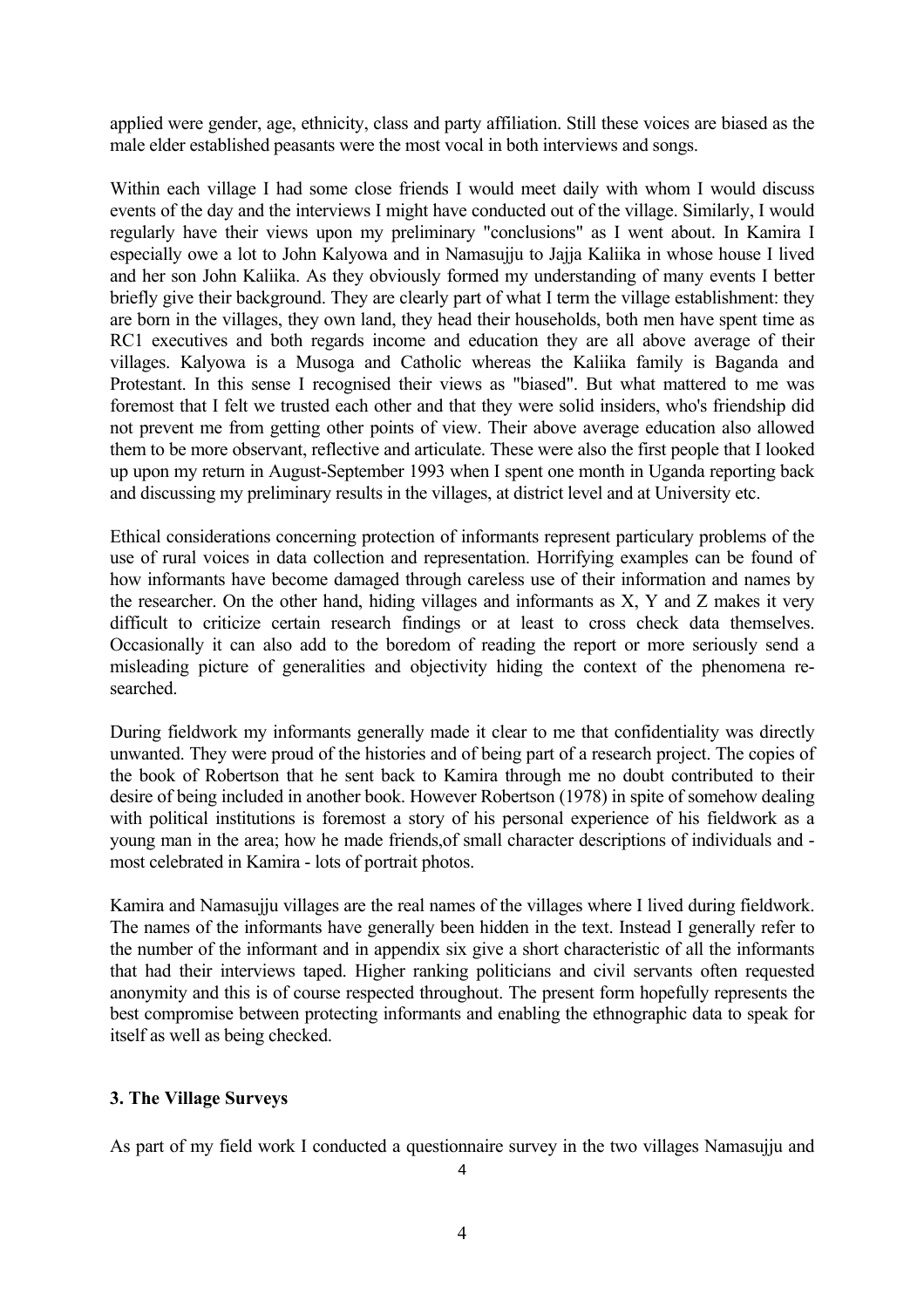Kamira. The questionnaire survey served two purposes:

The questionnaire itself as well as details of the methodology and analysis are reproduced in appendix three and four. The surveys are censuses involving all adults in the two villages - some five hundred altogether.

The data are not samples of villages in central Uganda - not to speak of Uganda as a whole. What is represented here are two case studies from villages in Central Uganda. This kind of survey was foremost decided upon because of my concern with differences of participation in RC politics between different groups within village communities. This kind of survey also enabled me to get basic quantitative data from the villages where I carried out other forms of data collection. It would then be easier for me to interpret the data, just as I through my stay and interaction with people got a better relationship with people that would allow for more honest answers and higher rate of respondence. Finally, a research design with a real sampling would have caused immense logistical problems. An arrangement with stratified sampling would under no circumstances have been avoided.

#### **4. The District and High RC Politics**

Politics at the higher levels of the RCs were to a large extent analyzed as experienced from village level. However, the elections, council meetings at RC3 and RC5 level and court proceedings at RC3 level gave an opportunity of direct observations. Otherwise district files in both Mukono and Luwero gave a reasonable skeleton for subsequent semi structured interviews with civil servants and politicians at district level. The interviews were only occasional taped, but all conducted in English. This obviously eased the dialogue, but still many of these interviews were more formal and circumscribed than the better interviews in the villages - obviously because I did not achieve the same kind of rapport here through participant observation. Two district politicians remained though exceptions and much at district level is admittedly seen through their eyes.

Two large official conferences in Uganda also gave insights into the different perceptions of the role of actors and institutions. Thus I benefited greatly from the Annual Conference of the Ministry of Local Government and its decentralization workshop in 1992 where the Decentralisation Policy was launched as well as the Regional Conference on Local Self Governance in 1993 where especially the political debate concerning "Traditional Rulers" and the questions of federalism were raised.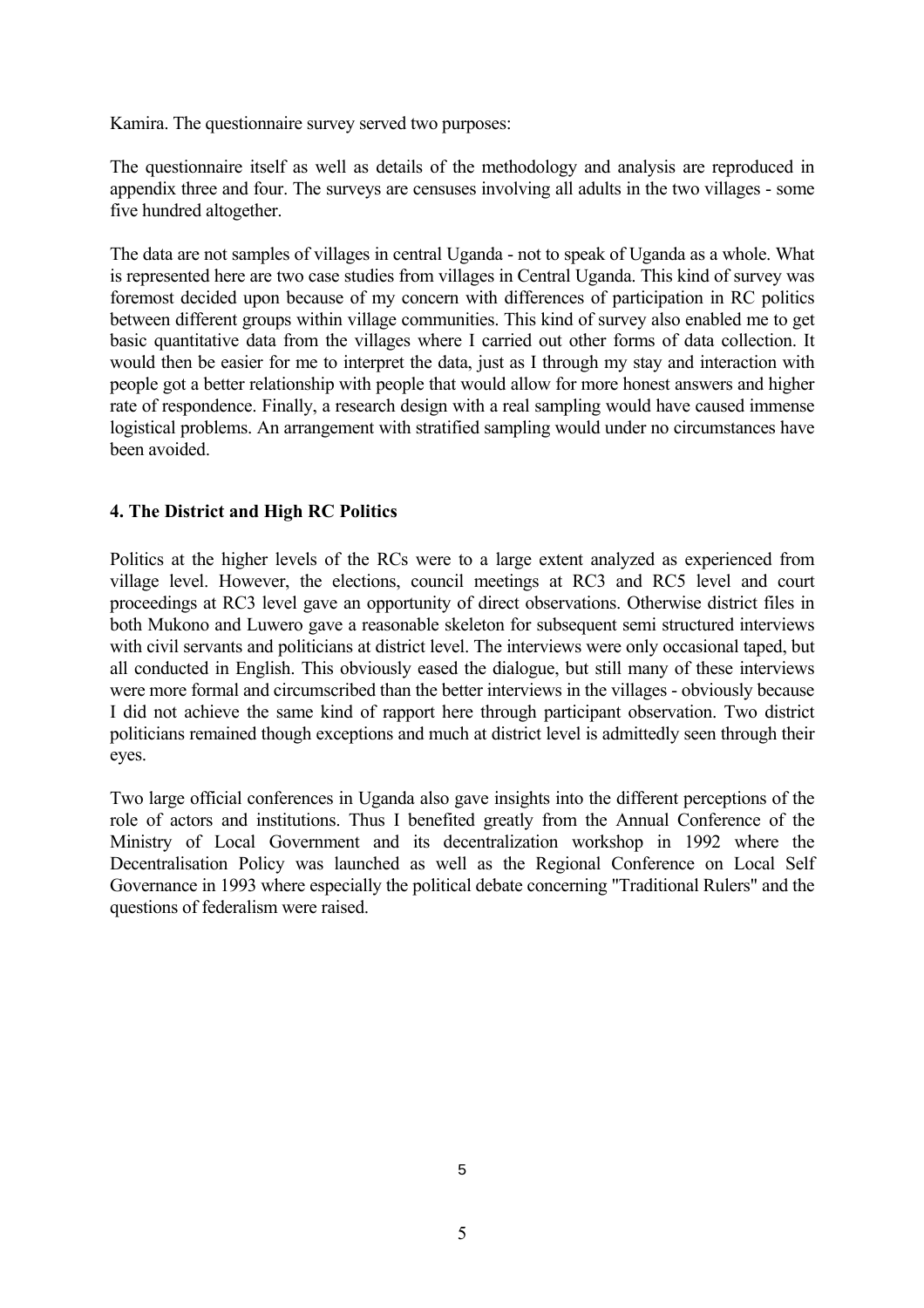## <span id="page-8-0"></span>**Appendix 2:Census data on Ethnicity in Central Uganda (Buganda) 1931- 1991**

The administrative boundaries have kept changing in Uganda, which makes it somehow difficult to follow the changes of population in different regions and localities. The post-independence governments have also in a number of cases decided not to include data on ethnic identities in attempts of de-ethnisizing politics. The censuses have also been heavily politicised as election constituencies have been based upon data from these. Nevertheless the data below give some clue to the very drastic changes of the population and its ethnic composition over the years.

| County or district / census year               | 1931                 | 1948     | 1959     | 1969         | 1980         | 1991    |
|------------------------------------------------|----------------------|----------|----------|--------------|--------------|---------|
| <b>Bulemezi</b> , total population (1,000's)   | 107                  | 158      | 218      | 268          | 339          | 349     |
| - % Baganda                                    |                      |          |          |              |              |         |
| - % Banyarwanda, Rundi                         | 87                   | 63       | 54       | n.a.         | n.a.         | n.a.    |
|                                                | 1                    | 9        | 17       | n.a.         | n.a.         | n.a.    |
| <b>Bugerere</b> , total population (1,000's)   | 10                   | 21       | 88       | 163          | 195          | 236     |
| - % Baganda                                    |                      |          |          |              |              |         |
| - % Banyarwanda, Rundi                         | 89                   | 58       | 35       | n.a.         | n.a.         | n.a.    |
|                                                | $\theta$             | 4        | 11       | n.a.         | n.a.         | n.a.    |
| <b>Luwero</b> , total population $(1,000)$ 's) | 132                  | 176      | 242      |              | 412          | 450     |
|                                                |                      |          |          |              |              |         |
| - % Baganda                                    | 88                   | 65       | 55       | n.a.         | n.a.         | 54%     |
| - % Banyarwanda, Rundi                         | 1                    | 8        | 16       | n.a.         | n.a.         | 12%     |
| <b>Mukono</b> , total population $(1,000)$ 's) | 130                  | 232      | 365      |              | 634          | 825     |
| - % Baganda                                    |                      |          |          |              |              |         |
| - % Banyarwanda, Rundi                         | 79<br>$\overline{2}$ | 55<br>15 | 46<br>17 | n.a.<br>n.a. | n.a.<br>n.a. | 52<br>8 |

Bulemezi county is used as an unit in the 1931, 1948, 1959 and 1969 censuses. For 1980 census I sum Nakaseke and Katikamu and Wabusana counties. Bugerere County was in the 1980 and 1991 censuses composed by Ntenjeru and Bbaale counties.

Luwero and Mukono existed only as districts in the 1980 and 1991 censuses. In 1969 they formed East Mengo district. I have reconstructed the population of these districts by adding the figures for Kyaggwe, Buvuma and Bugerere counties in order to get the populations for Mukono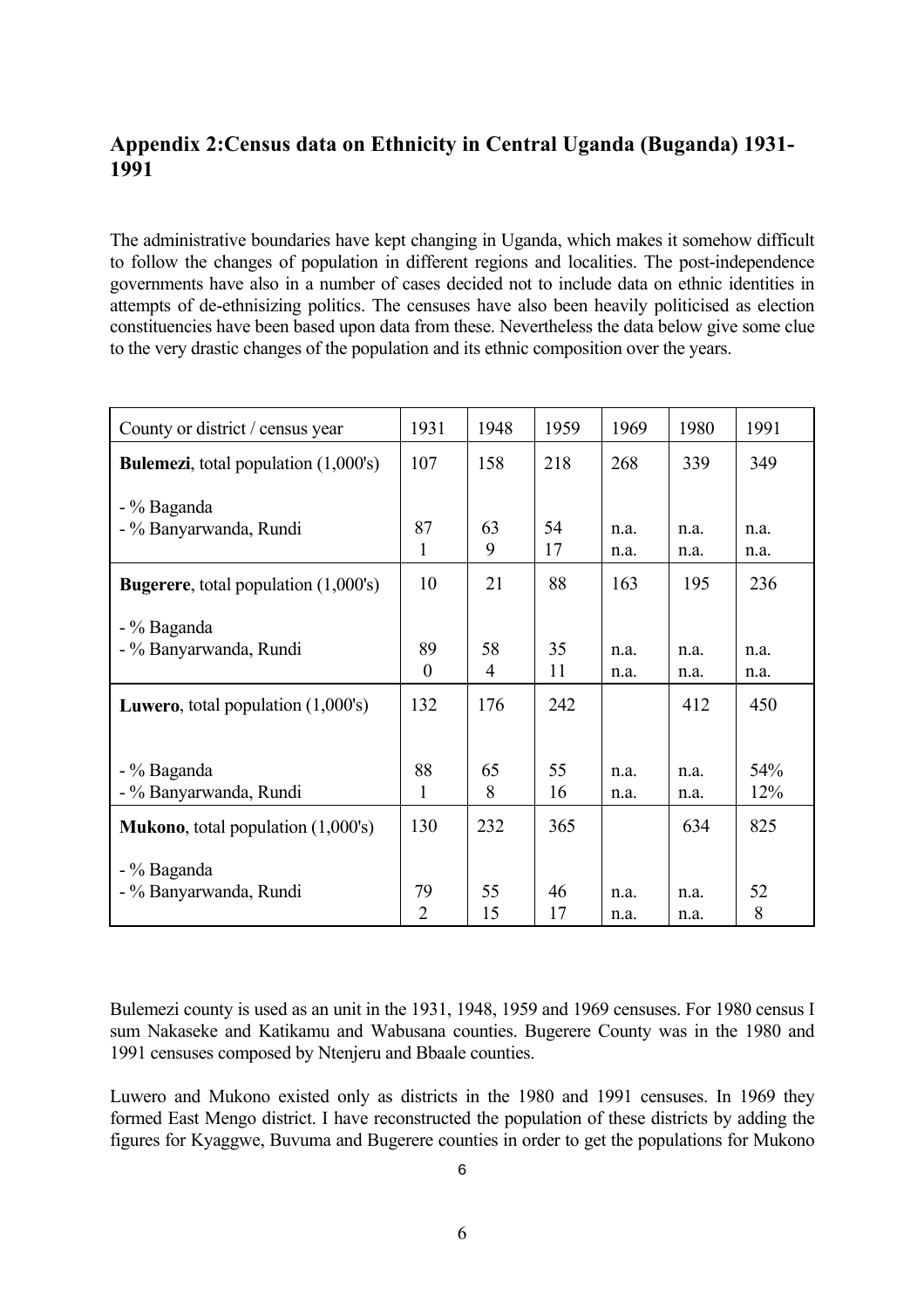before 1980 and adding the figures for Bulemezi and Buruli counties in order to get the population for Luwero before 1980.

The table above is composed from this material:

1. East African Statistical Department 1960: Uganda African Census 1959. Tribal Analysis vol ii (part i).

2. Ministry of Finance, Planning and Economic Development (March 1973): Report on the 1969 Census.

On page one of Vol III it reads: ".... information on tribe... will be included in Vol IV". That volume was never published, as Richards (1982, p.30) noted: "...ethnic affiliation were not recorded in the 1969 census".

3. Republic of Uganda: Report on the 1980 Population Census Vol I: The Provisional Results by Administrative Areas. (Census Office, Ministry of Planning and Economic Development. Published with assistance from UNICEF, Uganda, September 1982.) Nothing else apparently ever got published from this census.

 In Report of the Electoral Commission 1980 (Uganda. June 19891. Office of the Electoral Commission), p 11 it is mentioned: "In the process of demarcating constituency boundaries......The statistical and demographic data used were those of the 1980 Population census published by the Census Office as provisional figures".

4. The 1931 and 1948 census as summarized in J.M. Fortt: "The Distribution of The Immigrant and Ganda Population within Buganda" in Richards et al 1954. Detailed statistics only on Baganda, Banyarwanda and Barundi. Some figures on the "Baluulu" mentioned in the text.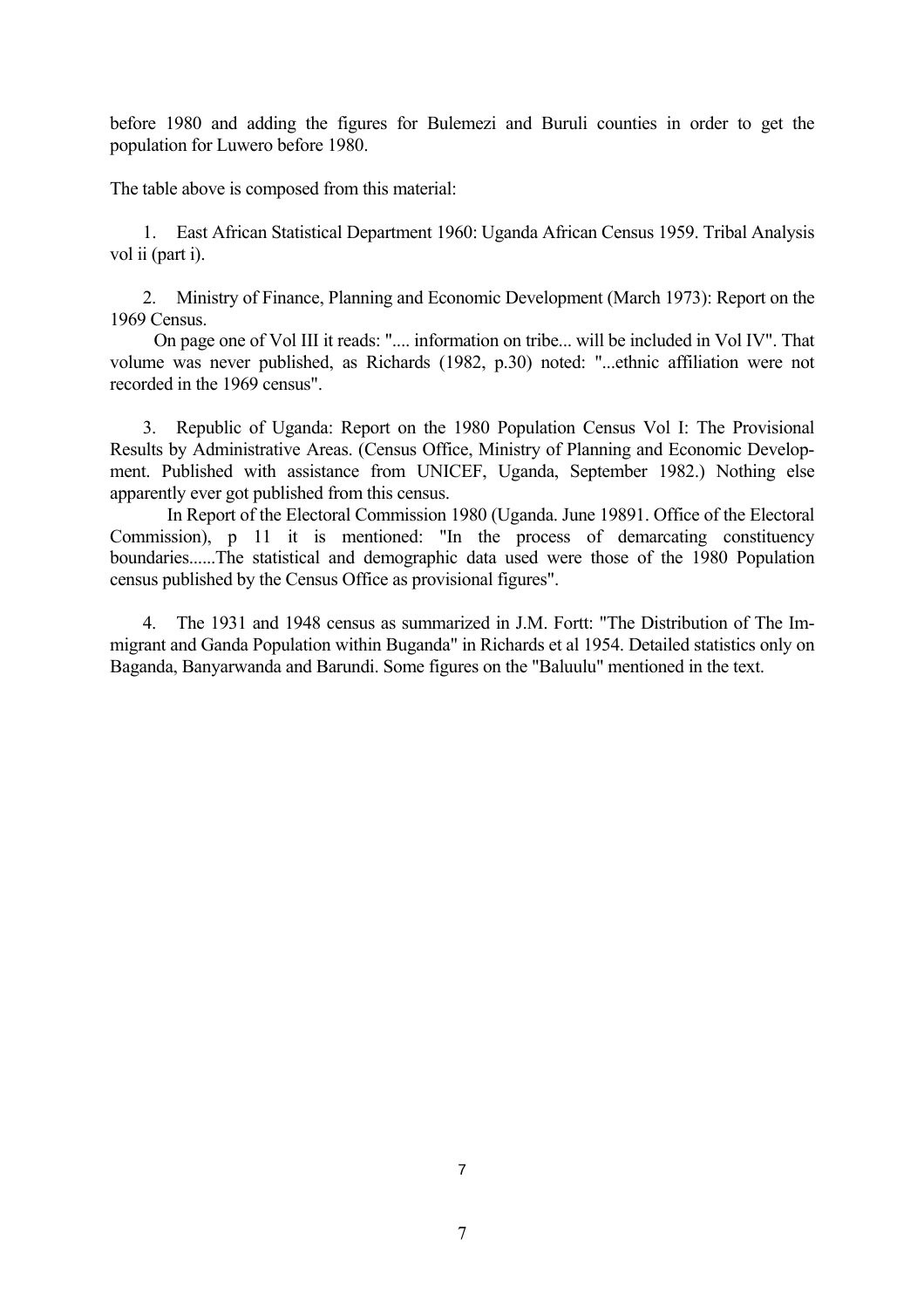## <span id="page-10-0"></span>**Appendix 3: Two Village Surveys on Participation in RC Politics**

#### **1. Objectives of Study**

As part of my fieldwork on the RC system in Uganda I conducted a questionnaire survey in two villages in Uganda: Namasujiu and Kamira villages. The questionnaire survey served two purposes:

 (1) *to collect basic quantitative socio-economic data on the two villages* I lived in while conducting other forms of data collection on the RC system: various qualitative semi-structured interviews, observations of elections, participant observation in RC meetings, RC courts, Magistrate courts etc. The profile that I got would enable me to compare the two villages with averages from surveys and censuses and thus give me some guidelines to whether the villages in certain respects could be said to be "typical".

 (2) *to collect quantitative data on the level of participation in the RC system as well as seek to establish correlations between various levels of participation and socio-economic characteristics.*

#### **2. Methodology**

#### *(a) Research Context and Selection of Villages*

I stayed for some six months in Namasujju and three months in Kamira village. Namasujju is located in Nakaseke Sub County in Luwero district. I used this village as my base while I was travelling through the sub county as well as through Kapeeka and Semuto sub counties collecting stories about how the RC system developed through the war and how different people perceived the system. In the same period I attended the 1992 RC elections in Luwero district just as I attended RC meetings and court cases at different levels etc. The village Namasujju was chosen for practical reasons: I was looking for a base in the area of Luwero that was "liberated" by the NRA during the 1981-85 war. In Namasujju I met the grandmother of Juliet, my research assistant, "Jajja Kaliika", who received me very warm-heartedly and I soon felt quite at home in her house; she gave me a room of my own in her house and her son John, who spoke a perfect English, was quite delighted to have a foreign visitor to entertain.

Kamira village was chosen in quite a different way: I wanted do some research on the RCs outside the areas where they developed through the war. I furthermore had decided to stick to the central part of Uganda for two reasons: I would prefer to work in a local community where I could use some of my recently acquired Luganda (however inadequate it was) and, as the history of local administration and politics is much better described for the central part of Uganda than for the rest of the country, this would help me in analysing the changes brought about by the RC system at the local level.

8 By the end of my fieldwork in Luwero I re-read "Community of Strangers" by Robertson. I decided to look for one of the villages - Kamira - where he had been working in 1965-66. When I arrived in Kamira I soon realized that it was the "right thing": I met a number of the people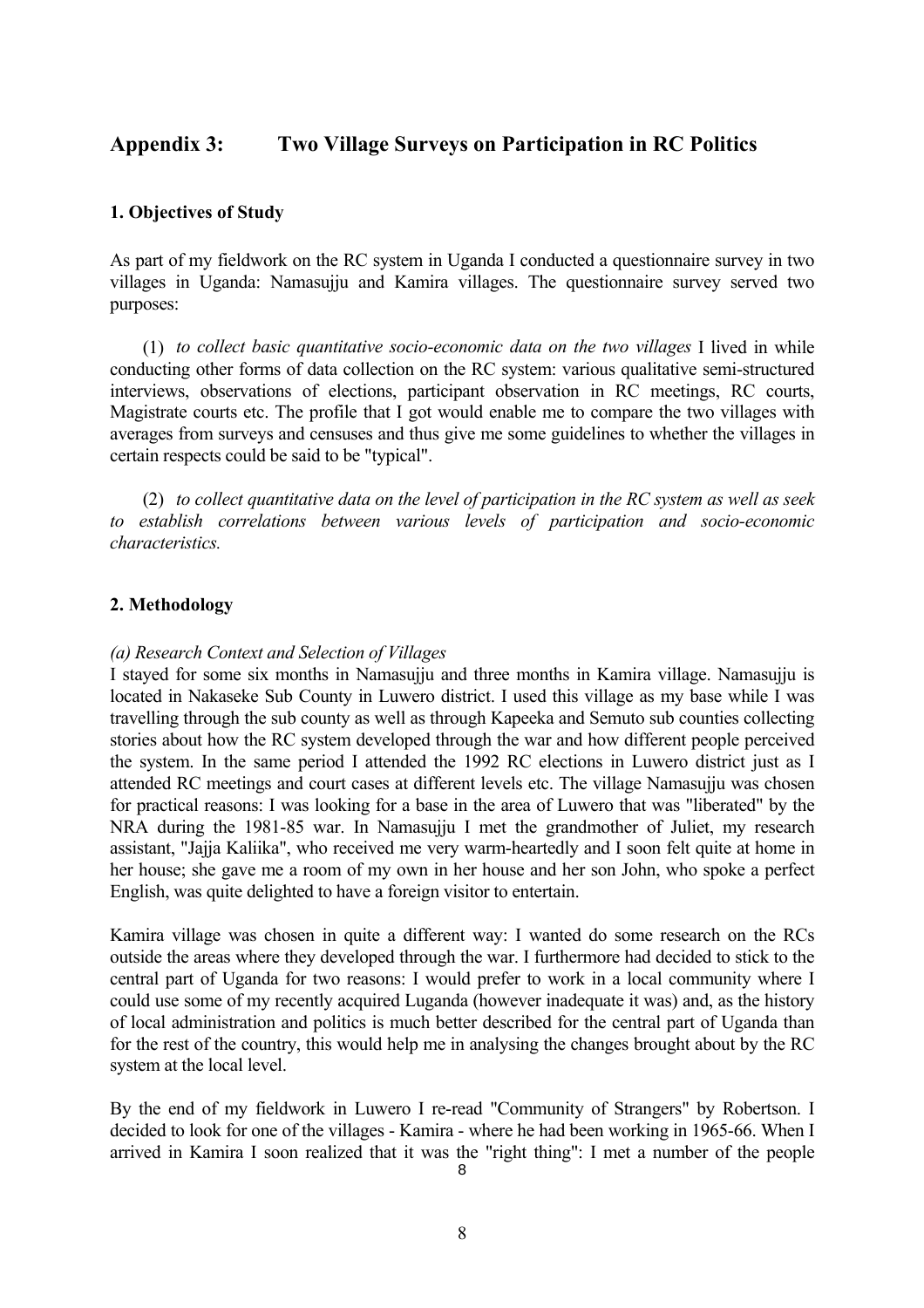described so sensitively by Robertson and they were all quite exited about the fact that I knew so much about them because of the book of Robertson. No other researchers have worked there since 1966 which otherwise might have somehow "skewed" the village. People were of course very exited to read about themselves and about their community in the copy that I brought with me. The book also helped to explain what (my) social science research is all about. First of all, the book gave me an opportunity to investigate political changes at community level in a longer (25 years) perspective.

I found accommodation in the neighbouring RC1 - close enough for me to walk to Kamira and to receive guests from there as my visitors. Kamira offered me many differences compared to Namasujju, some of which are described more in details below.

#### *(b) The Questionnaire*

The questionnaire itself is reproduced as the last part of this appendix.

I tried to keep it as short as possible - and each interview could actually be conducted within approximately 15-20 minutes. Essentially I was looking into three different things:

(1) Questions concerning the "socio-economic" background of the respondents: various indicators of economic status, information on religion, ethnicity, clan, age, gender and years of residence in the village.

(2) Questions concerning participation in RC politics: participation in meetings, in the election, and knowledge about RCs.

(3) Questions concerning who people thought was "most important" asked in a way similar to older surveys from the sixties in the same areas.

The interviews were carried out by myself, my research assistant Juliet Kiguli from Makerere University (MISR), Douglas Kaliika from Namasujju and John Kalyowa from Kamira. I thank them all for the hard work they did, just as I am of course grateful to everyone in Kamira and Namasujju who took time to answer our questions.

9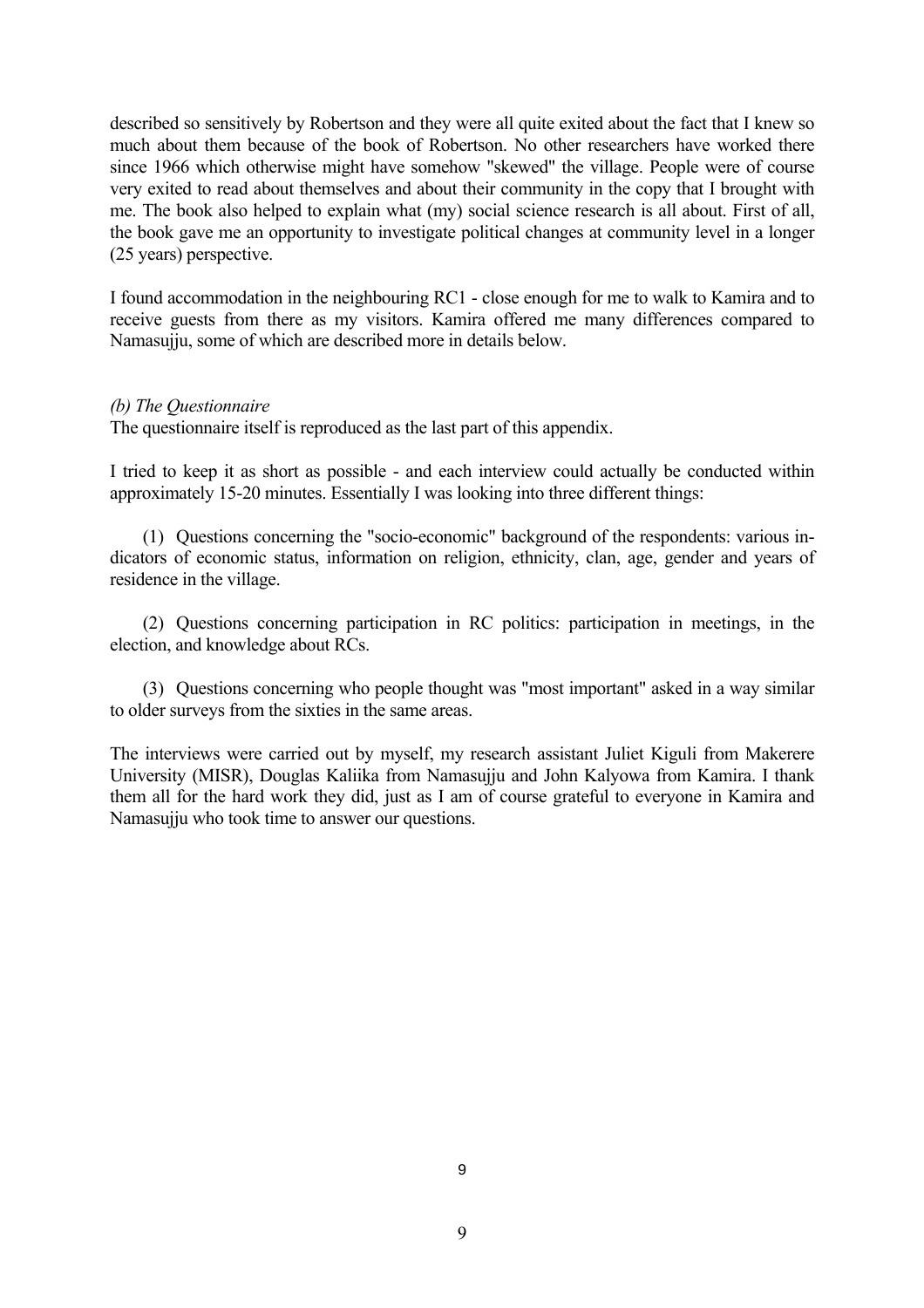#### *(c) No Sampling - Some Consequences*

The adult population of Namasujju is 117 persons. 113 persons was interviewed - a respondence rate of 97%.

The adult population of Kamira is 370 persons and 353 persons was interviewed. 2 persons were too mentally disturbed to be interviewed and we failed to interview" the remaining 15 persons; a respondence rate of 96%.

The adult population of Namasujju is so low that it wasn't worthwhile to make a sample. The adult population of Kamira was however sufficiently high to justify sampling. Looking back I would consider it to be a mistake that sampling wasn't done in Kamira. The reasons for not sampling in Kamira were partly an underestimation of the work involved and partly the difficulties encountered in the construction of a proper sampling frame. Neither the chiefs, nor the RCs, nor any other administrators have any list of residents. RCs and chiefs have a list of taxpayers and assisted me with the "skeleton" for what could be a sampling frame. However, the only way to get a proper sampling frame would be to visit each and every home and ask about the numbers of residents. As the questionnaire itself is very short - the interview can be conducted in 15 minutes - we thought that it wouldn't take up that many more resources to try to interview *all* then.

Thus the questionnaire survey is essentially a census: no sampling took place. This gives us a very high accuracy - at least we can tell that "65% of villagers in Namasujju told us in the questionnaire survey that they were protestant" without any sampling errors - although this of course not necessarily means that "65% of villagers in Namasujju are protestants" etc.

The data are not samples of villages in central Uganda - not to speak of Uganda as a whole. What is represented here are two case studies from villages in Central Uganda. This kind of survey was foremost decided upon because of my concern with differences of participation in RC politics between different groups within village communities. This kind of survey also enabled me to get basic quantitative data from the villages where I carried out other forms of data collection. It would then be easier for me to interpret the data, just as I through my stay and interaction with people got a better relationship with people that would allow for more honest answers and higher rate of respondence. Finally, a research design with a real sampling would have caused immense logistical problems. An arrangement with stratified sampling would under no circumstances have been avoided.

Interestingly the fact that it this essentially is a two-case study with no sampling gave me some puzzles during the first step of data interpretation:

"To do or not do a test of significance - that's a question that divides men of good will and sound competence"<sup>5</sup>

#### Nie (1975) argues

÷,

"as with all tests of significance, chi-square is strictly applicable only for making

<span id="page-12-0"></span><sup>5.</sup> Robert F. Winch and Donald T. Campbell 1969: "Proof? No. Evidence? Yes". The Significance of Tests of Significance. American Sociologist, Vol 4, pp.140-43.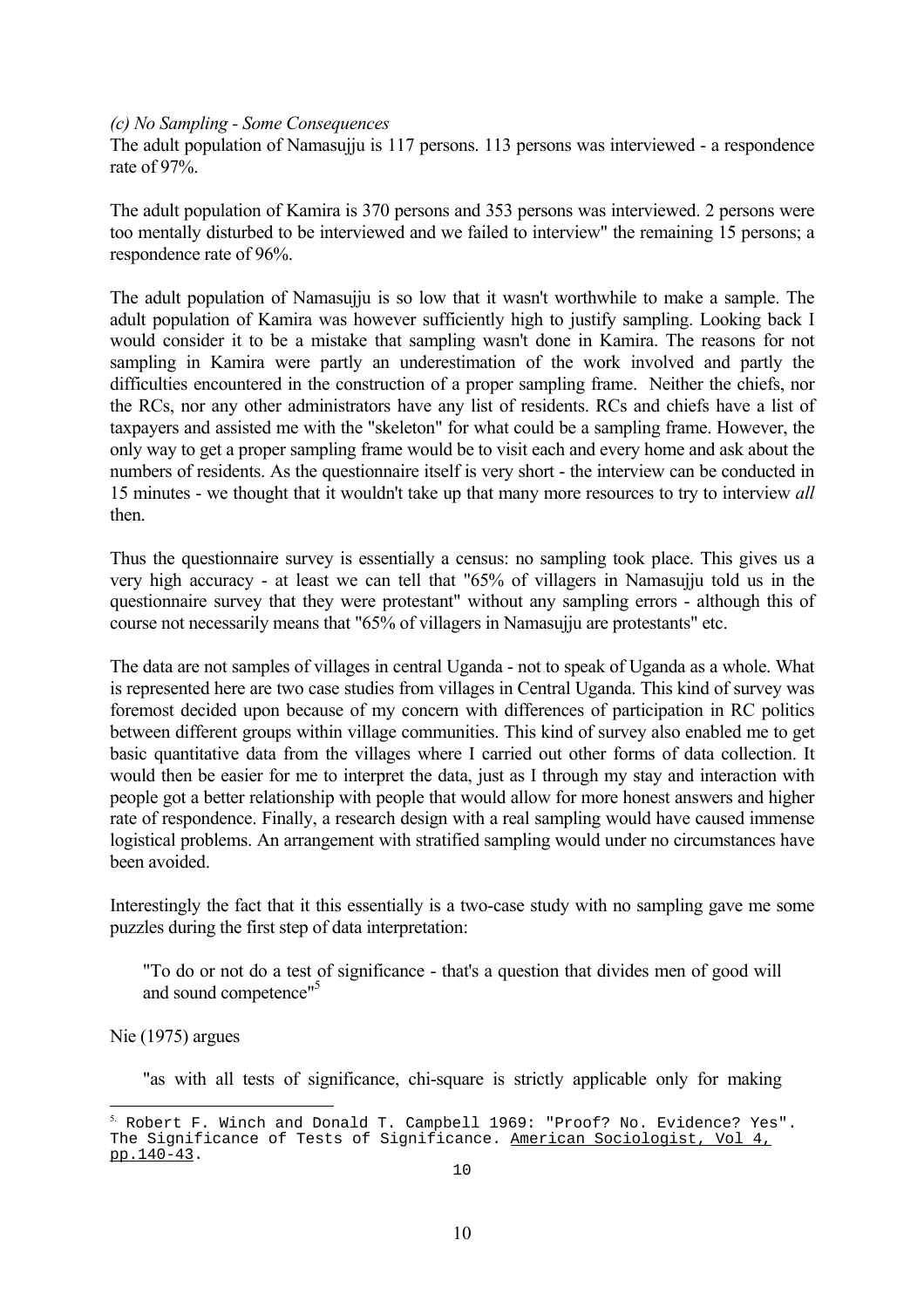interferences from sample data to conditions of existing in the larger population. It is not appropriate when data from the entire population is at hand"<sup>[6](#page-13-0)</sup>

Winch and Campbell quoted above disagree. As we in this study has no sample but a census, and if we hypothetically find that 54% of the Basoga are protestant whereas 60% of the Baganda are catholics, then we can conclude that the majority of Baganda are catholics and the majority of Basoga protestants. But is it a "real" difference? In conventional thinking it would not be appropriate to apply a test of significance. A test would normally inquire into the probability of whether a difference in a sample would have occurred in the whole population. But

.....we elect to phrase the question differently: If we assume the set to be homogeneous, what is the probability that dividing the set into two subsets on the basis of a variable of classification that makes no real difference would give a difference between subsample means as great as that observed? With this reasoning, there is every justification to run a test of significance<sup>7</sup>.

Thus, in the discussion of the data I will occasionally refer to whether results are "significant" in the sense referred to above $8$ .

÷,

<span id="page-13-0"></span> $^6$  Norman H. Nie 1975: "SPSS Statistical Package for the Social Sciences" p. 224.

<span id="page-13-1"></span><sup>7</sup> Winch and Donald T. Campbell 1969 op cit. p. 142-43.

<span id="page-13-2"></span> $^8$  In case of cross tabulations I used Chi square tests. I would call a difference "significant" if it is within 95% confidence level.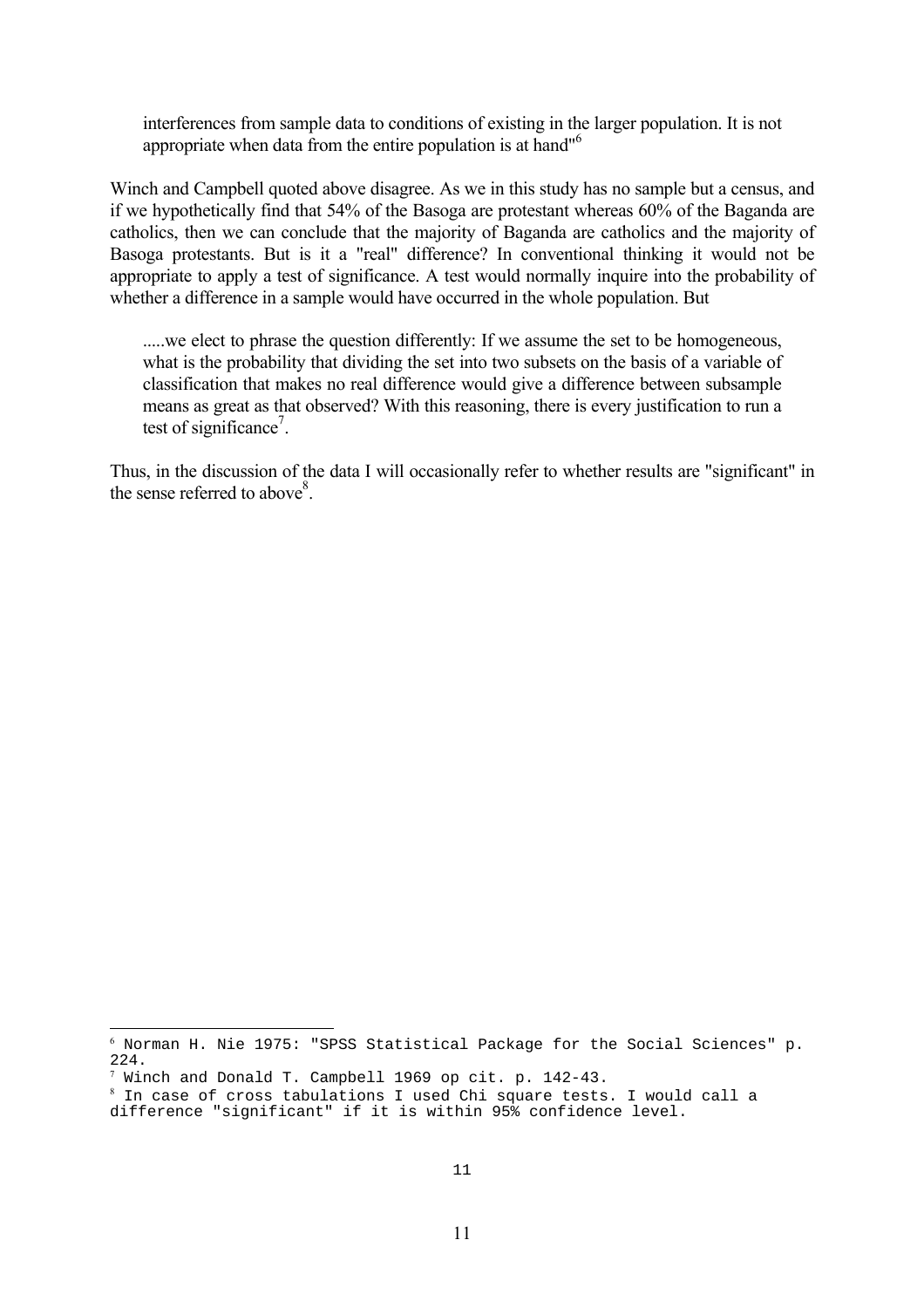The Questionnaire: English version of the form used in Namasujju village:

|        | _________________________________<br>  Namasujju Household Survey  <br> <br>+-----------------------------------+ |
|--------|-------------------------------------------------------------------------------------------------------------------|
|        | a. Household number                                                                                               |
| b.     |                                                                                                                   |
|        |                                                                                                                   |
|        |                                                                                                                   |
|        | Questionnaire entered computer by: ____________, date ________                                                    |
|        | Sex: Male / Female (draw a circle around the right answer)                                                        |
|        | No                                                                                                                |
|        | yes                                                                                                               |
|        | Q1. head of household                                                                                             |
|        | How many adults live in the household: ________________                                                           |
|        | How many children live in the household: ________________                                                         |
| $Q2$ . | In which year are you born:                                                                                       |
| $Q3$ . |                                                                                                                   |
|        | - if not in this village, then for how long have                                                                  |

12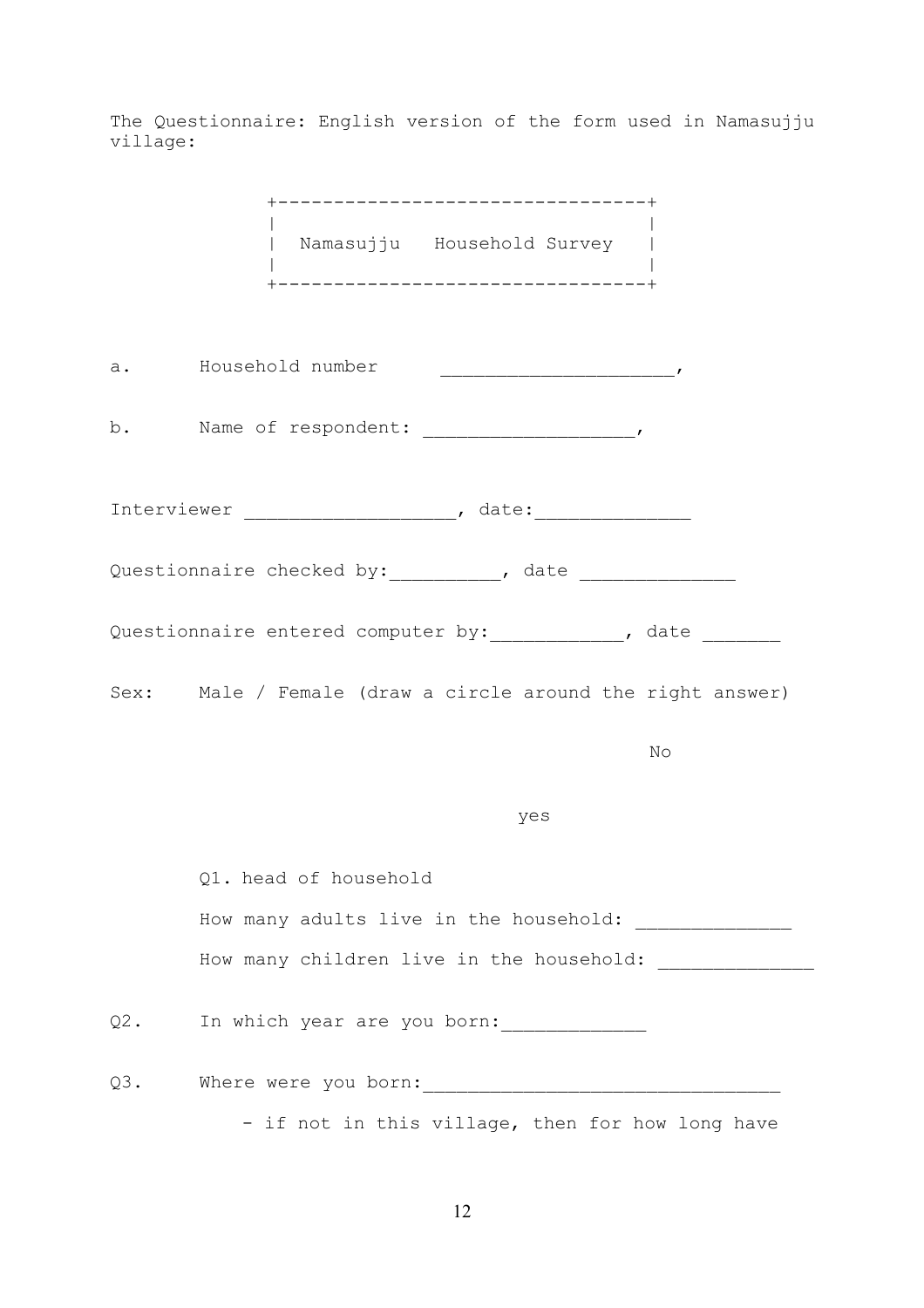|        | you been living here?                                  |
|--------|--------------------------------------------------------|
|        | Q4. educational level_______________                   |
| $Q5$ . | What is your Main Occupation:                          |
|        |                                                        |
|        | Q7: Do you work for other people:                      |
|        | No                                                     |
|        |                                                        |
|        |                                                        |
|        | Q8. How much land do you own_____________ (acres)      |
| Q9.    |                                                        |
|        | Q10. Do you rent, lend or hire land (if yes how much)? |
|        | Q11. How much land do your household                   |
|        | cultivate?___________________________ (acres)          |
|        |                                                        |
|        |                                                        |
|        | Q13. What is your most important crop for cash income? |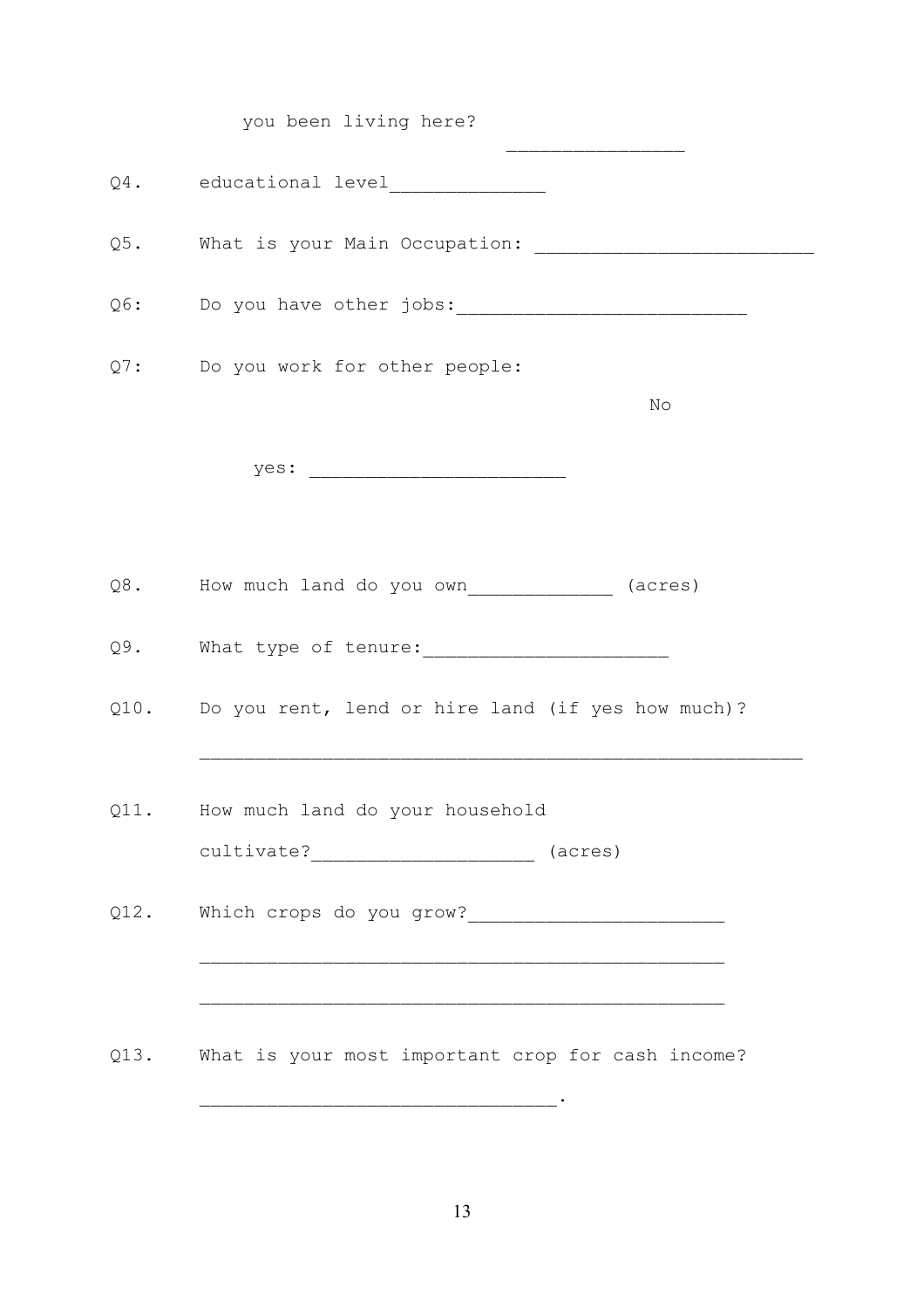Q14. How much cattle do yo own?: \_\_\_\_\_\_\_\_\_\_\_\_\_\_\_.

Q15. Do you hire labour? (within the last year)

No

yes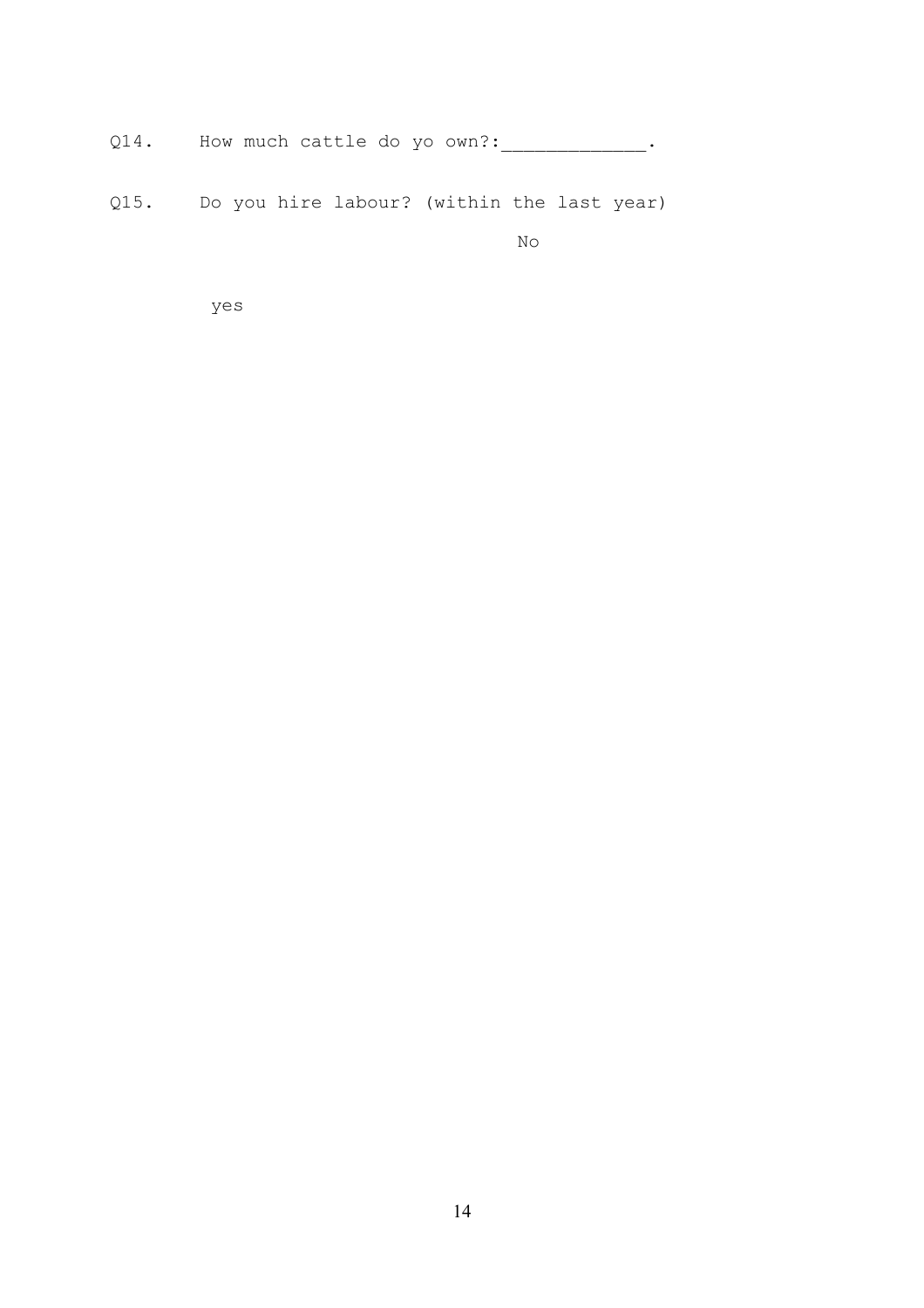| Q16. | answer)                                                                | What is your religion: (draw a circle around the right |
|------|------------------------------------------------------------------------|--------------------------------------------------------|
|      | protestant,                                                            |                                                        |
|      | catholic                                                               |                                                        |
|      | muslim                                                                 |                                                        |
|      |                                                                        |                                                        |
|      | Q17a. Do you support any particular party?                             |                                                        |
|      | $\mathop{\rm No}\nolimits$                                             |                                                        |
|      |                                                                        |                                                        |
|      | yes                                                                    |                                                        |
|      | Q17b. Have you ever supported any particular party?                    |                                                        |
|      | $\rm No$                                                               |                                                        |
|      |                                                                        |                                                        |
|      | yes                                                                    |                                                        |
| Q18. | What is your ethnic group (draw a circle around the<br>right answer) : |                                                        |
|      | muganda                                                                | musoga                                                 |
|      | munyawaranda                                                           | mukwakwa                                               |
|      | munyankole                                                             | bagisu                                                 |
|      | other:                                                                 |                                                        |
|      |                                                                        |                                                        |

Q19. What is your clan (if any).................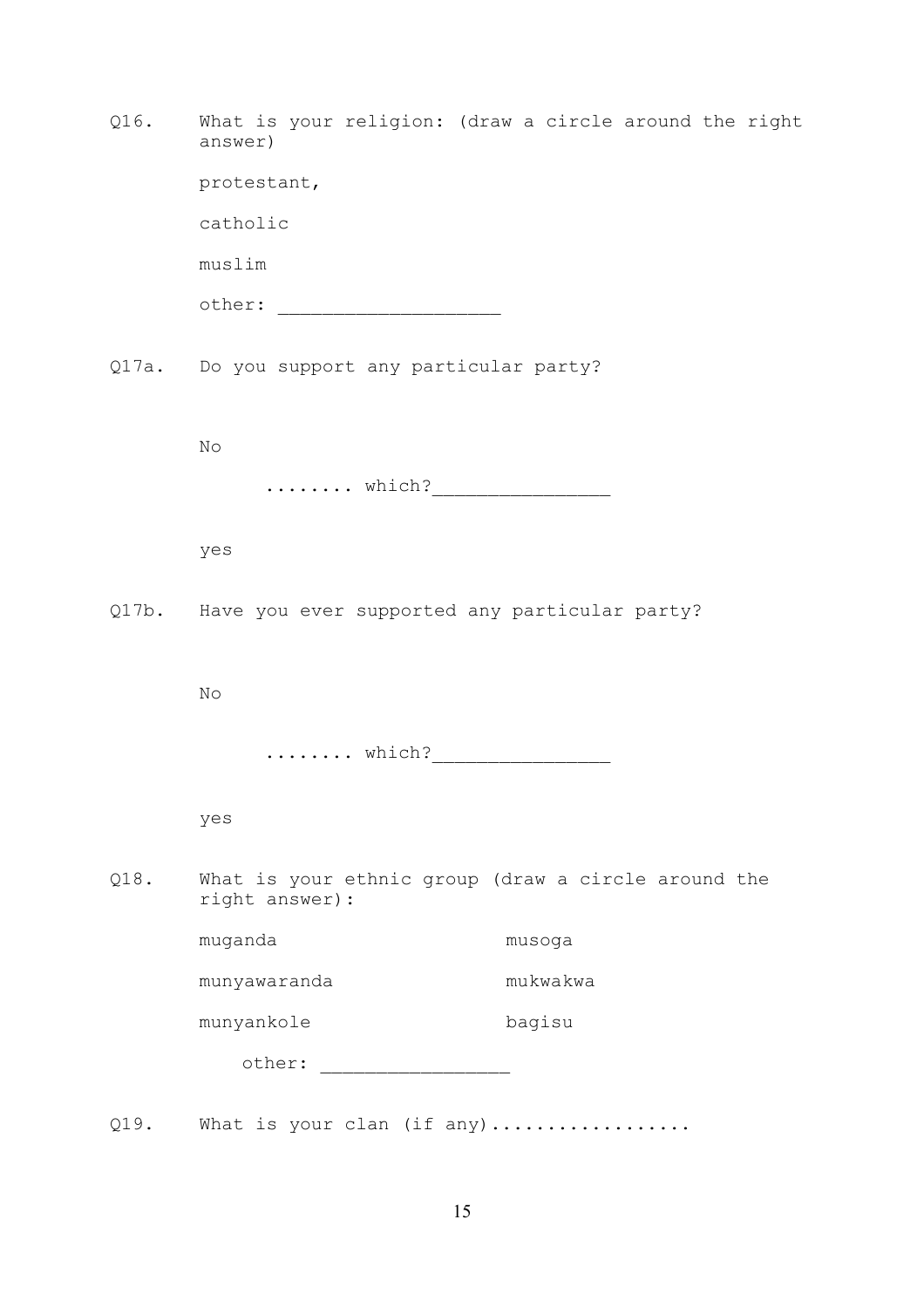#### On the Resistance Councils

Q20. Are you or have you ever been a member of an RC committee? No yes..........which pos/year:

Q21: How often have you attended RC meetings this year?

 $\mathcal{L}_\text{max} = \frac{1}{2} \sum_{i=1}^{n} \frac{1}{2} \sum_{i=1}^{n} \frac{1}{2} \sum_{i=1}^{n} \frac{1}{2} \sum_{i=1}^{n} \frac{1}{2} \sum_{i=1}^{n} \frac{1}{2} \sum_{i=1}^{n} \frac{1}{2} \sum_{i=1}^{n} \frac{1}{2} \sum_{i=1}^{n} \frac{1}{2} \sum_{i=1}^{n} \frac{1}{2} \sum_{i=1}^{n} \frac{1}{2} \sum_{i=1}^{n} \frac{1}{2} \sum_{i=1}^{n} \frac{1$ 

Q22: Did you participate in the last RC meeting? yes

No, because: \_\_\_\_\_\_\_\_\_\_\_\_\_\_\_\_\_\_\_\_\_\_\_\_\_\_\_\_\_\_

Q23: Did you attend the RC election? yes

no, because:\_\_\_\_\_\_\_\_\_\_\_\_\_\_\_\_\_\_\_\_\_\_\_\_\_\_\_\_\_\_\_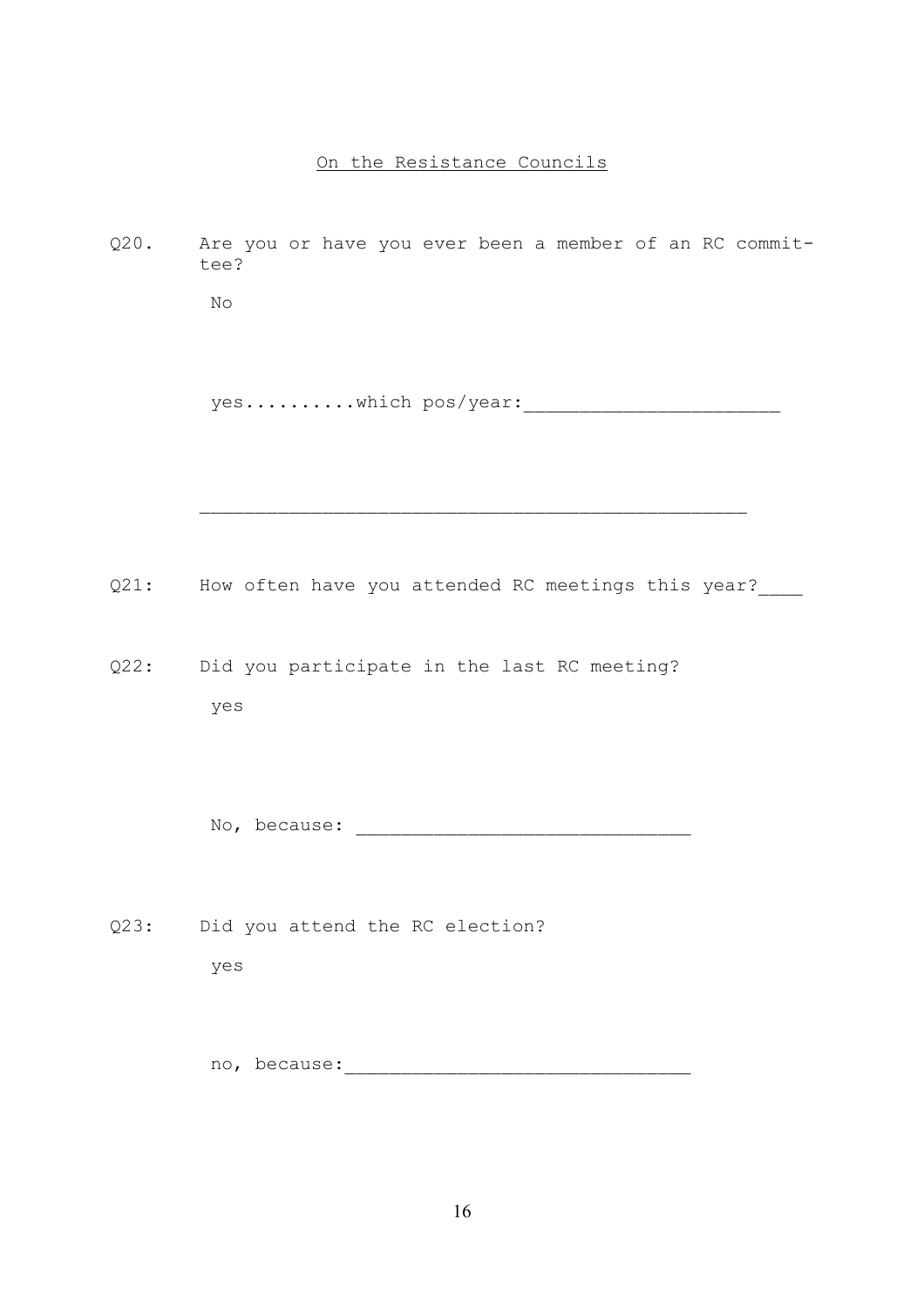Q24: Did you nominate any candidate or did you speak during the RC election?

Yes

No, because:\_\_\_\_\_\_\_\_\_\_\_\_\_\_\_\_\_\_\_\_\_\_\_\_\_\_\_\_\_\_\_\_\_\_\_\_

 $\mathcal{L}_\text{max}$  , and the contract of the contract of the contract of the contract of the contract of the contract of the contract of the contract of the contract of the contract of the contract of the contract of the contr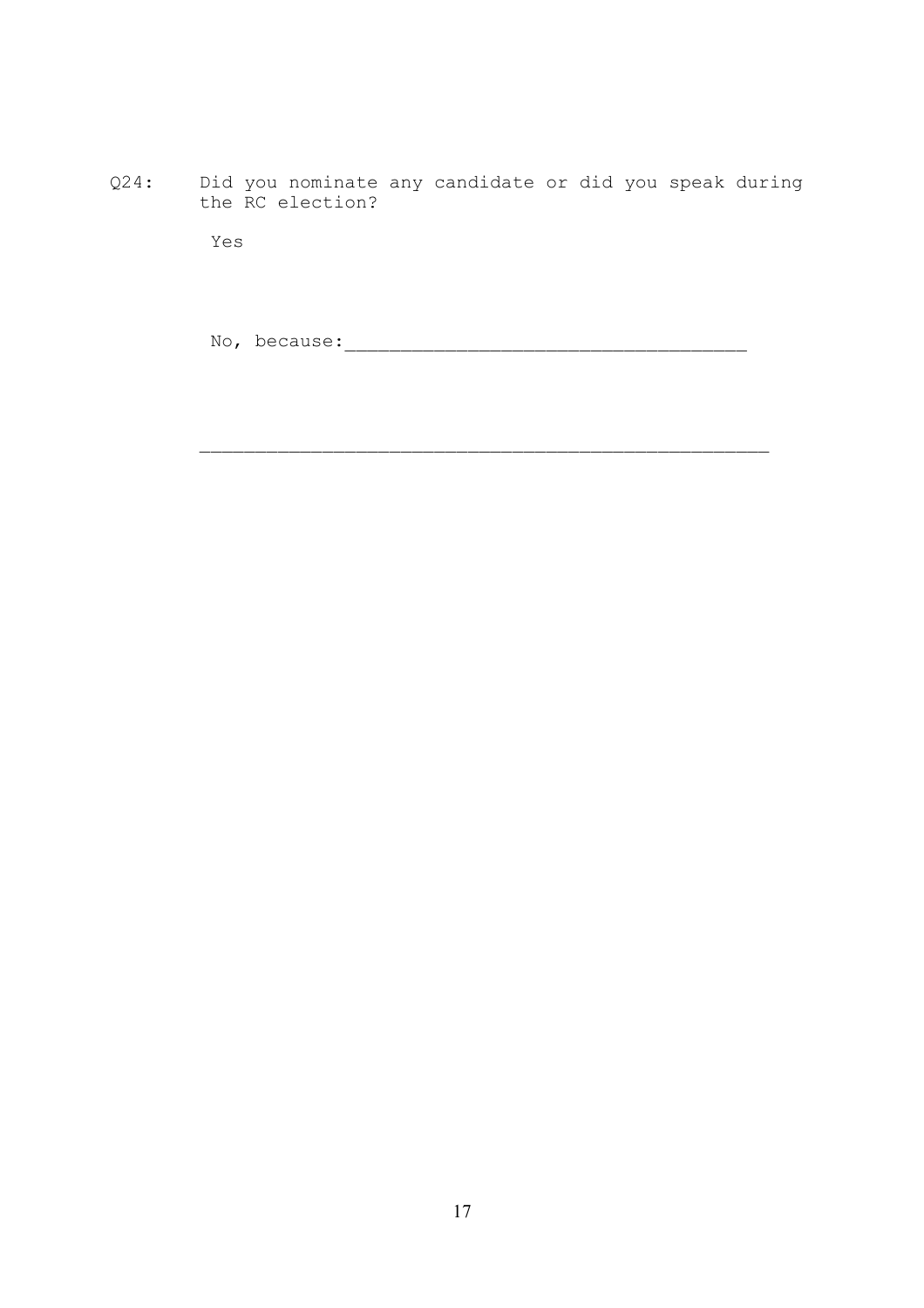Do you know who is your........ (TICK right answer)

|                 | Knows name of   Knows face of   Don't know |  |
|-----------------|--------------------------------------------|--|
| RC1 Chairman    |                                            |  |
| RC2 Chairman    |                                            |  |
| RC3 Chairman    |                                            |  |
| RC4 Chairman    |                                            |  |
| Your two C.M.'s |                                            |  |
| RC5 Chairman    |                                            |  |
| Your M.P.       |                                            |  |

Who do you consider to be the two most important people in

- the VILLAGE?

|          | and |
|----------|-----|
|          |     |
| because: |     |
|          |     |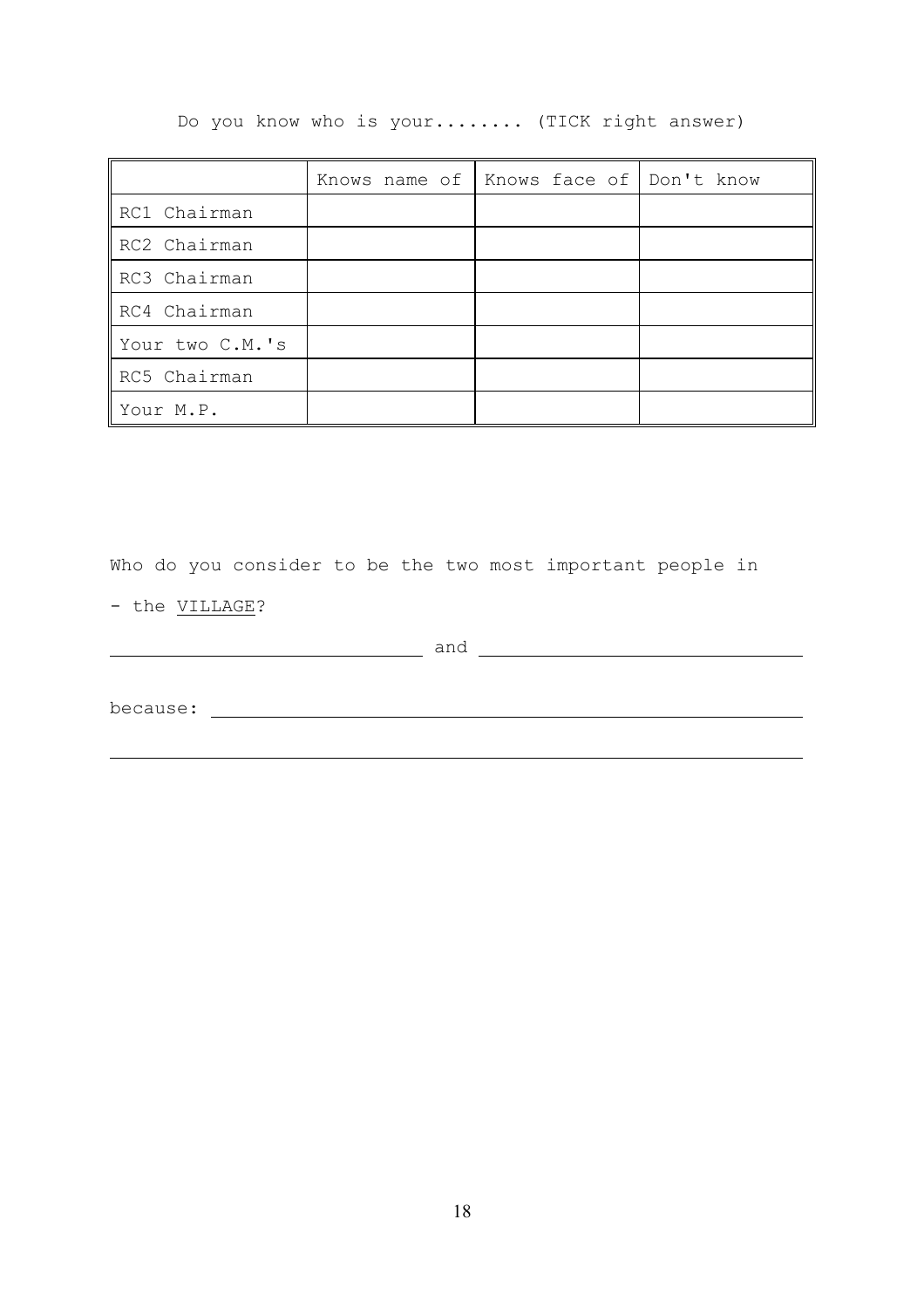|  |  |  | in the SUBCOUNTY? |
|--|--|--|-------------------|
|--|--|--|-------------------|

| - in the DISTRICT?                                                        |  |
|---------------------------------------------------------------------------|--|
|                                                                           |  |
| Who do you consider to be the two most important WOMEN in the<br>village? |  |
|                                                                           |  |
|                                                                           |  |
|                                                                           |  |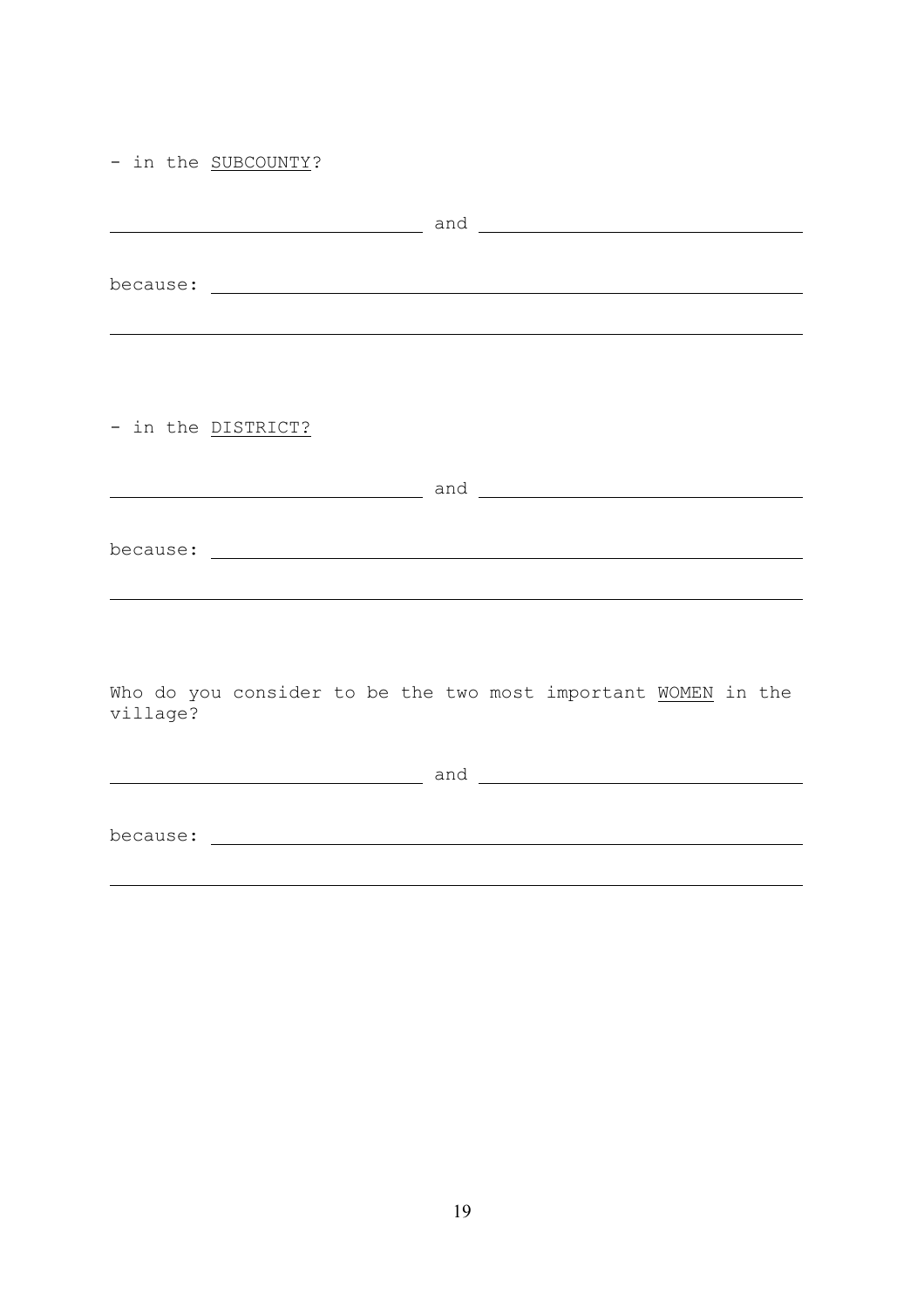# <span id="page-22-0"></span>**Appendix 4: SPSS Tables from Village Surveys**

In this appendix, I present the SPSS tables referred to in the main report. If the table refer specifically to Namasujju village then the letter "a" will be attached. If the table refer specifically to Kamira a "b" will be attached.

In footnotes I refer to the specific SPSS commands used for the tabulations.

#### **List of Tables**

| TABLE 14B: BAGANDA AND NON BAGANDA WOMEN'S PARTICIPATION IN THE ELECTION IN KAMIRA  39 |  |
|----------------------------------------------------------------------------------------|--|
|                                                                                        |  |
|                                                                                        |  |
|                                                                                        |  |
|                                                                                        |  |
|                                                                                        |  |
|                                                                                        |  |
|                                                                                        |  |
|                                                                                        |  |
|                                                                                        |  |
|                                                                                        |  |
|                                                                                        |  |
|                                                                                        |  |
|                                                                                        |  |
|                                                                                        |  |
|                                                                                        |  |
|                                                                                        |  |
|                                                                                        |  |
|                                                                                        |  |
|                                                                                        |  |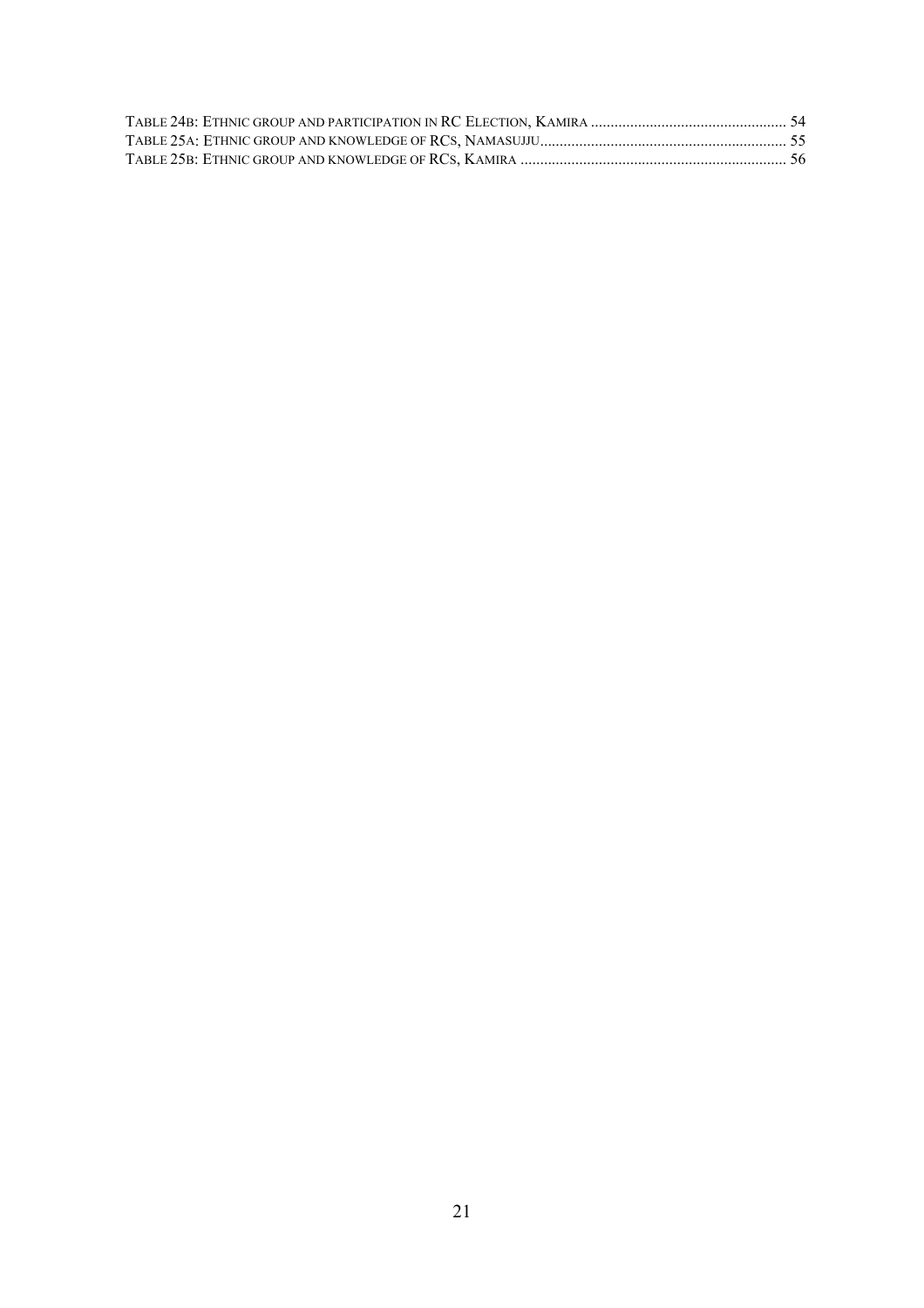## <span id="page-24-0"></span>**Table 1: landholding in the two village[s](#page-24-1)**

| Crosstabulation: |               | IDO   |                         | Village                                         |                  |       |  |
|------------------|---------------|-------|-------------------------|-------------------------------------------------|------------------|-------|--|
|                  |               | By Q8 |                         | Land ownership                                  |                  |       |  |
| $08 - >$         | Count         |       |                         |                                                 |                  | Row   |  |
|                  |               |       |                         | Row Pct   landless  small P   Middle P  Big Frm |                  | Total |  |
| IDO              |               |       | $--- + --- --- --- + -$ | -------                                         |                  |       |  |
|                  | 1             | 11    | 20                      | $18$                                            | 9                | 58    |  |
| Namasujju        |               | 19.0  |                         | $\vert$ 34.5 $\vert$ 31.0                       | 1 15.5           | 125.0 |  |
|                  |               |       | —————+——                | $--- + -$                                       | $-+ - - - - - -$ |       |  |
|                  | $\mathcal{L}$ | 63    | 85                      | 21                                              | .5               | 174   |  |
| Kangulumira      |               | 36.2  | 148.9                   | $1 \quad 12.1$                                  | 2.9              | 75.0  |  |
|                  |               |       |                         | -------+--------+--------+-------+              |                  |       |  |
|                  | Column        | 74    | 105                     | 39                                              | 14               | 232   |  |
|                  | Total         | 31.9  | 45.3                    | 16.8                                            | 6.0              | 100.0 |  |

*Number of Missing Observations = 1* 

÷,

<span id="page-24-1"></span>*The following SPSS commands was used for constructing the four classes of landholders: recode q8 (lowest thru 0.99 = 0) (1 thru 4.99 = 1) (5 thru 19.99 = 2) (20 thru highest = 3).*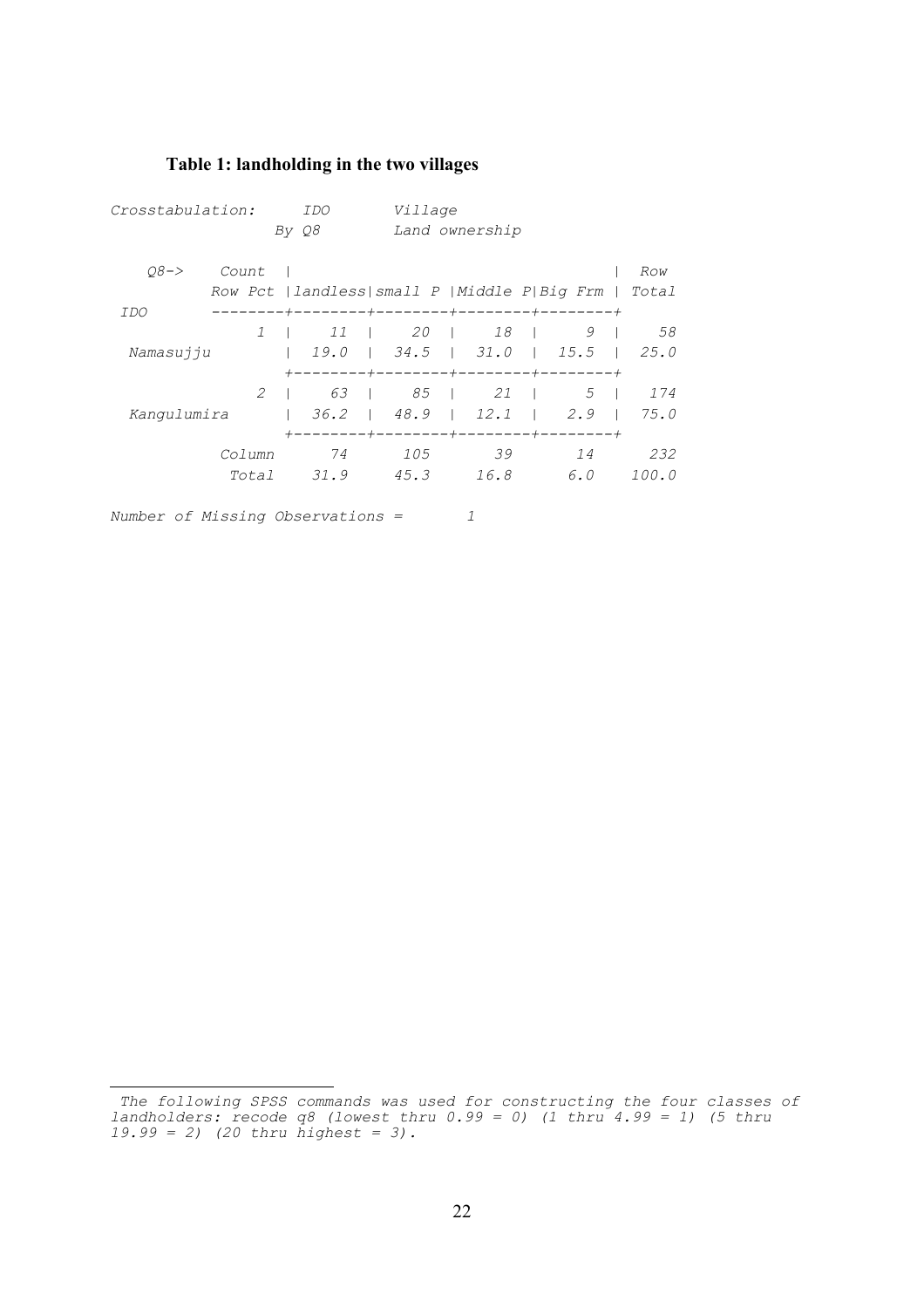| Crosstabulation:                 |                                    | Q2                                         | Age   |                                           |            |              |
|----------------------------------|------------------------------------|--------------------------------------------|-------|-------------------------------------------|------------|--------------|
|                                  |                                    | By Q8                                      |       | Land ownership                            |            |              |
| $08 - >$                         | Count                              |                                            |       |                                           |            | Row          |
|                                  | Row Pct   .00   1.00   2.00   3.00 |                                            |       |                                           |            | Total        |
| Q2                               |                                    |                                            |       |                                           |            |              |
|                                  | Young                              |                                            |       | $10$   $11$   $3$                         | $2 \mid$   | 26           |
|                                  |                                    |                                            |       | $38.5$   $42.3$   $11.5$   $7.7$   $44.8$ |            |              |
|                                  |                                    |                                            |       | $---+------$                              | $--+-----$ |              |
|                                  | Old                                |                                            |       | 1   9   15   7   32                       |            |              |
|                                  |                                    |                                            |       | $3.1$   28.1   46.9   21.9   55.2         |            |              |
|                                  | Column                             | +--------+--------+--------+-------+<br>11 | 20    |                                           | 9          | 58           |
|                                  |                                    | Total 19.0 34.5 31.0 15.5                  |       |                                           |            | <i>100.0</i> |
|                                  |                                    |                                            |       |                                           |            |              |
| Chi-Square D.F. Significance     |                                    |                                            |       |                                           | Min E.F.   |              |
| 17.91242                         | $\mathcal{E}$                      |                                            | .0005 |                                           | 4.034      |              |
| Number of Missing Observations = |                                    |                                            |       | 0                                         |            |              |

#### <span id="page-25-0"></span>**Table 2a: Age and landownership, Namasujju (Heads of Household[s\)](#page-25-1)**

| Table 2b: Age and landownership, Kamira (Heads of households) |
|---------------------------------------------------------------|
|---------------------------------------------------------------|

| Cross tabulation:                |                          | Q2    | Aqe                                    |                |                   |        |
|----------------------------------|--------------------------|-------|----------------------------------------|----------------|-------------------|--------|
|                                  |                          | By Q8 |                                        | Land ownership |                   |        |
| $08 - >$                         | Count                    |       |                                        |                |                   | Row    |
|                                  |                          |       | Row Pct   .00   1.00   2.00   3.00     |                |                   | Total  |
| Q2                               |                          |       | +--------+--------+-------+-----       |                |                   |        |
|                                  | Young                    |       | 32   44   8                            |                | $1 \quad \square$ | 85     |
|                                  |                          |       | 37.6   51.8   9.4   1.2   48.9         |                |                   |        |
|                                  |                          |       | +--------+---------+--------+--------+ |                |                   |        |
|                                  | Old                      |       |                                        |                |                   | 4   89 |
|                                  |                          |       | 34.8   46.1   14.6   4.5   51.1        |                |                   |        |
|                                  | Column                   | 63    | ----+--------+--------+-------<br>85   | 21             | $5^{\circ}$       | 174    |
|                                  |                          |       | Total 36.2 48.9 12.1 2.9               |                |                   | 100.0  |
|                                  |                          |       |                                        |                |                   |        |
| Chi-Square                       |                          |       | <i>D.F. Significance</i>               |                | Min E.F.          |        |
| 3.02187                          | $\overline{\mathcal{E}}$ |       | .3883                                  |                | 2.443             |        |
| Number of Missing Observations = |                          |       |                                        |                |                   |        |

<span id="page-25-1"></span><sup>÷,</sup>  *The table was constructed with the following SPSS commands: recode q8 (lowest thru 0.99 = 0) (1 thru 4.99 = 1) (5 thru 19.99 = 2) (20 thru highest = 3). recode q2 (lowest thru 34.99 = 1) (35 thru highest = 2). select if (q1 eq 1). process if(ido eq 1). cross /tables q2 by q8/opt 3/stat 1.*

<span id="page-25-2"></span>*As above, but with: process if (ido eq 2). cross /tables q2 by q8 / opt 3/ stat 1.*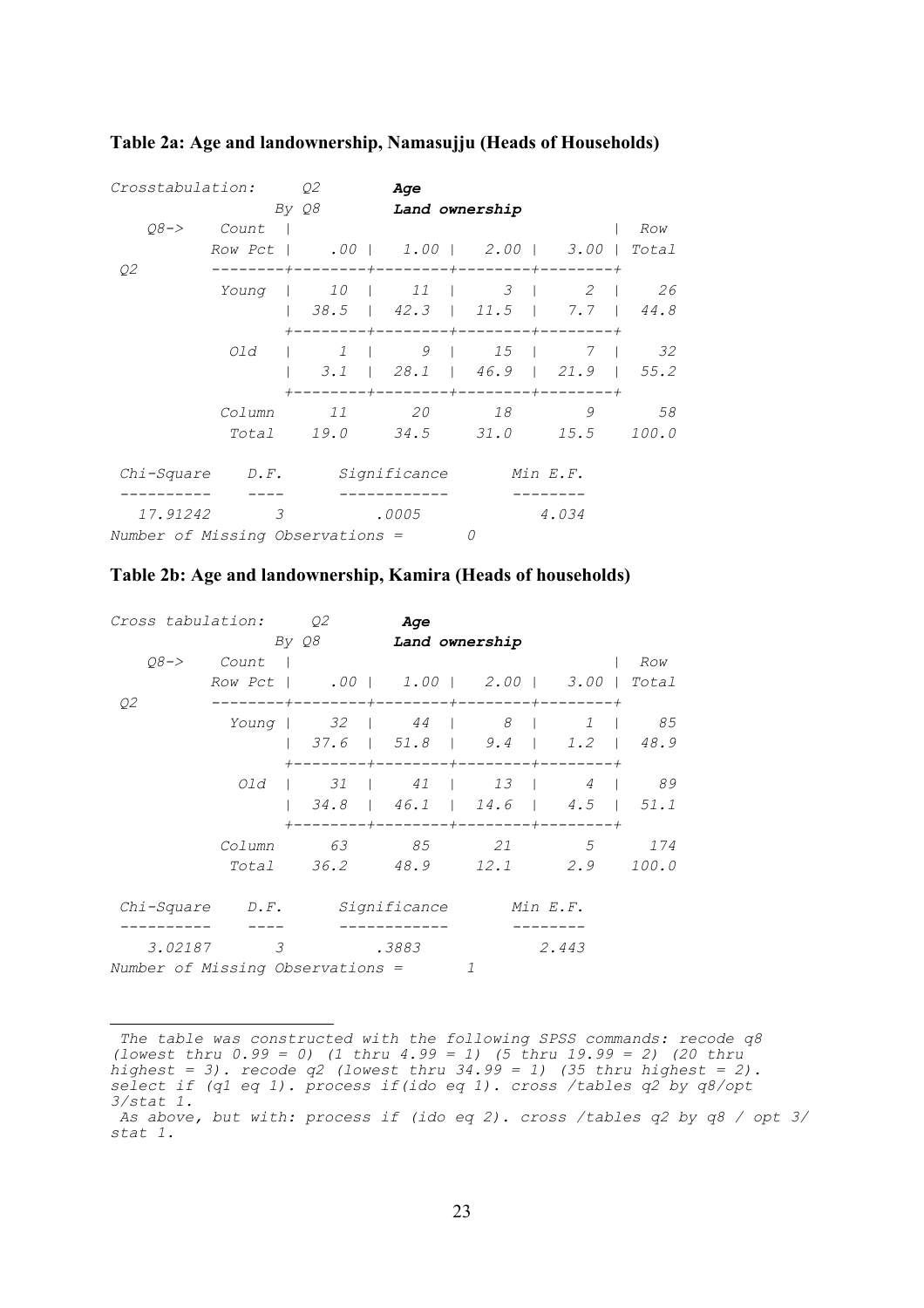| Crosstabulation:                      |                                    | <i>SEX</i><br>By Q8 |                  | Sex of respondent<br>Land ownership.                                            |             |       |
|---------------------------------------|------------------------------------|---------------------|------------------|---------------------------------------------------------------------------------|-------------|-------|
|                                       | $Q8->$ Count                       |                     |                  |                                                                                 |             | Row   |
|                                       | Row Pct   .00   1.00   2.00   3.00 |                     |                  |                                                                                 |             | Total |
| SEX<br>f                              |                                    |                     | $2 \mid$         | -+--------+--------+-------+-----<br>3   4   2                                  |             | 11    |
| Female                                |                                    | 18.2                |                  | $\vert$ 27.3   36.4   18.2   19.0                                               |             |       |
| m                                     |                                    |                     | $9 \mid 17 \mid$ | ----+--------+--------+--------+                                                | 14   7   47 |       |
| Male                                  |                                    |                     |                  | $1 \t19.1$   36.2   29.8   14.9   81.0<br>+--------+--------+---------+-------+ |             |       |
|                                       | Column                             | 11                  | 20               | 18                                                                              | 9           | 58    |
|                                       | Total                              |                     |                  | 19.0 34.5 31.0 15.5 100.0                                                       |             |       |
| Chi-Square D.F. Significance Min E.F. |                                    |                     |                  |                                                                                 |             |       |
|                                       |                                    |                     |                  |                                                                                 |             |       |
| .39537                                | $\overline{3}$                     |                     | .9412            |                                                                                 | 1.707       |       |
| Number of Missing Observations =      |                                    |                     |                  |                                                                                 |             |       |

## <span id="page-26-0"></span>**Table 3a: Sex and landownership, Namasujju:** *(Heads of households)*

### **Table 3b: Sex and landownership, Kamira: (Heads of Households)**

| Crosstabulation:                 | <i>SEX</i>                         |                    | Sex of respondent               |                |         |
|----------------------------------|------------------------------------|--------------------|---------------------------------|----------------|---------|
|                                  | By Q8                              | Land ownership     |                                 |                |         |
| $08 - >$<br>Count                |                                    |                    |                                 |                | Row     |
| Row Pct                          | .00   1.00   2.00   3.00           |                    |                                 |                | Total   |
| SEX                              |                                    |                    | -----+--------+-------+-----    | $-+$           |         |
| f                                | 17                                 | $12 \quad \square$ | $3 \mid$                        | 2              | 34      |
| Female                           | 1, 50, 0                           |                    | $\vert$ 35.3   8.8   5.9   19.5 |                |         |
|                                  | $- - + - - - -$                    |                    | ----+--------+--------+         |                |         |
| m                                | 46                                 | 73                 | 18                              |                | 3   140 |
| Male                             | 32.9                               | 52.1               |                                 | $12.9$   $2.1$ | 80.5    |
|                                  | --------+--------+--------+------+ |                    |                                 |                |         |
| Column                           | 63                                 | 85                 | 21                              | .5             | 174     |
| Total                            | 36.2                               | 48.9               | 12.1                            | 2.9            | 100.0   |
|                                  |                                    |                    |                                 |                |         |
| Chi-Square<br>$D \cdot F$ .      |                                    | Significance       |                                 | Min E.F.       |         |
|                                  |                                    |                    |                                 |                |         |
|                                  |                                    |                    |                                 |                |         |
| 5.51018<br>3                     |                                    | .1380              |                                 | .977           |         |
| Number of Missing Observations = |                                    |                    | 7                               |                |         |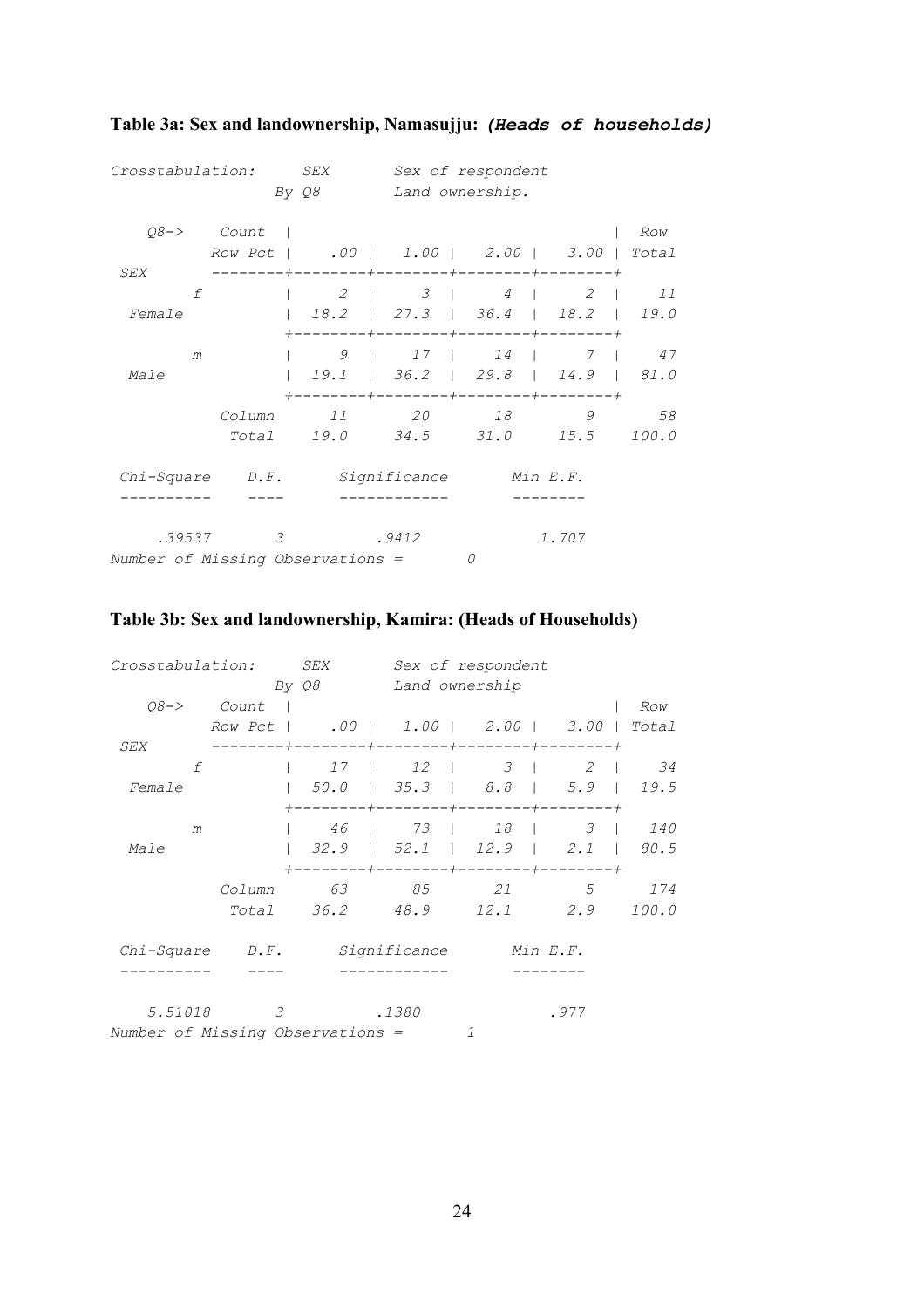#### <span id="page-27-0"></span>**Table 4a: Age and Education in Namasujj[u](#page-27-1)**

| Crosstabulation:                 |               | Q2      | Age          |                      |          |  |
|----------------------------------|---------------|---------|--------------|----------------------|----------|--|
|                                  |               | By $Q4$ |              | Educational Level    |          |  |
|                                  | Count         |         | P1           | S1                   |          |  |
| $04 - >$                         | Row Pct       |         |              |                      | Row      |  |
|                                  |               | 0       | 1<br>$\Box$  | 8                    | Total    |  |
| Q2                               |               |         | $^{+}$       | $+$                  |          |  |
|                                  | 1             | 12      | 37<br>$\Box$ | 17                   | 66       |  |
|                                  |               | 18.2    | 56.1         | 25.8                 | 58.4     |  |
|                                  |               |         |              | $+ - - -$            |          |  |
|                                  | 2             | 15      | 22           | <i>10</i>            | 47       |  |
|                                  |               | 31.9    | 46.8         | 21.3                 | 41.6     |  |
|                                  |               |         | $+-$         | $+ - - -$<br>$--- +$ |          |  |
|                                  | Column        | 27      | 59           | 27                   | 113      |  |
|                                  | Total         | 23.9    | 52.2         | 23.9                 | 100.0    |  |
| Chi-Square                       | $D \cdot F$ . |         | Significance |                      | Min E.F. |  |
| 2.84752                          | 2             |         | .2408        |                      | 11.230   |  |
| Number of Missing Observations = |               |         |              | 0                    |          |  |

#### **Table 4b: Age and Education in Kamir[a](#page-27-2)**

i

| Crosstabulation:                 |               | Q2      | Age                                          |                                      |          |  |
|----------------------------------|---------------|---------|----------------------------------------------|--------------------------------------|----------|--|
|                                  |               | By $Q4$ |                                              | Educational Level                    |          |  |
|                                  | Count         |         | P1                                           | S1                                   |          |  |
| $04 - >$                         | Row Pct       |         |                                              |                                      | Row      |  |
|                                  |               | 0       | $1 \mid$                                     | 8 <sup>1</sup>                       | Total    |  |
| Q2                               |               |         | $- + - -$<br>----+---                        | $- - +$                              |          |  |
|                                  | 1             | 38      | $\begin{array}{ccc} \vert & 146 \end{array}$ | 35                                   | 219      |  |
|                                  |               |         | $17.4$   66.7   16.0                         |                                      | 62.0     |  |
|                                  |               |         | ---+--------+--------+                       |                                      |          |  |
|                                  | 2             |         | 66   53                                      | 15                                   | 134      |  |
|                                  |               | 49.3    | 139.6                                        | $11.2$  <br><b>Contract Contract</b> | 38.0     |  |
|                                  |               |         | -----+--------+--------+                     |                                      |          |  |
|                                  | Column        | 104     | 199                                          | 50                                   | 353      |  |
|                                  | Total         | 29.5    | 56.4                                         | 14.2                                 | 100.0    |  |
| Chi-Square                       | $D \cdot F$ . |         | Significance                                 |                                      | Min E.F. |  |
| 40.90509                         | 2             |         | .0000                                        |                                      | 18.980   |  |
| Number of Missing Observations = |               |         |                                              |                                      |          |  |

<span id="page-27-1"></span> *SPSS commands: recode Q4 (0 = 0) (1 thru 7 = 1) (7.1 thru highest = 8). recode q2 (lowest thr 34.99 = 1) (35 thru highest = 2). process if (ido eq 1).cross /tables q2 by q4 /opt 3/ stat 1. SPSS commands: process if (ido eq 2). cross /tables q2 by q4 /opt 3/ stat* 

<span id="page-27-2"></span>*<sup>1.</sup>*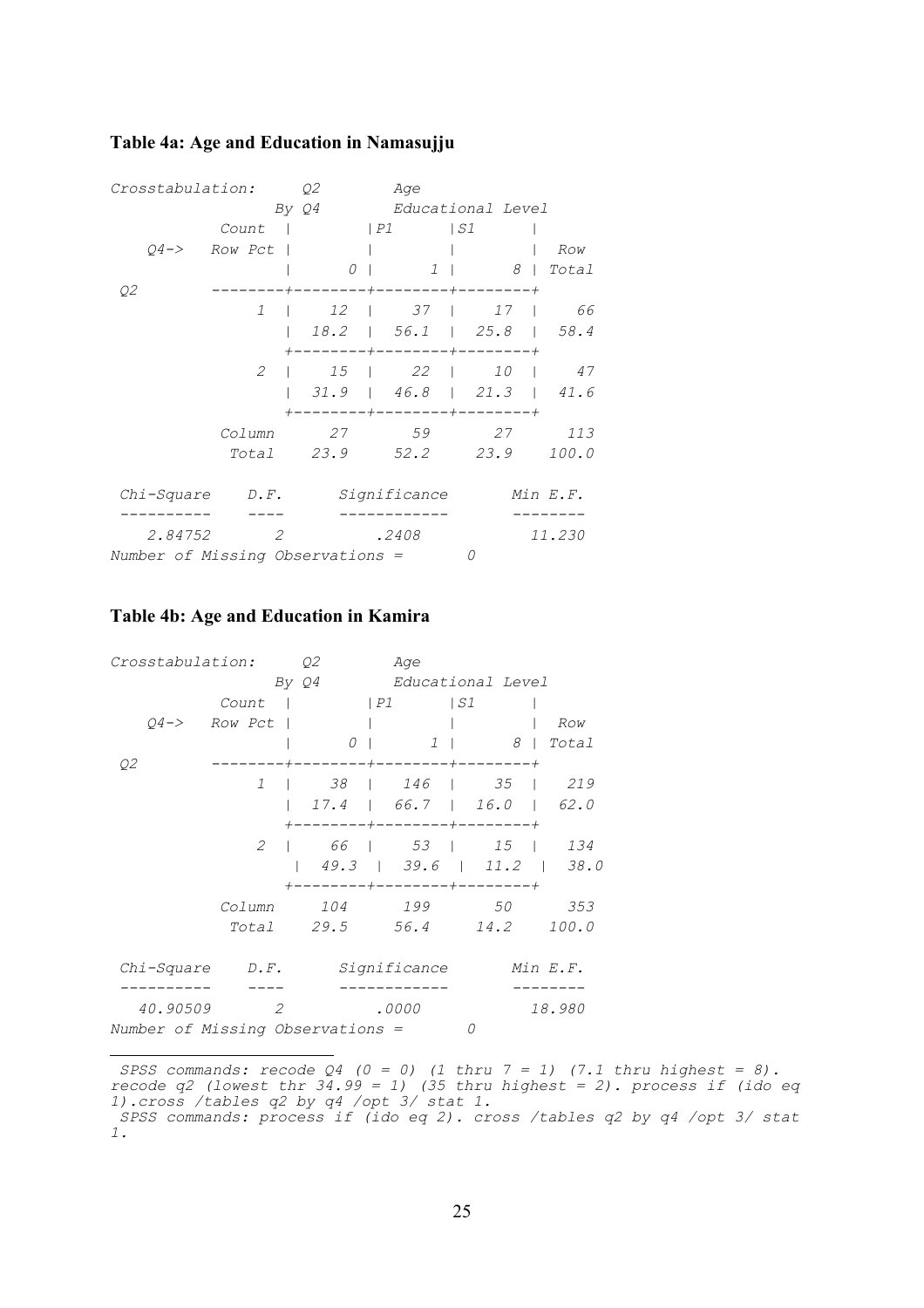## <span id="page-28-0"></span>**Table 5 Ethnic groups in the two villages**

| Cross tabulation: |                 | Q18<br>By IDO                                  | Ethnic Group<br>Village                                                                    |                      |  |  |
|-------------------|-----------------|------------------------------------------------|--------------------------------------------------------------------------------------------|----------------------|--|--|
| $IDO->$           | Col Pct         | $ u $ $ ira $<br>$1 \mid$                      | Count   Namasujj   Kangulum  <br>$2$   Total                                               | Row                  |  |  |
| Q18<br>Muganda    | 1               | 78  <br>$\mathbf{L}$                           | $--- + --- --- - - - +$<br>$98$                                                            | 176                  |  |  |
| Munyarawanda      | 2               | 2<br>$\mathbf{L}$<br>L                         | $+ - - - - - - -$<br>$\overline{7}$<br>$\mathbf{L}$<br>$\overline{1}$<br>$1.8$   $2.0$     | - 9<br>1.9           |  |  |
| Mynyankole        | 3               | -----<br>$\overline{1}$<br>.9                  | $- - - - -$<br>$5\overline{}$<br>$\mathbf{L}$<br>L<br>$\begin{array}{ccc} \end{array}$ 1.4 | 6<br>1.3             |  |  |
| Musoga            | 4               | $1 \mid$<br>L                                  | $+$ $-$<br>$^{+}$<br>73<br>L<br>$.9$   20.7   15.9                                         | 74                   |  |  |
| Kakwa             | 5               | T                                              | $\overline{4}$<br>$\mathbf{I}$<br>$\mathsf{I}$<br>1.1<br>L<br>-------                      | $\overline{4}$<br>.9 |  |  |
| Mugisu            | 6               | I                                              | $\begin{array}{ccc} \vert & 134 \end{array}$<br>$38.1$  <br>$\mathbf{L}$                   | 134<br>28.8          |  |  |
| Tanzanian         | 7               | 16<br>I<br>14.2<br>L<br>------+-               | $\overline{1}$<br>$\mathbf{L}$<br>$\mathbf{I}$<br>.3 <sub>1</sub><br>$--- +$               | 17<br>3.7            |  |  |
| Murundi           | 8               | 11<br>L<br>9.7                                 | $\mathcal{Z}$<br>$\overline{1}$<br>$\mathbf{L}$<br>.9<br>$\mathbf{I}$<br>$\mathbf{L}$      | 14<br>3.0            |  |  |
| Sudanese          | 9               |                                                | 2<br>I<br>$\mathsf{I}$<br>.6                                                               | 2<br>.4              |  |  |
| other             | 10              | $\mathcal{S}$<br>$\mathsf{I}$<br>$2.7 \quad  $ | 17<br>4.8<br>$\mathbf{I}$                                                                  | ${\it 20}$<br>4.3    |  |  |
| Mugwere           | 11              | 1<br>.9                                        | - 8<br>$\mathbf{I}$<br>2.3<br>$\Box$<br>$\mathbf{L}$                                       | 9<br>1.9             |  |  |
|                   | Column<br>Total | 113<br>24.3                                    | 352<br>75.7                                                                                | 465<br>100.0         |  |  |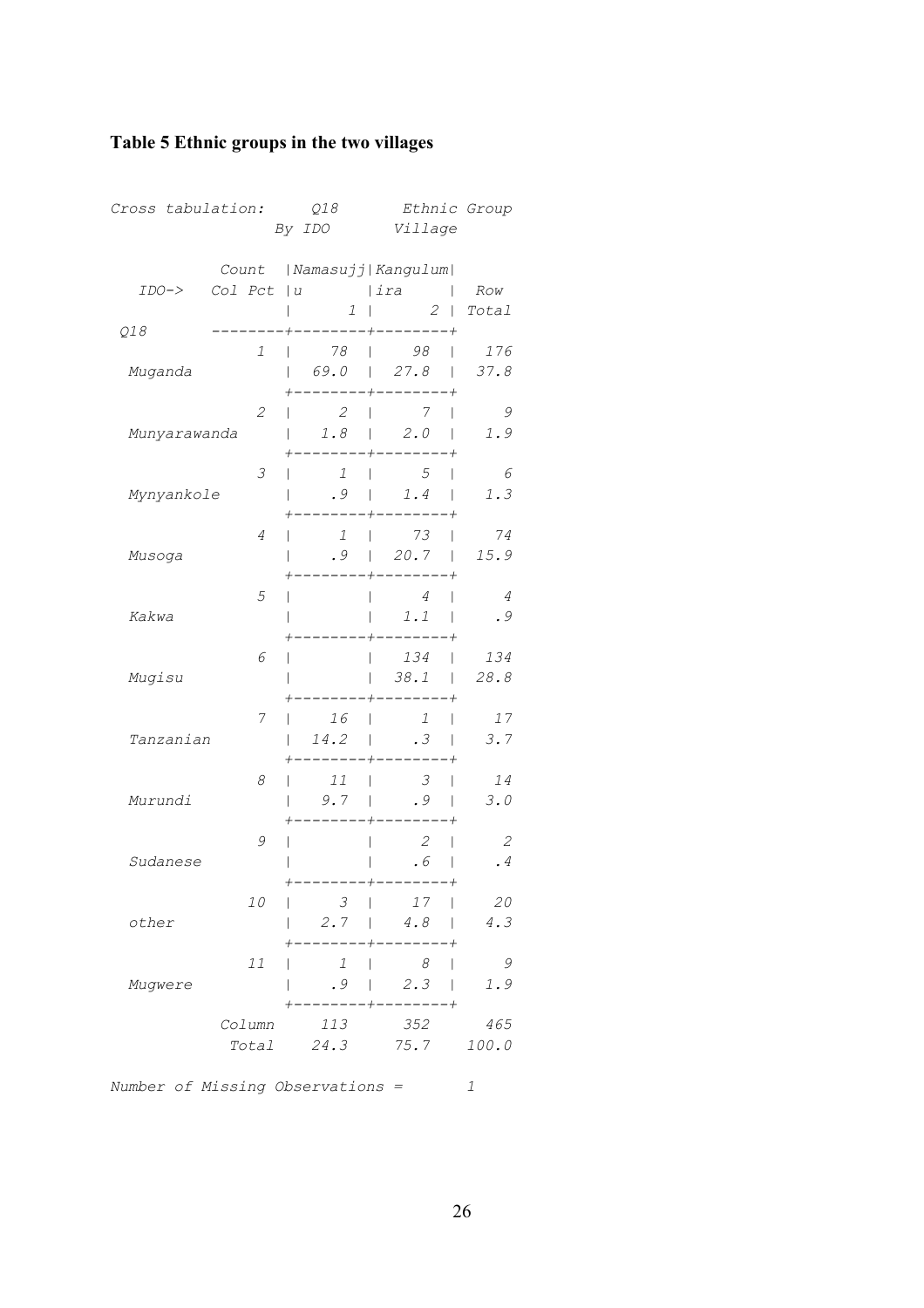## <span id="page-29-0"></span>**Table 6. Religious affiliation in the two villages**

*Crosstabulation: Q16 Religion* 

|            |                | By IDO             | <i>Village</i>                                                                       |                |  |  |
|------------|----------------|--------------------|--------------------------------------------------------------------------------------|----------------|--|--|
|            |                |                    |                                                                                      |                |  |  |
|            |                |                    |                                                                                      |                |  |  |
|            | Count          |                    | Namasujj  Kangulum                                                                   |                |  |  |
| $IDO->$    |                |                    | Col Pct   u   ira   Row                                                              |                |  |  |
|            |                |                    | $1 \mid 2 \mid \text{Total}$                                                         |                |  |  |
| Q16        |                |                    | +--------+--------+                                                                  |                |  |  |
|            | $\mathcal{I}$  | $\mathbf{L}$       | 57   160   217                                                                       |                |  |  |
| Protestant |                |                    | $\vert$ 50.4   45.3   46.6                                                           |                |  |  |
|            |                |                    | $-----+------+$                                                                      |                |  |  |
|            | $\mathcal{L}$  |                    | $\vert$ 51   108   159                                                               |                |  |  |
| Catholic   |                |                    | $\begin{array}{ c c c c c c c c c } \hline 45.1 & 30.6 & 34.1 \\ \hline \end{array}$ |                |  |  |
|            |                |                    | $----+-----$                                                                         |                |  |  |
|            | 3              |                    | 1   78   79                                                                          |                |  |  |
| Muslim     |                |                    | $.9$   22.1                                                                          | 17.0           |  |  |
|            |                | +--------+-------- |                                                                                      |                |  |  |
|            | $\overline{4}$ |                    | $\overline{4}$                                                                       | $\overline{4}$ |  |  |
| "Pagan"    |                |                    | 1.1                                                                                  | .9             |  |  |
|            |                |                    | $^{+}$                                                                               |                |  |  |
|            | 5              | $\overline{4}$     | $\overline{3}$                                                                       | - 7            |  |  |
| Other      |                | $3.5$              | .8 <sub>1</sub>                                                                      | 1.5            |  |  |
|            |                |                    | ------+--------+                                                                     |                |  |  |
|            | Column         | 113                | 353                                                                                  | 466            |  |  |
|            |                |                    | Total 24.2 75.8 100.0                                                                |                |  |  |
|            |                |                    |                                                                                      |                |  |  |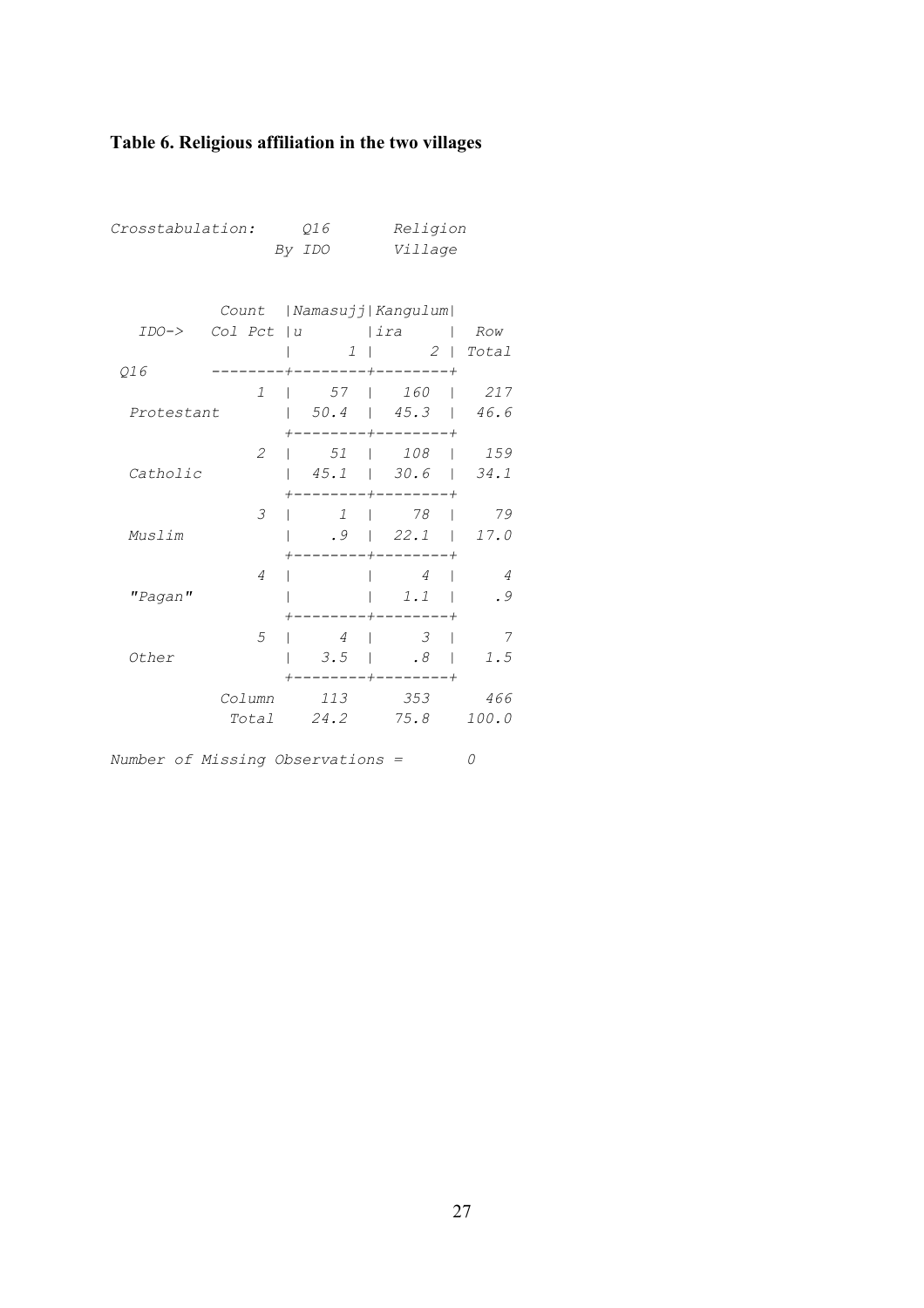## <span id="page-30-0"></span>**Table: 7b Ethnic Group and Party Support in Kamira**

*Crosstabulation: Q18* 

 *By Q17BW* 

|                     | Count                       | ~UPC                 | $\vert DF$                  | $\vert CP$                                  | $ $ KY               | UPM                           |                          |
|---------------------|-----------------------------|----------------------|-----------------------------|---------------------------------------------|----------------------|-------------------------------|--------------------------|
| Q17BW->             | Row Pct                     |                      |                             |                                             |                      |                               | Row                      |
|                     |                             |                      | 11   22                     |                                             | $33 \mid$<br>44      | 55                            | Total                    |
| Q18                 | 1                           | 1                    | 18<br>$\mathbf{I}$          | -------+-------                             | 7                    | $\mathcal{I}$                 | 27<br>$\mathbf{I}$       |
| Muganda             |                             | 3.7<br>$\mathbf{I}$  | 66.7<br>$\sim$ 1.000 $\sim$ | $\mathbf{I}$                                | 25.9<br>$\mathbf{L}$ | 3.7<br>$\Box$<br>$\mathbf{I}$ | 36.0                     |
|                     |                             |                      |                             |                                             |                      |                               |                          |
|                     | $\mathcal{L}_{\mathcal{L}}$ |                      | 1                           |                                             |                      |                               | $\mathbf{1}$             |
| Munyarawanda        |                             | $\mathbf{L}$         | 100.0<br>$\mathbf{L}$       |                                             |                      |                               | 1.3                      |
|                     | 3                           |                      | 1                           |                                             |                      |                               | $\overline{1}$           |
| Mynyankole          |                             |                      | 100.0                       |                                             |                      |                               | 1.3                      |
|                     |                             |                      |                             |                                             |                      |                               |                          |
|                     | 4                           | $\mathcal{Z}$        | 9                           |                                             | 2                    |                               | 14                       |
| Musoga              |                             | 21.4                 | 64.3<br>$\mathbf{L}$        |                                             | 14.3<br>$\mathbf{L}$ |                               | 18.7                     |
|                     | 6                           | 16                   | 7                           |                                             | $\mathcal{S}$        |                               | 26                       |
| Mugisu              |                             | 61.5                 | 26.9<br>$\mathbf{L}$        |                                             | 11.5<br>$\mathbf{L}$ |                               | 34.7                     |
|                     |                             |                      |                             |                                             |                      |                               |                          |
|                     | 8                           |                      |                             |                                             |                      | 1                             | $\overline{1}$           |
| Murundi             |                             |                      |                             | $\perp$ and $\perp$ and $\perp$ and $\perp$ |                      | 100.0<br>+--------            | 1.3<br>$\mathbf{I}$      |
|                     | 10                          | 1                    | 1                           | $\mathcal{I}$                               |                      |                               | $\overline{\mathcal{Z}}$ |
| other               |                             | 33.3                 | 33.3<br>$\mathbf{L}$        | $33.3$  <br>$\mathbf{L}$                    |                      |                               | 4.0                      |
|                     |                             |                      |                             |                                             |                      |                               |                          |
|                     | 11                          | 1<br>$\mathbf{I}$    |                             |                                             | 1                    |                               | $\overline{\phantom{a}}$ |
| Mugwere             |                             | 50.0<br>$\mathbb{R}$ | $\overline{1}$              |                                             | 50.0<br>$\mathbf{L}$ |                               | 2.7                      |
|                     | Column                      | 22                   | 37                          | $\mathbf{1}$                                | 13                   | $\mathcal{Z}_{\mathcal{C}}$   | 75                       |
|                     |                             | Total 29.3           | 49.3                        |                                             |                      | $1.3$ $17.3$ $2.7$            | 100.0                    |
|                     |                             |                      |                             |                                             |                      |                               |                          |
|                     |                             |                      |                             |                                             |                      |                               |                          |
| $Chi-Square$ $D.F.$ |                             |                      |                             | Significance Min E.F.                       |                      |                               |                          |
|                     |                             |                      |                             |                                             |                      |                               |                          |
| 89.21617            | 28                          |                      | .0000                       |                                             | .013                 |                               |                          |
|                     |                             |                      |                             |                                             |                      |                               |                          |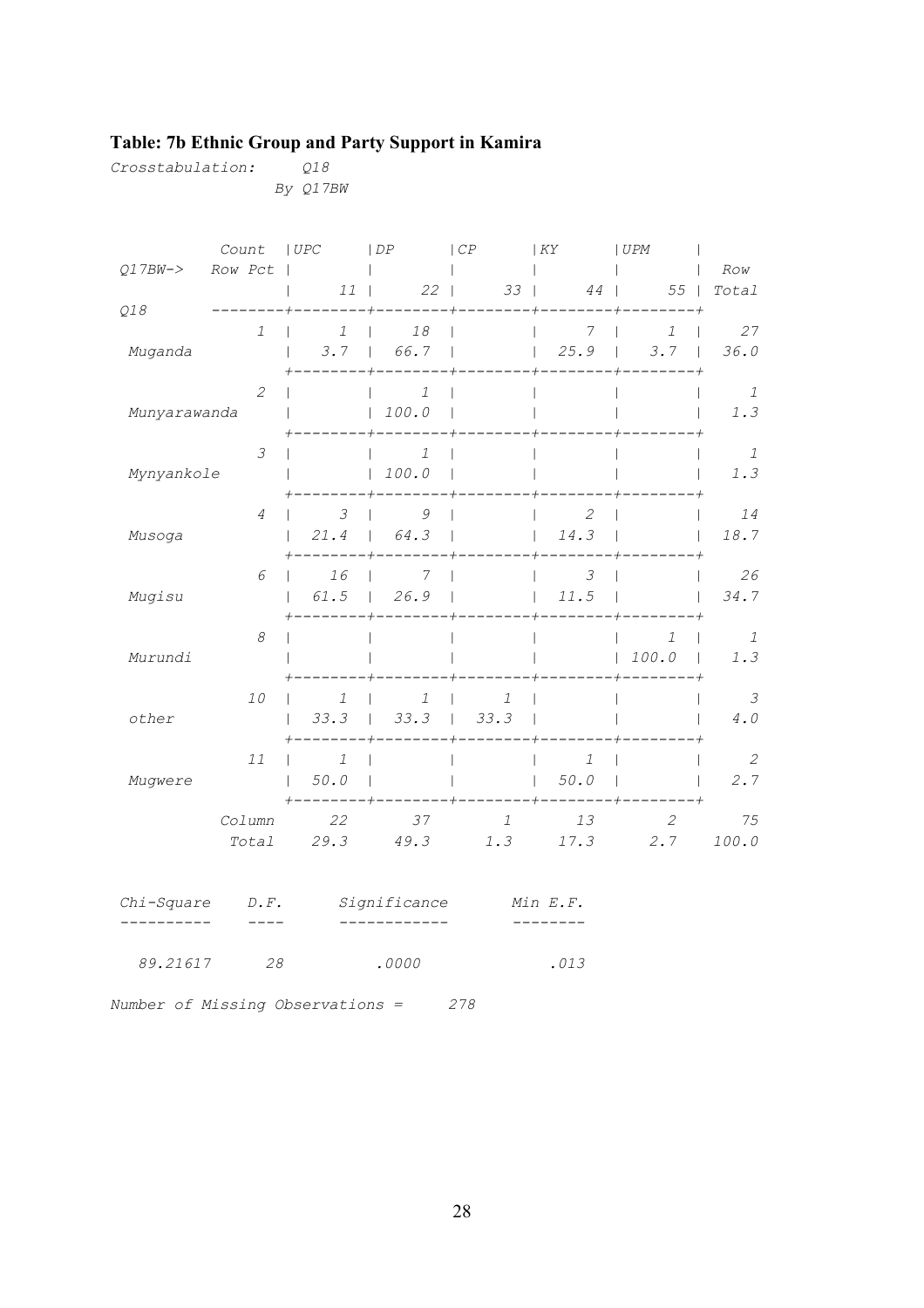| Crosstabulation: Q17B                   |            | By Q20 Ever been a member of a RC                       |               |   | Have ever supported a party |                             |  |
|-----------------------------------------|------------|---------------------------------------------------------|---------------|---|-----------------------------|-----------------------------|--|
|                                         |            | Count   Yes   No                                        |               |   |                             |                             |  |
|                                         |            | $Q20->$ Row Pct       Row                               |               |   |                             |                             |  |
|                                         |            |                                                         | 1   2   Total |   |                             |                             |  |
| 01 7 B                                  |            | --------+--------+-------+                              |               |   |                             |                             |  |
|                                         |            | 1   12   10   22                                        |               |   |                             |                             |  |
| Yes                                     |            | $\vert$ 54.5   45.5   19.5                              |               |   |                             |                             |  |
|                                         |            | $+ - - - - - - - + - - - - - - - +$<br>2   15   76   91 |               |   |                             |                             |  |
| No                                      |            | $1\quad 16.5$   83.5   80.5                             |               |   |                             |                             |  |
|                                         |            | $+$ - - - - - - - - + - - - - - - - - +                 |               |   |                             |                             |  |
|                                         |            | Column 27 86 113                                        |               |   |                             |                             |  |
|                                         |            | Total 23.9 76.1 100.0                                   |               |   |                             |                             |  |
| Chi-Square D.F. Significance Min E.F.   |            |                                                         |               |   |                             |                             |  |
|                                         |            |                                                         |               |   |                             |                             |  |
|                                         | 12.09891 1 |                                                         | .0005         |   | 5.257                       |                             |  |
|                                         | 14.11439 1 |                                                         | .0002         |   |                             | ( Before Yates Correction ) |  |
| <i>Number of Missing Observations =</i> |            |                                                         |               | 0 |                             |                             |  |

#### <span id="page-31-0"></span>**Table 8a Previous party support and RC membership, Namasujj[u](#page-31-1)**

#### **Table 8b Previous party support and RC membership, Kamira**

| Crosstabulation: Q17B            |               |                                          |                       |     | Have ever supported a party |                           |  |
|----------------------------------|---------------|------------------------------------------|-----------------------|-----|-----------------------------|---------------------------|--|
|                                  |               | By Q20 Ever been a member of a RC        |                       |     |                             |                           |  |
|                                  |               | Count   Yes   No                         |                       |     |                             |                           |  |
|                                  | 020-> Row Pct |                                          |                       | Row |                             |                           |  |
|                                  |               |                                          | 1   2   Total         |     |                             |                           |  |
| 01 7 B                           |               | $-+ - - - - - - - - + - - - - - - - - +$ |                       |     |                             |                           |  |
|                                  |               | 1   16   59   75                         |                       |     |                             |                           |  |
| Yes                              |               |                                          |                       |     |                             |                           |  |
|                                  |               | $+ - - - - - - - - + - - - - - - - +$    |                       |     |                             |                           |  |
|                                  |               | 2   17   258   275                       |                       |     |                             |                           |  |
| No                               |               |                                          | $6.2$   $93.8$   78.6 |     |                             |                           |  |
|                                  |               | $+ - - - - - - - - + - - - - - - - +$    |                       |     |                             |                           |  |
|                                  | Column        | 33 317 350                               |                       |     |                             |                           |  |
|                                  |               | Total 9.4 90.6 100.0                     |                       |     |                             |                           |  |
| Chi-Square                       |               | D.F. Significance Min E.F.               |                       |     |                             |                           |  |
| 14.11708                         | $\mathcal{I}$ |                                          | .0002                 |     | 7.071                       |                           |  |
| 15.84167                         | 1             |                                          | .0001                 |     |                             | (Before Yates Correction) |  |
| Number of Missing Observations = |               |                                          |                       | 3   |                             |                           |  |

*I cross checked whether this was biased against the UPC in Kamira, but found that 22.7% of those who previously had supported the UPC have held a post as RC executive later. (KY is below the average, and DP slighty above).* 

<span id="page-31-1"></span> *process if (ido eq 1).cross /tables Q17B by Q20 /opt 3 / stat 1.*

i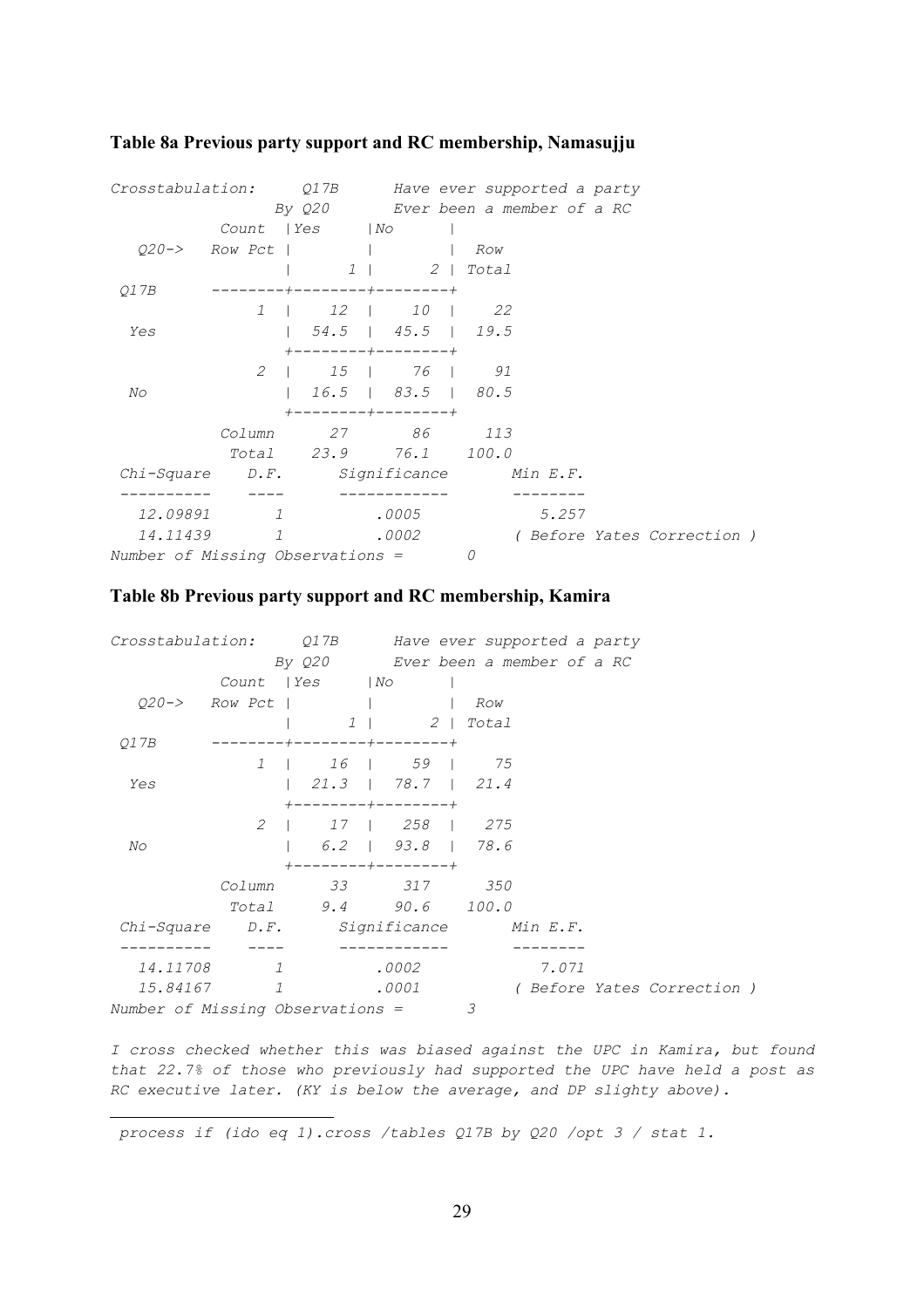#### <span id="page-32-0"></span>**Table 9a: Ethnicity and Class, Namasujj[u](#page-32-1)**

*Number of Missing Observations = 0* 

÷,

| Crosstabulation: |                 | Q18<br>By Q8      | Ethnic Group<br>Land ownership                     |                                                                          |           |                       |
|------------------|-----------------|-------------------|----------------------------------------------------|--------------------------------------------------------------------------|-----------|-----------------------|
| $Q8 - >$         | Count           |                   | Row Pct   .00   1.00   2.00   3.00                 |                                                                          |           | Row<br>Total          |
| Q18<br>Muganda   | 1               | 7<br>$\mathbf{L}$ | 14<br>$16.3$   32.6   30.2   20.9                  | 13<br>$\mathbf{L}$<br>$\mathbf{L}$                                       | 9         | 43<br>74.1            |
| Munyarawanda     | $\overline{2}$  |                   | $\mathcal{I}$<br>$100.0$  <br>$\mathbf{L}$         |                                                                          |           | 1<br>1.7              |
| Tanzanian        | 7               | 1<br>12.5         | 3<br>$1 \quad 37.5$                                | $\overline{4}$<br>1 50.0                                                 |           | 8<br>13.8             |
| Murundi          | 8               | 2<br>50.0         | 1<br>$25.0$   $25.0$<br>$\mathbf{L}$               | $\mathcal{I}$<br>$\mathbf{I}$<br>$\mathbf{I}$<br>--------+--------+----- |           | $\overline{4}$<br>6.9 |
| other            | 10              | 1                 | 1<br>$50.0$   $50.0$  <br>----+--------+--------+- |                                                                          |           | 2<br>3.4              |
|                  | Column<br>Total | 11                | 20<br>19.0 34.5 31.0                               | 18                                                                       | 9<br>15.5 | 58<br>100.0           |
| Chi-Square       | $D \cdot F$ .   |                   | Significance                                       |                                                                          | Min E.F.  |                       |
| 10.18636         | 12              |                   | .5996                                              |                                                                          | .155      |                       |

<span id="page-32-1"></span>*SPSS Commands: select if (q1 eq 1). recode q8 (lowest thru 0.99 = 0) (1 thru 4.99 = 1) (5 thru 19.99 = 2) (20 thru highest = 3). process if (ido eq 1). cross q18 by q8 /opt 3 /stat 1.*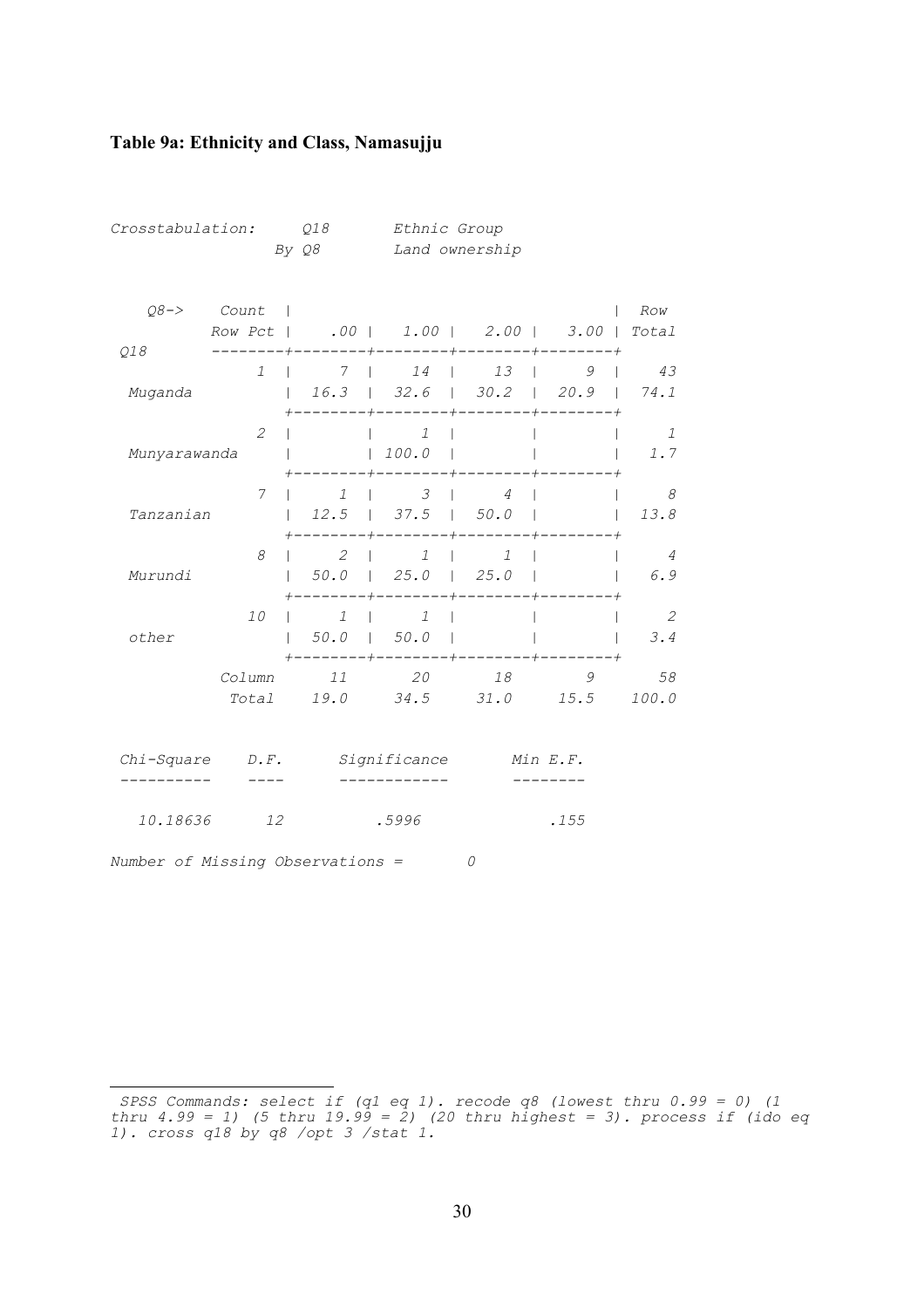| 32.09349         | 30                          |                                     | .3632                  |                                           | .029                   |                                            |
|------------------|-----------------------------|-------------------------------------|------------------------|-------------------------------------------|------------------------|--------------------------------------------|
| Chi-Square       | $D \cdot F$ .               |                                     | Significance           | Min E.F.                                  |                        |                                            |
|                  | Column<br>Total             | 63<br>36.2                          | 85<br>48.9             | 21<br>12.1                                | 5<br>2.9               | 174<br>100.0                               |
| Mugwere          | 11                          |                                     | 3<br>75.0              | $\mathcal{I}$<br>25.0                     |                        | $\overline{4}$<br>2.3                      |
| other            | 10                          | $\ensuremath{4}$<br>40.0<br>$\perp$ | 6<br>60.0              |                                           |                        | 10<br>5.7                                  |
| Sudanese         | 9                           |                                     | 2<br>100.0             |                                           |                        | 2<br>1.1                                   |
| Murundi          | 8                           | $\overline{2}$<br>66.7              | 1<br>33.3              |                                           |                        | 3<br>1.7                                   |
| Tanzanian        | 7                           |                                     | $\mathcal{I}$<br>100.0 |                                           |                        | 1<br>$\boldsymbol{\cdot}$ $\boldsymbol{6}$ |
| Mugisu           | 6                           | 31<br>46.3                          | 30<br>$44.8\,$         | 5<br>7.5                                  | $\mathcal{I}$<br>$1.5$ | 67<br>38.5                                 |
| Kakwa            | 5                           |                                     | 2<br>100.0             |                                           |                        | 2<br>1.1                                   |
| Musoga           | $\overline{4}$              | 8<br>27.6<br>$\perp$                | 15<br>51.7             | 6<br>20.7<br>$\mathbf{I}$                 |                        | 29<br>16.7                                 |
| Mynyankole       | $\mathcal{S}$               | $\mathcal{L}_{\mathcal{L}}$<br>66.7 | 1<br>33.3              |                                           |                        | 3<br>1.7                                   |
| Munyarawanda     | $\mathcal{Z}_{\mathcal{C}}$ | $\overline{4}$<br>80.0              | $\mathcal{I}$<br>20.0  |                                           |                        | 5<br>2.9                                   |
| Muganda          | 1                           | 12<br>25.0<br>$\mathbf{I}$          | 23<br>47.9             | 9<br>18.8<br>$\mathbf{I}$<br>$\mathbf{L}$ | 4<br>8.3               | 48<br>27.6                                 |
| $Q8->$<br>Q18    | Count<br>Row Pct            |                                     |                        | $.00$   1.00   2.00                       | $3.00$                 | Row<br>Total                               |
| Crosstabulation: |                             | Q18<br>By Q8                        | Ethnic Group           | Land ownership                            |                        |                                            |

## <span id="page-33-0"></span>**Table 9b: Ethnicity and Class, Kamira**

*Number of Missing Observations = 1* 

31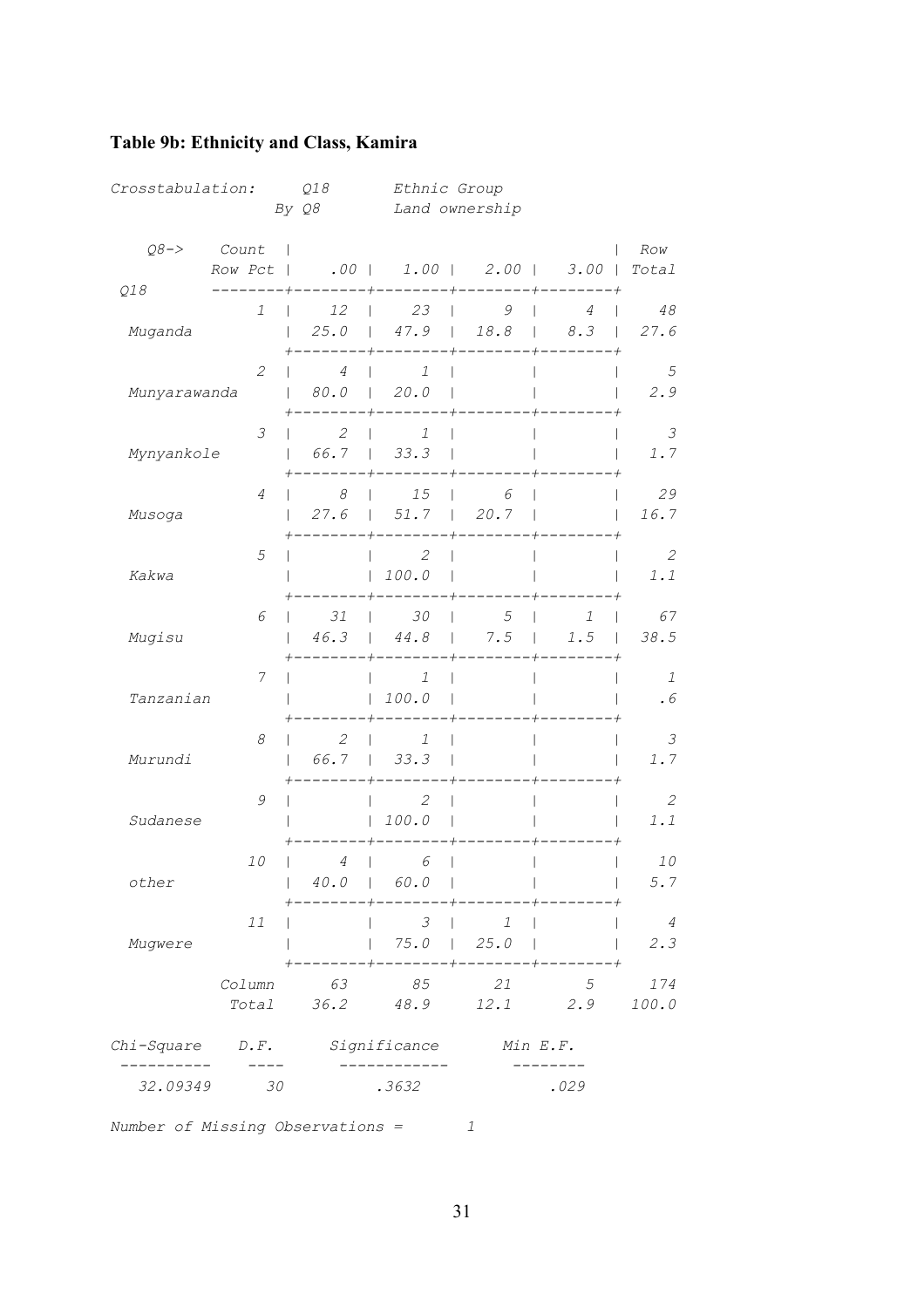| Crosstabulation:                                             | Q18<br>By Q8               | Ethnic Group<br>Land ownership           |                                                  |                                           |            |
|--------------------------------------------------------------|----------------------------|------------------------------------------|--------------------------------------------------|-------------------------------------------|------------|
| $08 - >$<br>Count                                            |                            |                                          |                                                  |                                           | Row        |
| Row Pct                                                      | $.00$   1.00   2.00   3.00 |                                          |                                                  |                                           | Total      |
| Q18                                                          |                            | -+-------                                | $-+ - - - -$                                     |                                           |            |
| $\mathcal{I}$<br>Muganda                                     | 7<br>16.3                  | $14$  <br>$32.6$   $30.2$<br>$+$ - - - - | $13 \quad  $                                     | 9<br>20.9<br>$----+--------++----------+$ | 43<br>74.1 |
| 10                                                           | 4                          | 6                                        | 5                                                |                                           | 15         |
| other                                                        | -------+----               |                                          | $26.7$   $40.0$   $33.3$  <br>$-+ - - - - - - -$ |                                           | 25.9       |
| Column                                                       | 11                         | 20                                       | 18                                               | 9                                         | 58         |
| Total                                                        | 19.0                       | 34.5                                     | 31.0                                             | 15.5                                      | 100.0      |
|                                                              |                            |                                          |                                                  |                                           |            |
| Chi-Square<br>$D \cdot F$ .                                  |                            | Significance                             |                                                  | Min E.F.                                  |            |
| 3.98529<br>$\mathcal{E}$<br>Number of Missing Observations = |                            | .2631                                    | 0                                                | 2.328                                     |            |

## <span id="page-34-0"></span>**Table 10a: Ethnicity and Class (Baganda), Namasujj[u](#page-34-1)**

### **Table 10b: Ethnicity and Class (Baganda), Kamira**

| Crosstabulation:                 |                   | 018<br>Ethnic Group |                         |                                                             |                |                 |
|----------------------------------|-------------------|---------------------|-------------------------|-------------------------------------------------------------|----------------|-----------------|
|                                  |                   | By Q8               | Land ownership          |                                                             |                |                 |
| $08 - >$                         | Count             |                     |                         |                                                             |                | Row             |
|                                  |                   |                     |                         | Row Pct   .00   1.00   2.00   3.00                          |                | Total           |
| 018                              |                   |                     | +--------+--------+---- |                                                             | $-+ - - - - -$ |                 |
|                                  | $1 \quad \square$ |                     |                         | 12   23   9                                                 | $4 \mid$       | 48              |
| Muganda                          |                   | 125.0               |                         | $1$ 47.9 $1$ 18.8 $1$ 8.3 $1$ 27.6                          |                |                 |
|                                  |                   |                     |                         | ----+--------+--------+------                               |                |                 |
|                                  | 10                |                     |                         | 1 51 62 1 12 1                                              |                | $1 \t 126$      |
| other                            |                   |                     |                         | $1 \quad 40.5 \quad 1 \quad 49.2 \quad 1 \quad 9.5 \quad 1$ |                | $.8 \quad 72.4$ |
|                                  |                   |                     |                         | +--------+--------+--------+-------+                        |                |                 |
|                                  | Column            |                     |                         | 63 85 21                                                    |                | 5 174           |
|                                  |                   |                     |                         | Total 36.2 48.9 12.1 2.9                                    |                | 100.0           |
| Chi-Square D.F.                  |                   |                     | Significance            |                                                             | Min E.F.       |                 |
| 11.63888                         | $\mathcal{F}$     |                     | .0087                   |                                                             | 1.379          |                 |
| Number of Missing Observations = |                   |                     |                         | 1                                                           |                |                 |

<span id="page-34-1"></span>i  *SPSS: recode q18 (1 = 1) (else = 10). process if (ido eq 1). cross q18 by q8 /opt 3 /stat 1.*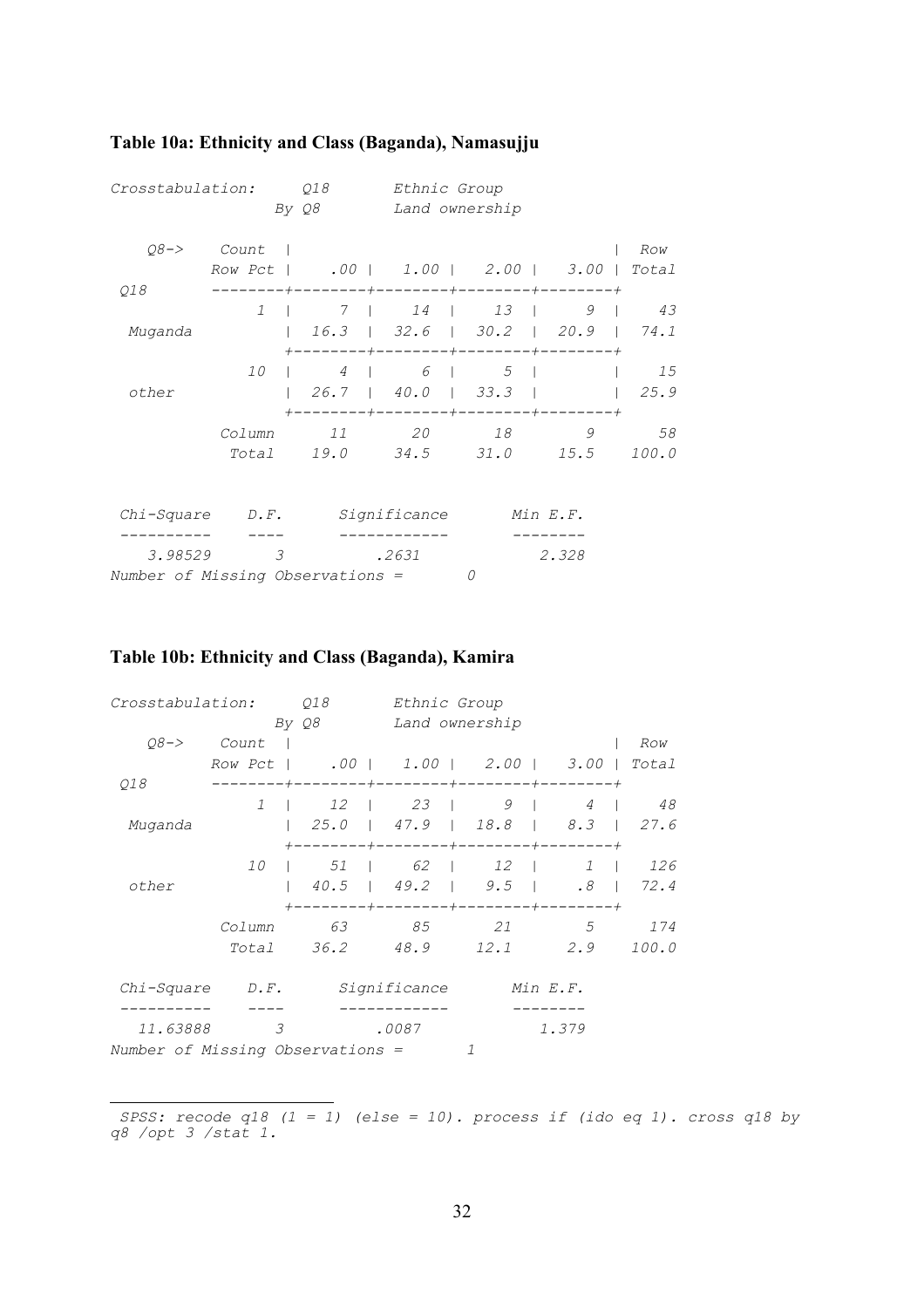| Crosstabulation: Q18 |                               | By Q7                                                  | Ethnic Group                                          | Work as a laborer/porter |      |
|----------------------|-------------------------------|--------------------------------------------------------|-------------------------------------------------------|--------------------------|------|
|                      | Count   Yes<br>$Q7->$ Row Pct |                                                        | $\mid$ No<br>$1$   $2$   $Total$                      | Row                      |      |
| Q18                  | $\mathcal{I}$                 | $\mathbb{R}^n$ and $\mathbb{R}^n$                      | $---+------+------+$<br>$1 \quad   \quad 77$          | 78                       |      |
| Muganda              |                               |                                                        | $1.3$   98.7   69.0                                   |                          |      |
| "Foreigners"         | $\mathcal{Z}$                 |                                                        | $6 \mid 23 \mid$<br>$-+ - - - - - - -$                | 29                       |      |
| Mynyankole           | 3                             |                                                        | $\begin{array}{ccc} & 1 & \end{array}$<br> 100.0      | $\mathbf{1}$<br>.9       |      |
| Musoga               | 4                             |                                                        | $\mathcal{I}$<br> 100.0                               | 1<br>. 9                 |      |
| other                | 10                            | $\begin{array}{ccc} \vert & 2 & \vert & 1 \end{array}$ | 66.7   33.3   2.7<br>----+--------+                   | $\overline{3}$           |      |
| Mugwere              | 11                            | $\mathbf{L}$                                           | $1 \quad \square$<br> 100.0 <br>$--- + --- - --- - +$ | 1<br>. 9                 |      |
|                      | Column                        | 9                                                      | 104 113<br>Total 8.0 92.0 100.0                       |                          |      |
| $Chi-Square$ $D.F.$  |                               |                                                        | Significance                                          | Min E.F.                 |      |
| 25.52052             | 5                             |                                                        | .0001                                                 |                          | .080 |

## <span id="page-35-0"></span>**Table 11a: Ethnicity and "working class", Namasujj[u](#page-35-1)**

<span id="page-35-1"></span>i  *SPSS: recode q18 (7,2,8 = 2). process if (ido eq 1). cross q18 by Q7 /opt 3 / stat 1.*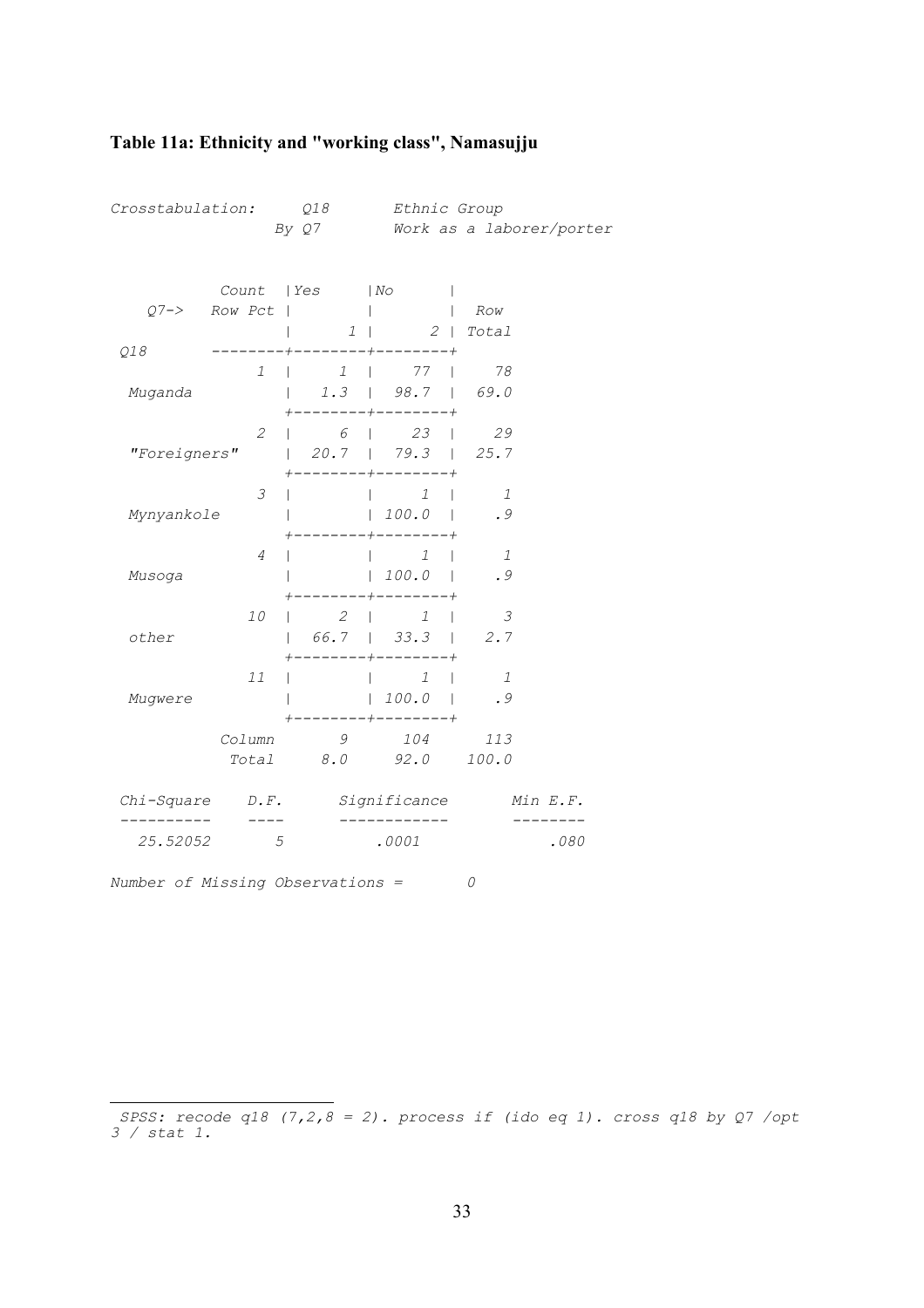| Cross tabulation: Q18            |                             |                          | Ethnic Group                        |                                       |  |  |
|----------------------------------|-----------------------------|--------------------------|-------------------------------------|---------------------------------------|--|--|
|                                  |                             | By Q7                    |                                     | Work as a labourer/porter             |  |  |
|                                  |                             |                          |                                     |                                       |  |  |
|                                  |                             | Count   Yes   No         |                                     |                                       |  |  |
| $O7 - >$                         | Row Pct                     |                          | $\mathbf{L}$                        | Row                                   |  |  |
|                                  |                             | $1 \mid$                 | $2$   Total                         |                                       |  |  |
| Q18                              |                             |                          |                                     |                                       |  |  |
|                                  | 1                           | 5 <sup>5</sup><br>$\Box$ | 91<br>$\mathbf{I}$                  | 96                                    |  |  |
| Muganda                          |                             | $\mathbf{L}$             | $5.2$   $94.8$   27.7               |                                       |  |  |
|                                  |                             |                          |                                     |                                       |  |  |
|                                  | $\mathcal{L}_{\mathcal{L}}$ | $\overline{6}$           | $\overline{5}$                      | 11                                    |  |  |
| "Foreigners"                     |                             | $54.5$                   | $45.5$                              | 3.2                                   |  |  |
|                                  | $\mathcal S$                | $\overline{1}$           | $4 \mid$<br>$\perp$                 | $5^{\circ}$                           |  |  |
| Mynyankole                       |                             |                          | $20.0$   $80.0$                     | 1.4                                   |  |  |
|                                  |                             |                          |                                     |                                       |  |  |
|                                  | $\overline{4}$              | $\overline{4}$           | 68<br>$\mathbf{I}$                  | 72                                    |  |  |
| Musoga                           |                             |                          | $5.6$   94.4   20.7                 |                                       |  |  |
|                                  |                             |                          | ------                              |                                       |  |  |
|                                  | $\mathfrak s$               | $\overline{1}$<br>$\Box$ | $\frac{3}{ }$                       | $\overline{4}$                        |  |  |
| Kakwa                            |                             | 25.0<br>$\mathbf{1}$     | $75.0$                              | 1.2                                   |  |  |
|                                  | 6                           | 13                       | 120<br>$\mathbf{L}$<br>$\mathbf{I}$ | 133                                   |  |  |
| Mugisu                           |                             |                          | $9.8$   $90.2$                      | 38.3                                  |  |  |
|                                  |                             |                          |                                     |                                       |  |  |
|                                  | 9                           |                          | $\overline{2}$<br>$\mathbf{I}$      | $\overline{\phantom{a}}$              |  |  |
| Sudanese                         |                             |                          | 100.0                               | .6                                    |  |  |
|                                  |                             |                          |                                     |                                       |  |  |
|                                  | 10                          | 3                        | 13<br>$\mathbf{I}$<br>18.8   81.3   | 16<br>$4\,.$ $6\,$                    |  |  |
| other                            |                             |                          |                                     |                                       |  |  |
|                                  | 11                          | $\mathcal{I}$            | 7<br>$\mathbf{L}$                   | $\mathcal{B}$                         |  |  |
| Mugwere                          |                             |                          | $12.5$   87.5                       | 2.3                                   |  |  |
|                                  |                             |                          | --------+--------+                  |                                       |  |  |
|                                  |                             |                          | Column 34 313 347                   |                                       |  |  |
|                                  |                             |                          | Total 9.8 90.2 100.0                |                                       |  |  |
|                                  |                             |                          |                                     |                                       |  |  |
|                                  |                             |                          |                                     | Chi-Square D.F. Significance Min E.F. |  |  |
| _______                          | $\frac{1}{2}$               |                          | -----------                         |                                       |  |  |
|                                  |                             |                          |                                     |                                       |  |  |
| 32.04417                         | 8                           |                          | .0001                               | .196                                  |  |  |
|                                  |                             |                          |                                     |                                       |  |  |
| Number of Missing Observations = |                             |                          |                                     | 6                                     |  |  |

# <span id="page-36-0"></span>**Table 11b: Ethnicity and "working class", Kamira**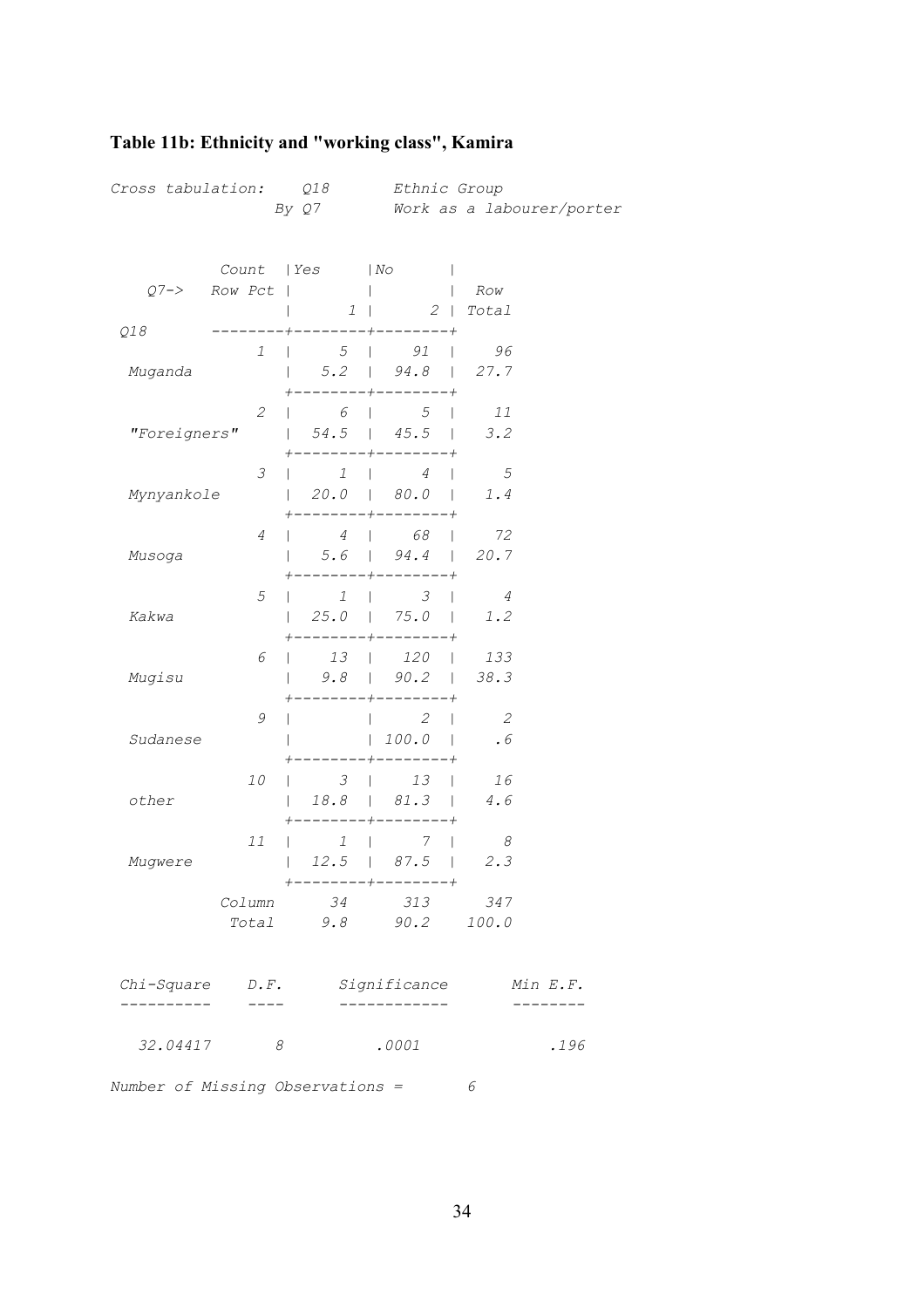<span id="page-37-0"></span>

| Table 12a Ethnicity and use of labourers, Namasujju |  |  |
|-----------------------------------------------------|--|--|
|-----------------------------------------------------|--|--|

| Crosstabulation: |                             | Q18           |                                              | Ethnic Group  |  |  |
|------------------|-----------------------------|---------------|----------------------------------------------|---------------|--|--|
|                  |                             | By Q15        | Hires labour                                 |               |  |  |
|                  | Count                       | l Yes         | NO                                           |               |  |  |
| $015 - >$        | Row Pct                     |               |                                              | Row           |  |  |
|                  |                             | $\mathcal{I}$ | $2-1$                                        | Total         |  |  |
| Q18              | 1                           | 23            | $^{+}$<br>36<br>$\mathbf{1}$<br>$\mathbf{I}$ | 59            |  |  |
| Muganda          |                             | 39.0          | $\begin{bmatrix} 61.0 \end{bmatrix}$         | 72.8          |  |  |
|                  | $\mathcal{L}_{\mathcal{L}}$ | 3             | 15                                           | 18            |  |  |
| "Foreigners"     |                             | 16.7          | 83.3                                         | 22.2          |  |  |
|                  | 10                          |               | 3                                            | 3             |  |  |
| other            |                             |               | 100.0<br>$^{+}$                              | 3.7           |  |  |
|                  | 11                          |               | $\mathcal{I}$                                | $\mathcal{I}$ |  |  |
| Mugwere          |                             |               | 100.0                                        | 1.2           |  |  |
|                  | Column                      | 26            | 55                                           | 81            |  |  |
|                  | Total                       | 32.1          | 67.9                                         | 100.0         |  |  |
|                  |                             |               |                                              |               |  |  |
|                  |                             |               |                                              |               |  |  |

| Chi-Square | $D \cdot F$ . | Significance | Min E.F. |
|------------|---------------|--------------|----------|
|            |               |              |          |
| 5.14062    | $\mathcal{R}$ | .1618        | .321     |

|  |  |  | Number of Missing Observations = |  | 32 |
|--|--|--|----------------------------------|--|----|
|--|--|--|----------------------------------|--|----|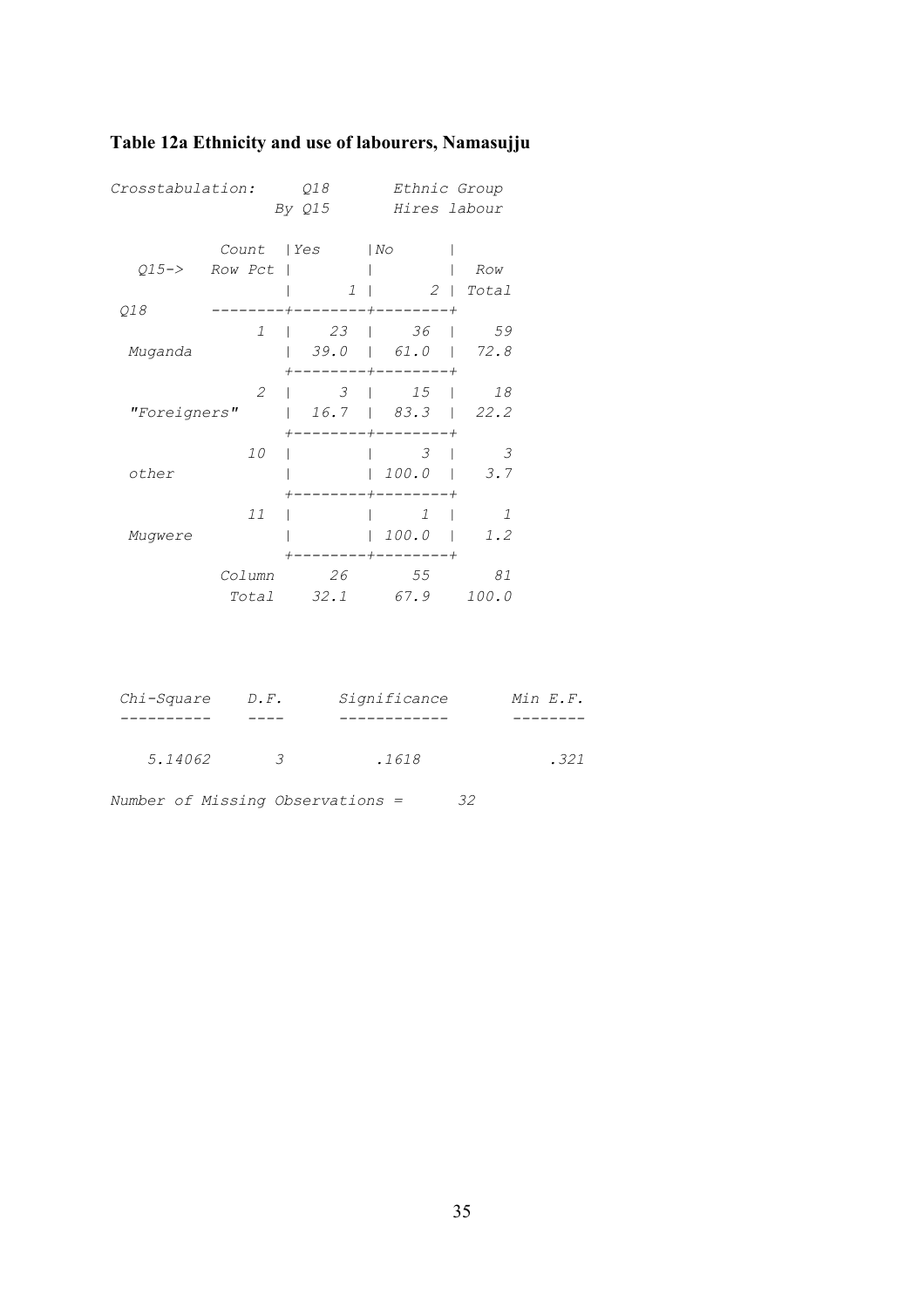## <span id="page-38-0"></span>**Table 12b Ethnicity and use of labourers, Kamira**

| Crosstabulation:                 |               | Q18<br>By Q15               | Ethnic Group<br>Hires labour                                                                 |                                |          |
|----------------------------------|---------------|-----------------------------|----------------------------------------------------------------------------------------------|--------------------------------|----------|
|                                  |               | Count   Yes                 | $ N\circ$                                                                                    |                                |          |
| $Q15->$                          | Row Pct       |                             |                                                                                              | Row                            |          |
| Q18                              |               | $1 \mid$<br>--+--------+--- |                                                                                              | $2$   Total                    |          |
| Muganda                          | 1             | $\mathbf{I}$                | 18   39<br>$\mathbf{L}$<br>$ $ 31.6   68.4   26.9                                            | 57                             |          |
| "Foreigners"                     | $\mathcal{Z}$ |                             | $\overline{9}$<br>$\mathsf{I}$<br>100.0<br>-------                                           | 9<br>4.2                       |          |
| Mynyankole                       | 3             |                             | $\overline{4}$<br> 100.0                                                                     | $\overline{4}$<br>1.9          |          |
| Musoga                           | 4             | 6                           | --------<br>$\begin{array}{ccc} \vert & & 38 \end{array}$<br>$\mathbf{L}$<br>$13.6$   $86.4$ | 44<br>20.8                     |          |
| Kakwa                            | $\sqrt{5}$    |                             | $2 \mid$<br>$\mathcal{I}$<br>$\mathbf{L}$<br>66.7   33.3                                     | $\overline{3}$<br>$1.4$        |          |
| Mugisu                           | 6             | $\overline{7}$              | $\begin{array}{ccc} \end{array}$ 71<br>L<br>$9.0$   $91.0$   $36.8$                          | 78                             |          |
| Sudanese                         | 9             |                             | $\overline{2}$<br>$\mathbf{I}$<br> 100.0                                                     | $\overline{\phantom{a}}$<br>.9 |          |
| other                            | 10            |                             | 10<br>L<br>L<br>100.0                                                                        | 10<br>4.7                      |          |
| Mugwere                          | 11            | 2                           | $\mathcal{S}$<br>$\mathbf{1}$<br>$\mathbf{I}$<br>$40.0$   $60.0$                             | $5^{\circ}$<br>2.4             |          |
|                                  | Column        | 35                          | -----+--------+<br>177<br>Total 16.5 83.5 100.0                                              | 212                            |          |
| $Chi-Square$ $D.F.$              |               |                             | Significance                                                                                 |                                | Min E.F. |
| 25.28783                         | ----<br>8     |                             | .0014                                                                                        |                                | .330     |
| Number of Missing Observations = |               |                             |                                                                                              | 141                            |          |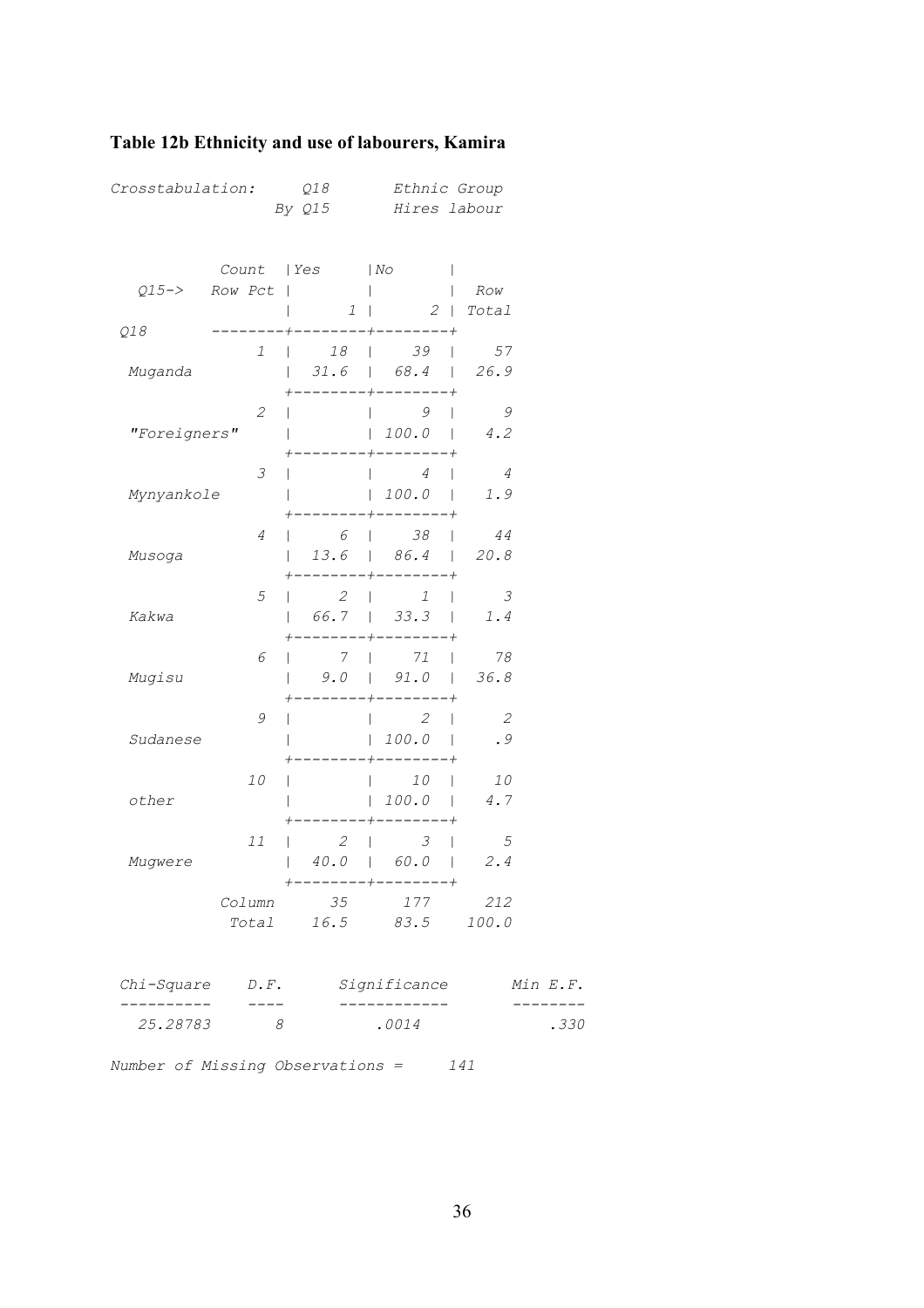#### <span id="page-39-0"></span>**Table 13a Knowledge of RCs and Sex of respondent in Namasujj[u](#page-39-1)**

| Summaries of KNOWLEDG |                                                                                                                                  |                                    |  |      |                              |     |  |  |
|-----------------------|----------------------------------------------------------------------------------------------------------------------------------|------------------------------------|--|------|------------------------------|-----|--|--|
|                       |                                                                                                                                  | By levels of SEX Sex of respondent |  |      |                              |     |  |  |
| Variable Value Label  |                                                                                                                                  |                                    |  | Mean | Std Dev Cases                |     |  |  |
| For Entire Population |                                                                                                                                  |                                    |  |      | 4.9009 3.5031                | 111 |  |  |
| SEX f Female          |                                                                                                                                  |                                    |  |      | 3.6724 2.9163                | 58  |  |  |
| SEX                   | m Male                                                                                                                           |                                    |  |      | 6.2453 3.6210                | 53  |  |  |
|                       | $Total \textit{ Cases} = 113$<br>Missing Cases = $2 OR 1.8 PCT$ .<br>Summaries of KNOWLEDG<br>By levels of SEX Sex of respondent |                                    |  |      |                              |     |  |  |
|                       | Value Label                                                                                                                      |                                    |  |      | Mean Std Dev Sum of Sq Cases |     |  |  |
| f Female              |                                                                                                                                  |                                    |  |      | 3.6724 2.9163 484.7759       | 58  |  |  |
| m                     | <i>Male</i>                                                                                                                      |                                    |  |      | 6.2453 3.6210 681.8113       | 53  |  |  |
| Within Groups Total   |                                                                                                                                  |                                    |  |      | 4.9009 3.2715 1166.5872      | 111 |  |  |

*Criterion Variable KNOWLEDG* 

i

 *Analysis of Variance* 

|                         | Sum of        |                       |               | Mean     |         |  |
|-------------------------|---------------|-----------------------|---------------|----------|---------|--|
| Source<br>Sig.          | Squares       |                       | $D \cdot F$ . | Square   | F       |  |
| Between Groups<br>.0001 | 183.3227      |                       | $\mathcal{I}$ | 183.3227 | 17.1287 |  |
| Within Groups           | 1166.5872     | 109                   |               | 10.7026  |         |  |
|                         | $Eta = .3685$ | Eta Squared = $.1358$ |               |          |         |  |

<span id="page-39-1"></span>*SPSS commands used: compute knowledge = rc1 + rc2 + rc3 + rc4 + rc5 + cm + mp. process if (ido eq 1). MEANS /TABLES knowledg by sex /stat 1.*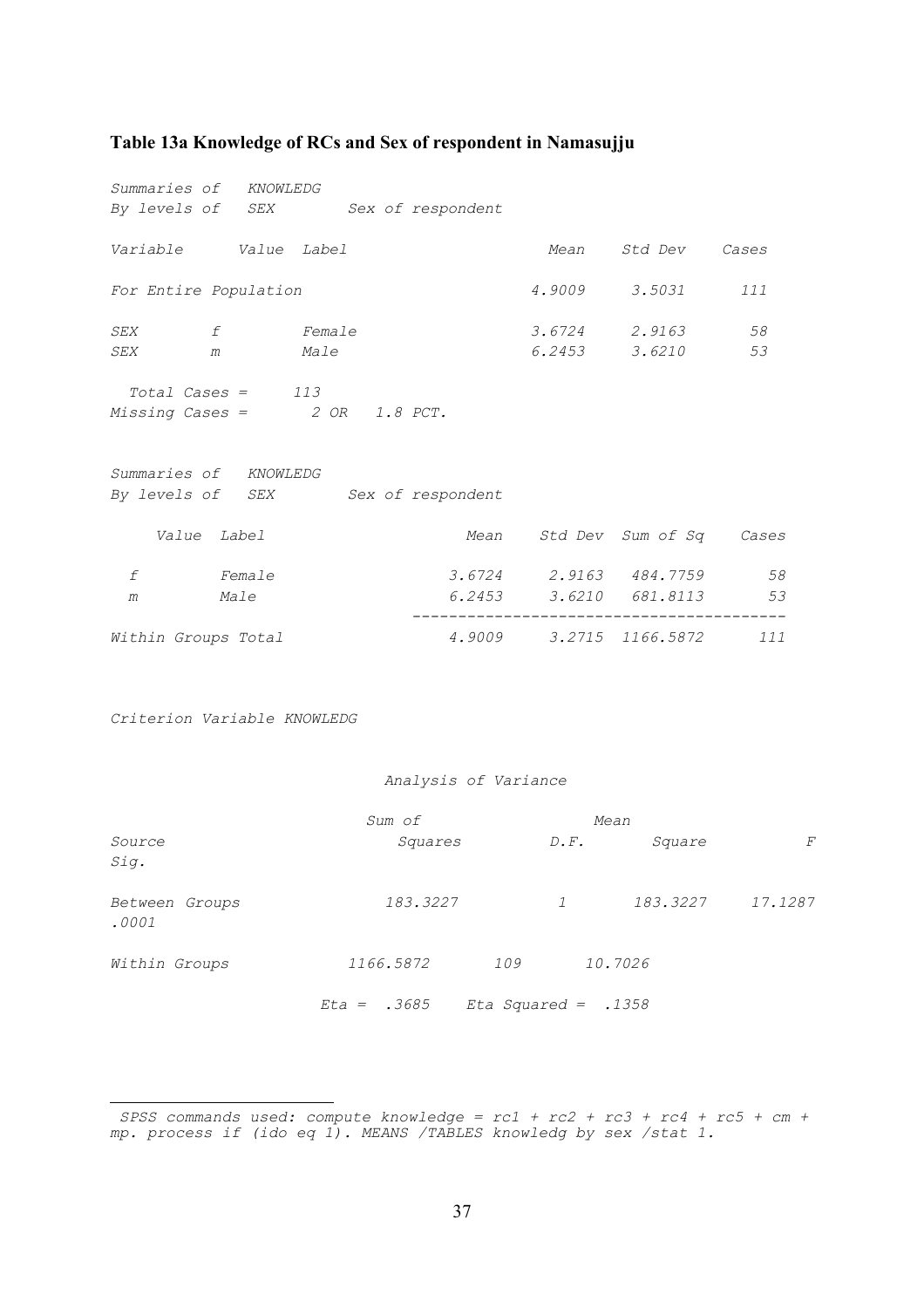### <span id="page-40-0"></span>**Table 13b Knowledge of RCs and Sex of respondent in Kamira**

| Summaries of KNOWLEDG |                                                                                             |               |                                    |      |                              |     |  |  |
|-----------------------|---------------------------------------------------------------------------------------------|---------------|------------------------------------|------|------------------------------|-----|--|--|
|                       |                                                                                             |               | By levels of SEX Sex of respondent |      |                              |     |  |  |
| Variable Value Label  |                                                                                             |               |                                    | Mean | Std Dev Cases                |     |  |  |
| For Entire Population |                                                                                             |               |                                    |      | 5.1700 3.5161                | 353 |  |  |
| SEX                   | f                                                                                           | <i>Female</i> |                                    |      | 3.5241 2.9463                | 187 |  |  |
| SEX<br>m              |                                                                                             | <i>Male</i>   |                                    |      | 7.0241 3.1718                | 166 |  |  |
|                       | $Total \textit{Cases} = 353$<br>Summaries of KNOWLEDG<br>By levels of SEX Sex of respondent |               |                                    |      |                              |     |  |  |
|                       | Value Label                                                                                 |               |                                    |      | Mean Std Dev Sum of Sq Cases |     |  |  |
| f                     | Female                                                                                      |               |                                    |      | 3.5241 2.9463 1614.6417      | 187 |  |  |
| m                     | <i>Male</i>                                                                                 |               |                                    |      | 7.0241 3.1718 1659.9036 166  |     |  |  |
| Within Groups Total   |                                                                                             |               |                                    |      | 5.1700 3.0544 3274.5453      | 353 |  |  |

*Criterion Variable KNOWLEDG* 

#### *Analysis of Variance*

|                         | Sum of        |                       | Mean              |           |          |  |
|-------------------------|---------------|-----------------------|-------------------|-----------|----------|--|
| Source<br>Sig.          | Squares       |                       | $D \cdot F \cdot$ | Square    | F        |  |
| Between Groups<br>.0000 | 1077.2564     |                       | $\mathcal{I}$     | 1077.2564 | 115.4716 |  |
| Within Groups           | 3274.5453     | 351                   | 9.3292            |           |          |  |
|                         | $Eta = .4975$ | Eta Squared = $.2475$ |                   |           |          |  |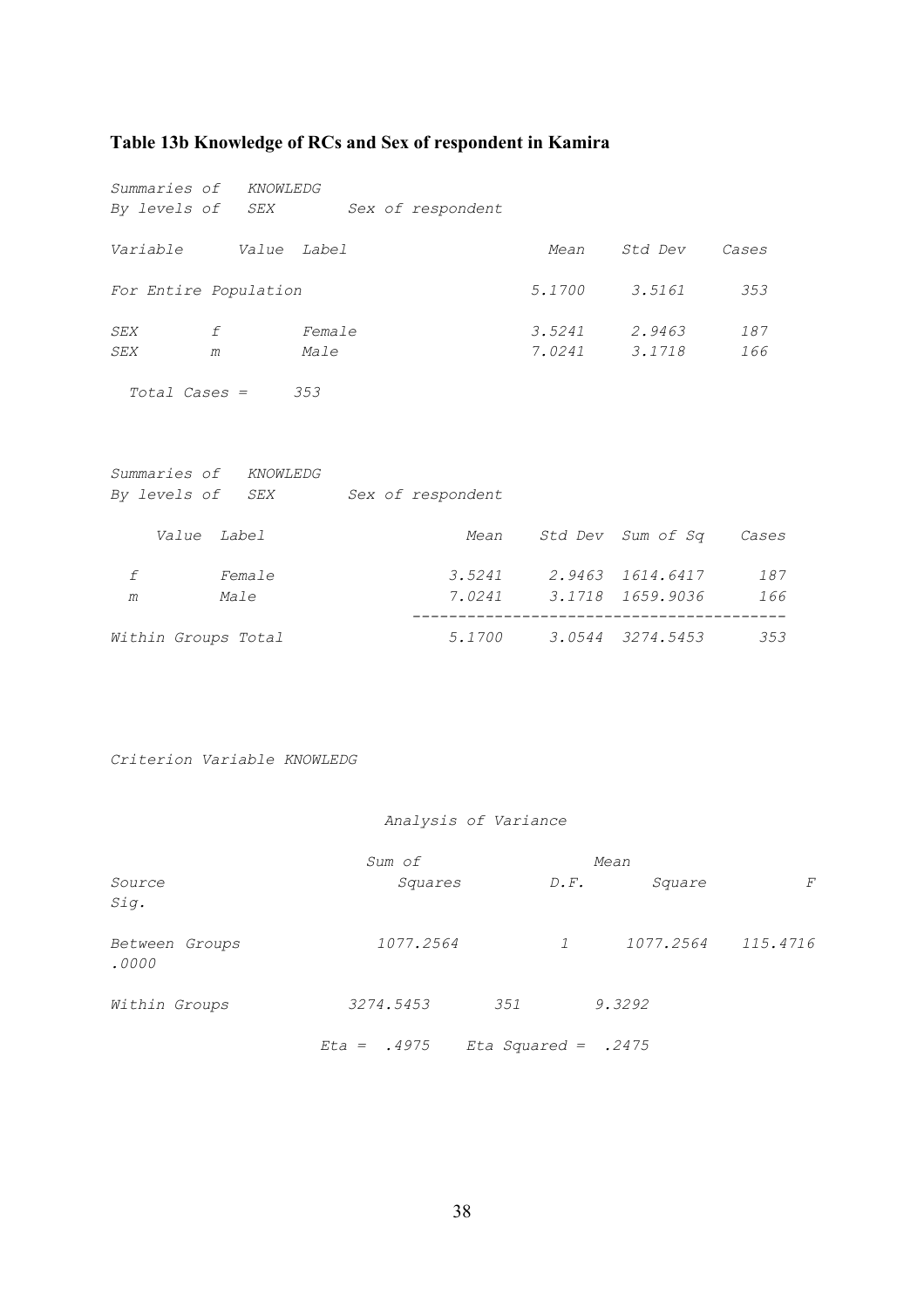| Crosstabulation: Q18 |                                       | By Q23 Participated in RC election                        | <i>Ethnic Group</i>   |        |                             |  |
|----------------------|---------------------------------------|-----------------------------------------------------------|-----------------------|--------|-----------------------------|--|
|                      |                                       | Count   Yes   No                                          |                       |        |                             |  |
|                      | $Q23->$ Row Pct       Row             |                                                           |                       |        |                             |  |
|                      |                                       |                                                           | $1 \mid 2 \mid Total$ |        |                             |  |
| Q18                  |                                       | $------+---+------+---------+$                            |                       |        |                             |  |
|                      |                                       | 1   30   24   54                                          |                       |        |                             |  |
| Muganda              |                                       | $\vert$ 55.6   44.4   28.9                                |                       |        |                             |  |
|                      |                                       | $+ - - - - - - - + - - - - - - - +$<br>10   51   82   133 |                       |        |                             |  |
|                      |                                       |                                                           |                       |        |                             |  |
| other                |                                       | $+$ - - - - - - - - + - - - - - - - - +                   |                       |        |                             |  |
|                      |                                       | Column 81 106 187                                         |                       |        |                             |  |
|                      |                                       | Total 43.3 56.7 100.0                                     |                       |        |                             |  |
|                      |                                       |                                                           |                       |        |                             |  |
|                      | Chi-Square D.F. Significance Min E.F. |                                                           |                       |        |                             |  |
|                      |                                       |                                                           |                       |        |                             |  |
|                      |                                       |                                                           |                       |        |                             |  |
| 3.95838              | 1                                     |                                                           | .0466                 | 23.390 |                             |  |
| 4.63279              | $\mathcal{I}$                         |                                                           | .0314                 |        | ( Before Yates Correction ) |  |
|                      |                                       |                                                           |                       |        |                             |  |

#### <span id="page-41-0"></span>**Table 14b: Baganda and Non Baganda Women's participation in the election in Kamir[a](#page-41-1)**

<span id="page-41-1"></span>i  *SPSS commands used: recode q18 (1=1) (else = 10). select if (ido eq 2). process if (sex eq 'f'). cross / tables q18 by q23 /opt 3/ stat 1.*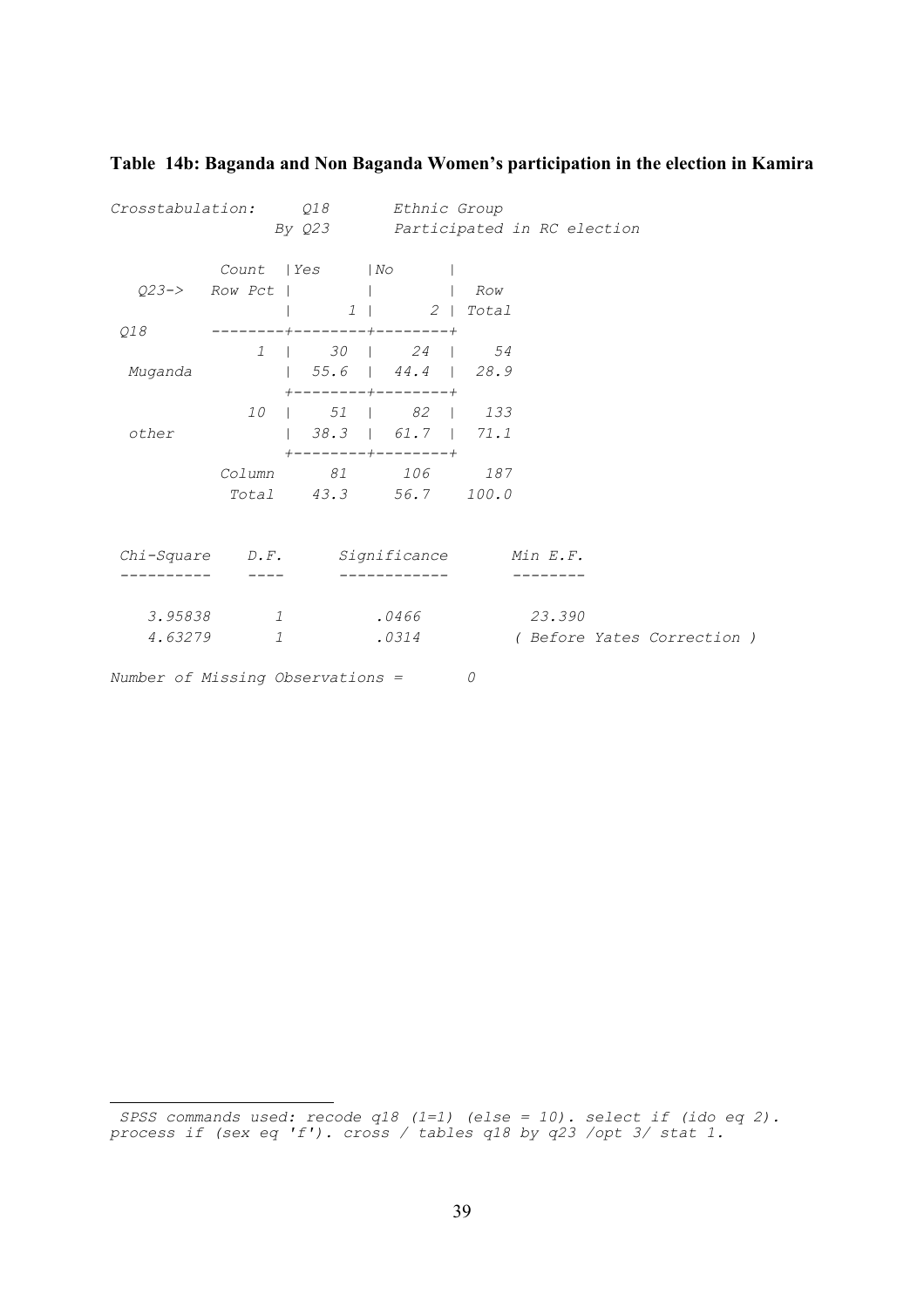| Crosstabulation:                        |                | <i>SEX</i>                              | Sex of respondent |     |       |                           |  |
|-----------------------------------------|----------------|-----------------------------------------|-------------------|-----|-------|---------------------------|--|
|                                         |                | By Q23 Participated in RC election      |                   |     |       |                           |  |
|                                         |                | Count   Yes   No                        |                   |     |       |                           |  |
|                                         |                | $023 \rightarrow$ Row Pct               |                   | Row |       |                           |  |
|                                         |                |                                         | 1   2   Total     |     |       |                           |  |
| SEX                                     |                | --------+--------+-------+              |                   |     |       |                           |  |
| f                                       |                | 1 45 1 14 59                            |                   |     |       |                           |  |
| Female                                  |                |                                         |                   |     |       |                           |  |
|                                         |                | $+$ - - - - - - - - + - - - - - - - - + |                   |     |       |                           |  |
| m                                       |                | $1 \t 48 \t 6 \t 54$                    |                   |     |       |                           |  |
| Male                                    |                | $188.9$ $11.1$ $47.8$                   |                   |     |       |                           |  |
|                                         |                | $+$ - - - - - - - - + - - - - - - - - + |                   |     |       |                           |  |
|                                         |                | Column 93 20 113                        |                   |     |       |                           |  |
|                                         |                | Total 82.3 17.7 100.0                   |                   |     |       |                           |  |
| Chi-Square D.F. Significance Min E.F.   |                |                                         |                   |     |       |                           |  |
|                                         |                |                                         |                   |     |       |                           |  |
| 2.27623                                 | $\overline{1}$ |                                         | .1314             |     | 9.558 |                           |  |
|                                         | 3.08157 1      |                                         | .0792             |     |       | (Before Yates Correction) |  |
| <i>Number of Missing Observations =</i> |                |                                         |                   | 0   |       |                           |  |

## <span id="page-42-0"></span>**Table 15a Participation in Election and sex, Namasujj[u](#page-42-1)**

## **Table 15b Participation in Election and sex, Kamir[a](#page-42-2)**

| Crosstabulation: SEX                  |            |                                         | Sex of respondent |   |                                 |                                                                            |
|---------------------------------------|------------|-----------------------------------------|-------------------|---|---------------------------------|----------------------------------------------------------------------------|
|                                       |            | By Q23 Participated in RC election      |                   |   |                                 |                                                                            |
|                                       |            | Count   Yes   No                        |                   |   |                                 |                                                                            |
|                                       |            | $Q23->$ Row Pct       Row               |                   |   |                                 |                                                                            |
|                                       |            |                                         | 1   2   Total     |   |                                 |                                                                            |
| SEX                                   |            | $------+---+------+---------+$          |                   |   |                                 |                                                                            |
|                                       |            | f   81   106   187                      |                   |   |                                 |                                                                            |
| Female                                |            |                                         |                   |   |                                 |                                                                            |
|                                       |            | $+ - - - - - - - + - - - - - - - +$     |                   |   |                                 |                                                                            |
| m                                     |            | 137   29   166                          |                   |   |                                 |                                                                            |
| <i>Male</i>                           |            |                                         |                   |   |                                 |                                                                            |
|                                       |            | $+$ - - - - - - - - + - - - - - - - - + |                   |   |                                 |                                                                            |
|                                       |            | Column 218 135 353                      |                   |   |                                 |                                                                            |
|                                       |            | Total 61.8 38.2 100.0                   |                   |   |                                 |                                                                            |
| Chi-Square D.F. Significance Min E.F. |            |                                         |                   |   |                                 |                                                                            |
|                                       |            |                                         |                   |   |                                 |                                                                            |
|                                       | 55.60884 1 |                                         | $.0000$ 63.484    |   |                                 |                                                                            |
|                                       | 57.25719 1 |                                         |                   |   | .0000 (Before Yates Correction) |                                                                            |
|                                       |            |                                         |                   |   |                                 |                                                                            |
| Number of Missing Observations =      |            |                                         |                   | 0 |                                 |                                                                            |
|                                       |            |                                         |                   |   |                                 | SPSS Commands: process if (ido eq 1).cross /tables sex by q23 /opt 3 /stat |
| 1.                                    |            |                                         |                   |   |                                 |                                                                            |

<span id="page-42-2"></span><span id="page-42-1"></span> *SPSS: process if (ido eq 2). cross /tables sex by q23 /opt 3 /stat 1.*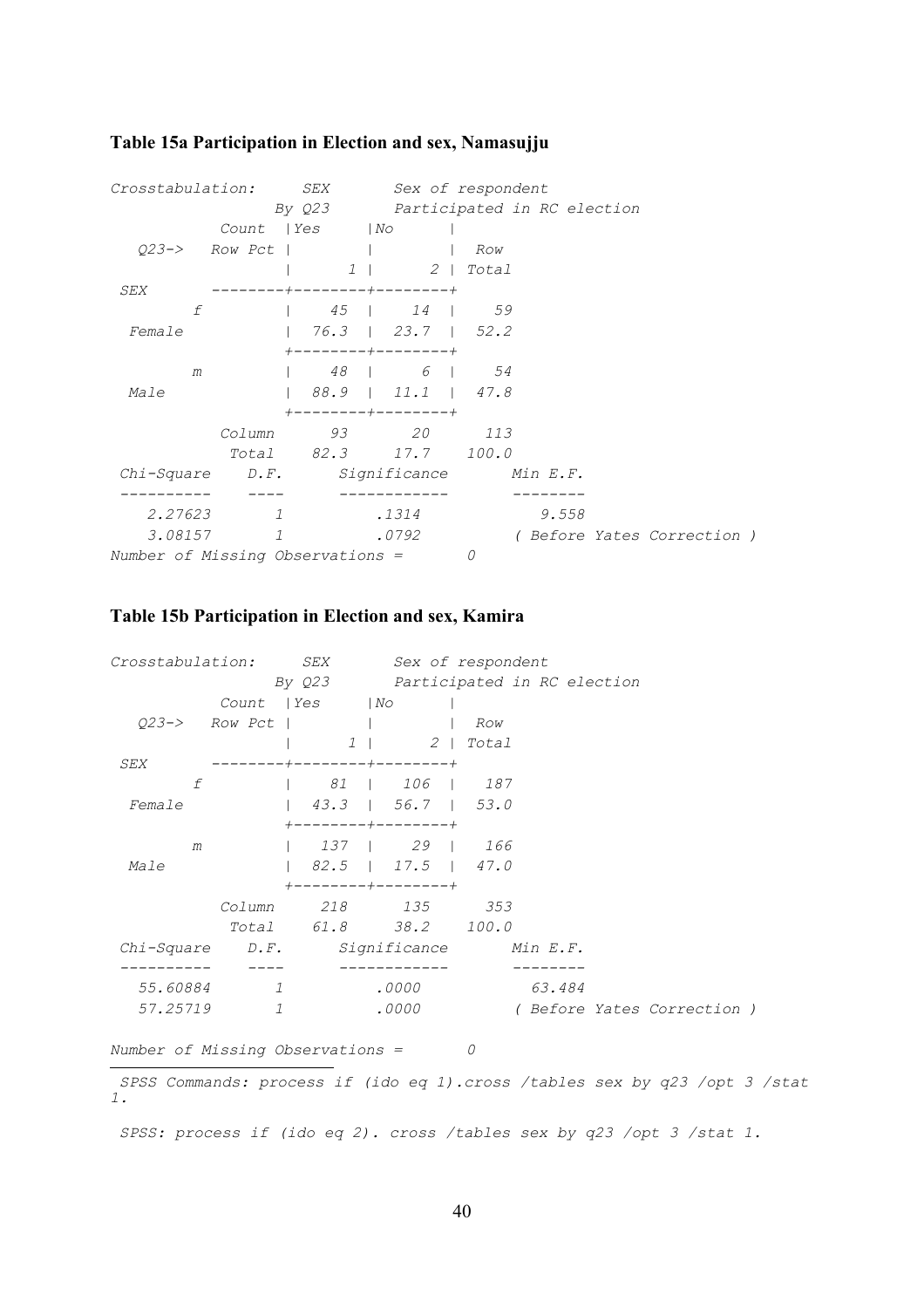#### <span id="page-43-0"></span>**Table 16a Age and Knowledge of RCs in Namasujj[u](#page-43-1)**

*Summaries of KNOWLEDG By levels of Q2 Age Variable Value Label Mean Std Dev Cases For Entire Population 4.9009 3.5031 111 Q2 1 4.4118 3.0382 68 Q2 2 5.6744 4.0516 43 Total Cases = 113 Missing Cases = 2 OR 1.8 PCT. Summaries of KNOWLEDG By levels of Q2 Age Value Label Mean Std Dev Sum of Sq Cases 1 4.4118 3.0382 618.4706 68 2 5.6744 4.0516 689.4419 43 -----------------------------------------* 

*Within Groups Total 4.9009 3.4640 1307.9124 111* 

*Criterion Variable KNOWLEDG* 

| Analysis of Variance    |               |                     |         |        |  |  |  |
|-------------------------|---------------|---------------------|---------|--------|--|--|--|
|                         | Sum of        |                     | Mean    |        |  |  |  |
| Source<br>Sig.          | Squares       | $D \cdot F$ .       | Square  | F      |  |  |  |
| Between Groups<br>.0641 | 41.9975       | $\mathcal{I}$       | 41.9975 | 3.5000 |  |  |  |
| Within Groups           | 1307.9124     | 109                 | 11.9992 |        |  |  |  |
|                         | $Eta = .1764$ | Eta Squared = .0311 |         |        |  |  |  |

<span id="page-43-1"></span><sup>÷,</sup> *SPSS Commands used: recode Q2 (lowest thru 35 = 1) (35.1 thru highest = 2). compute knowledg = rc1 + rc2 + rc3 + rc4 + rc5 + cm + mp. process if (ido eq 1). means / tables knowledge by q2 /stat 1.*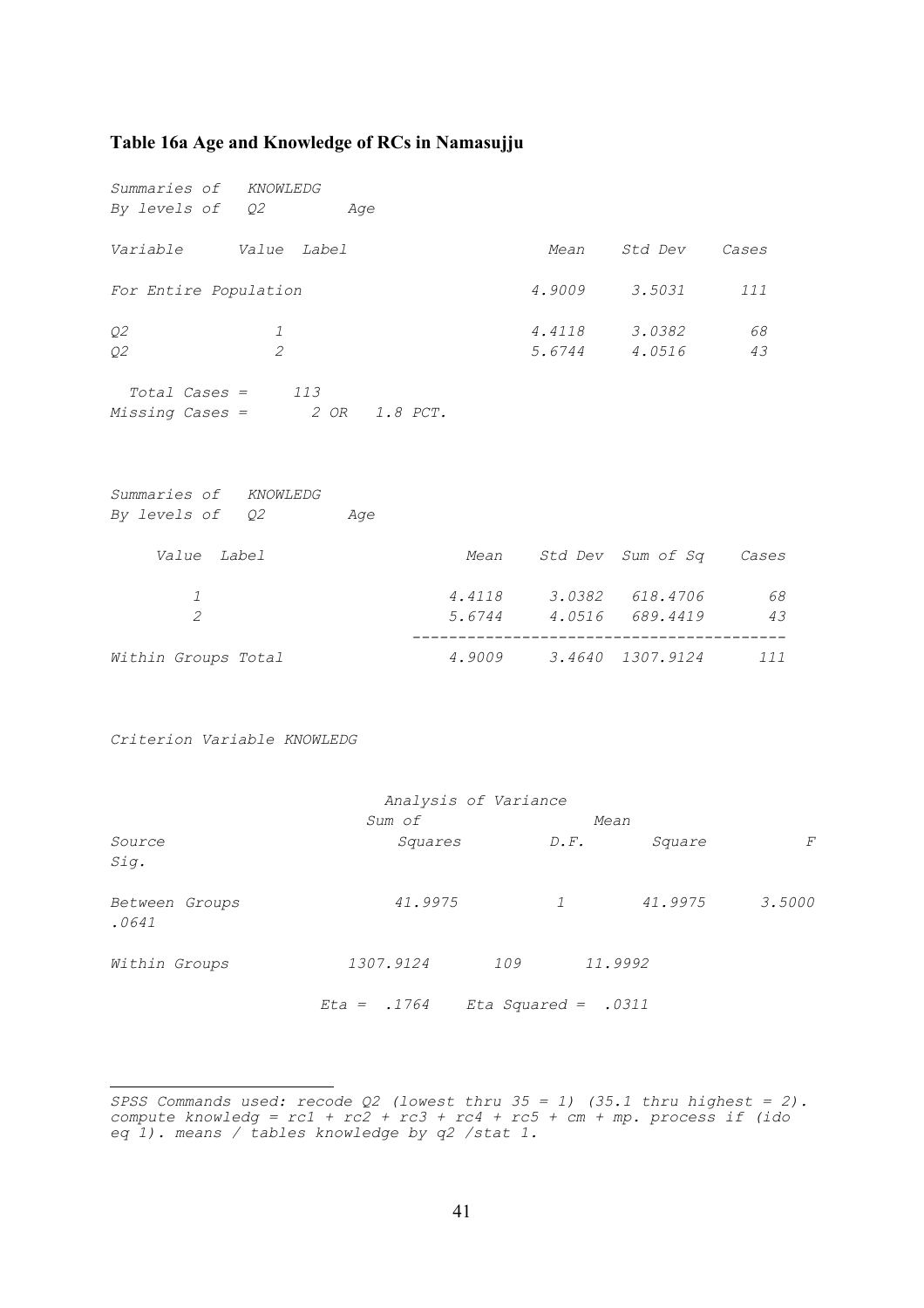#### <span id="page-44-0"></span>**Table 16b Age and Knowledge of RCs in Kamira**

*Summaries of KNOWLEDG By levels of Q2 Age Variable Value Label Mean Std Dev Cases For Entire Population 5.1700 3.5161 353 Q2 1 5.0545 3.3497 220 Q2 2 5.3609 3.7806 133 Total Cases = 353 Summaries of KNOWLEDG By levels of Q2 Age Value Label Mean Std Dev Sum of Sq Cases 1 5.0545 3.3497 2457.3455 220 2 5.3609 3.7806 1886.6767 133 ----------------------------------------- Within Groups Total 5.1700 3.5180 4344.0221 353* 

*Criterion Variable KNOWLEDG* 

#### *Analysis of Variance*

|                         | Sum of        |                     | Mean              |         |       |  |
|-------------------------|---------------|---------------------|-------------------|---------|-------|--|
| Source<br>Sig.          | Squares       |                     | $D \cdot F \cdot$ | Square  | F     |  |
| Between Groups<br>.4284 | 7.7796        |                     | $\mathcal{I}$     | 7.7796  | .6286 |  |
| Within Groups           | 4344.0221     | 351                 |                   | 12.3761 |       |  |
|                         | $Eta = .0423$ | Eta Squared = .0018 |                   |         |       |  |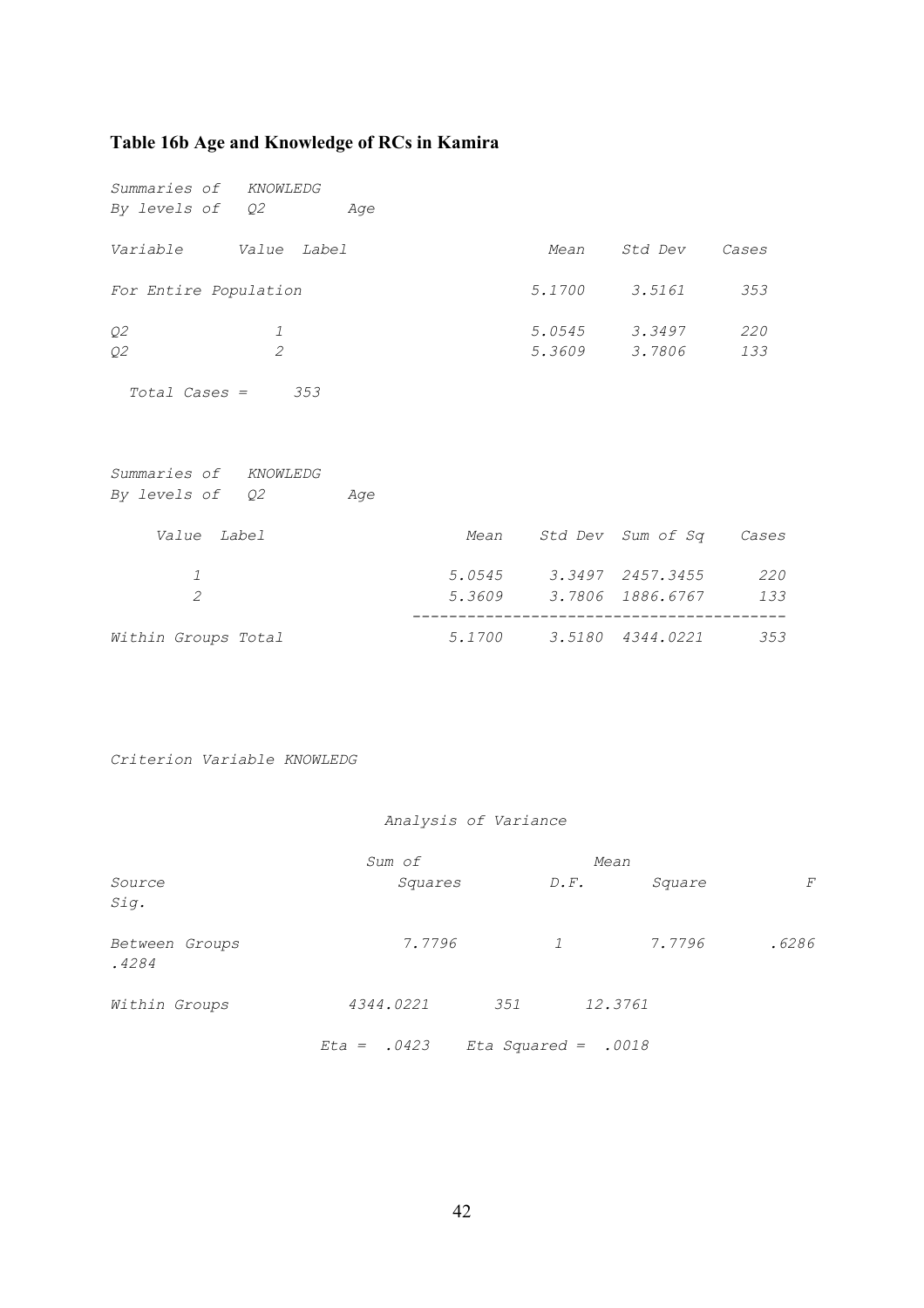## <span id="page-45-0"></span>**Table 17a: Age and Number of RC Meetings attended, Namasujj[u](#page-45-1)**

| Summaries of Q21<br>By levels of Q2                             |                | Age      | Number of RC meetings attended this year |                       |                        |          |
|-----------------------------------------------------------------|----------------|----------|------------------------------------------|-----------------------|------------------------|----------|
| Variable Value Label                                            |                |          |                                          | Mean                  | Std Dev                | Cases    |
| For Entire Population                                           |                |          |                                          | 3.4862                | 2.7809                 | 109      |
| Q2                                                              | 1              |          |                                          | $3.2059$ 2.8939       |                        | 68       |
| Q2                                                              | $\overline{2}$ |          |                                          |                       | $3.9512$ $2.5490$      | 41       |
| $Total \textit{Cases} = 113$<br>Missing Cases = $4 OR 3.5 PCT.$ |                |          |                                          |                       |                        |          |
| <i>Summaries of Q21</i><br>By levels of Q2                      |                | Age      | Number of RC meetings attended this year |                       |                        |          |
| Value Label                                                     |                |          | Mean                                     |                       | Std Dev Sum of Sq      | Cases    |
| $\mathcal{I}$                                                   |                |          |                                          |                       | 3.2059 2.8939 561.1176 | 68       |
| $\overline{2}$                                                  |                |          | 3.9512                                   |                       | 2.5490 259.9024        | 41       |
| Within Groups Total                                             |                |          | 3.4862                                   |                       | 2.7700 821.0201        | 109      |
| Criterion Variable Q21                                          |                |          |                                          |                       |                        |          |
|                                                                 |                |          | Analysis of Variance                     |                       |                        |          |
| Source<br>Sig.                                                  |                | Sum of   | Squares                                  | Mean<br>$D \cdot F$ . | Square                 | $\cal F$ |
| Between Groups<br>.1764                                         |                |          | 14.2093                                  | 1                     | 14.2093                | 1.8518   |
| Within Groups                                                   |                | 821.0201 |                                          | 107 7.6731            |                        |          |
|                                                                 |                |          | $Eta = .1304$ $Eta$ Squared = .0170      |                       |                        |          |

<span id="page-45-1"></span> *SPSS Commands: process if (ido eq 1). means / tables Q21 by q2 /stat 1.*

i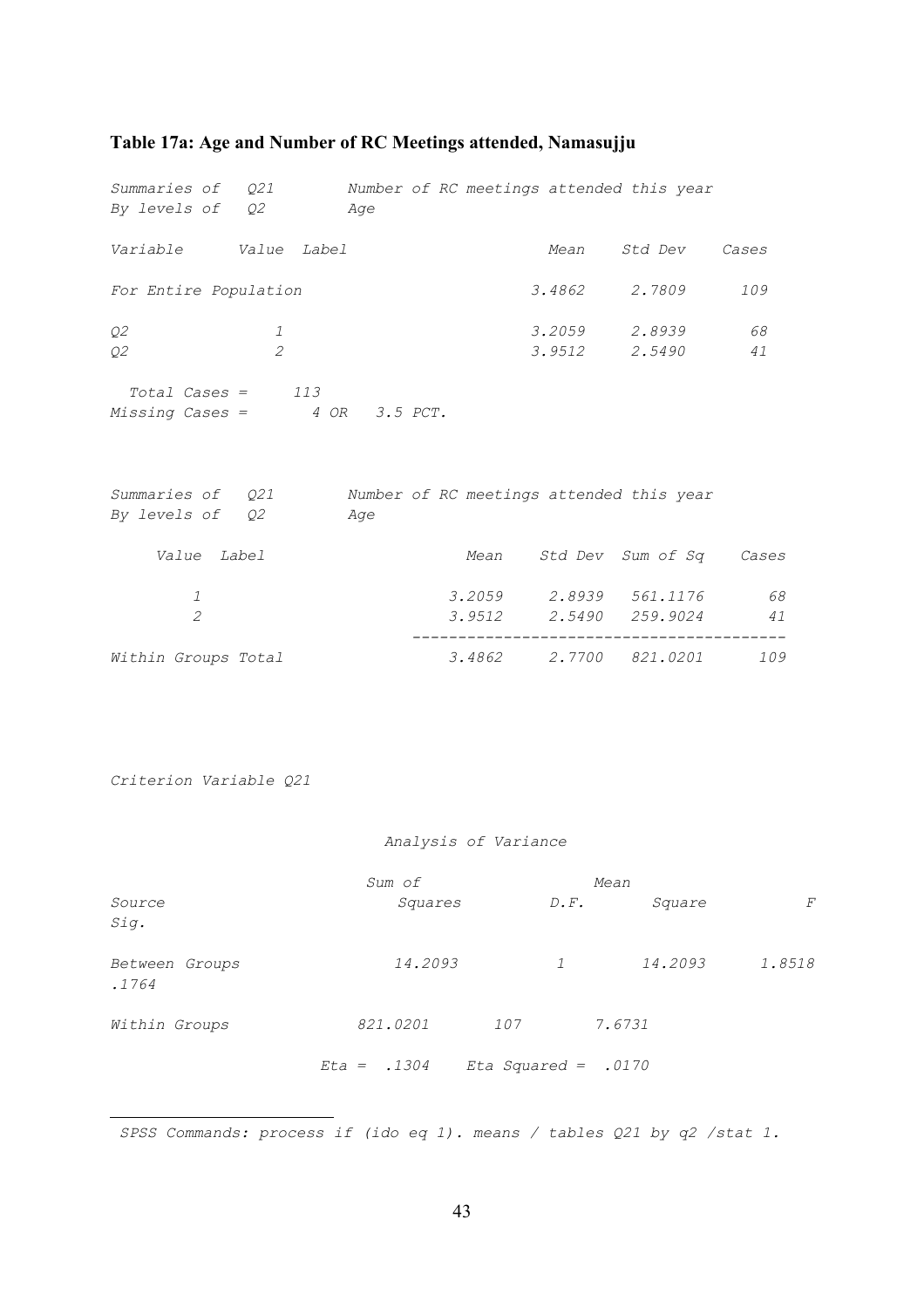## <span id="page-46-0"></span>**Table 17b: Age and Number of RC Meetings attended, Kamira.**

| Summaries of Q21<br>By levels of Q2                                            |                                 | Age | Number of RC meetings attended this year                  |                                        |     |
|--------------------------------------------------------------------------------|---------------------------------|-----|-----------------------------------------------------------|----------------------------------------|-----|
| Variable Value Label                                                           |                                 |     |                                                           | Mean Std Dev Cases                     |     |
| For Entire Population                                                          |                                 |     |                                                           | 3.1799 2.6188                          | 339 |
| Q2<br>Q2                                                                       | $\mathcal{I}$<br>$\overline{2}$ |     |                                                           | 3.0806 2.7235 211<br>3.3438 2.4380 128 |     |
| $Total \textit{Cases} = 353$<br>Missing Cases = $14$ OR $4.0$ PCT.             |                                 |     |                                                           |                                        |     |
| Summaries of $Q21$ Number of RC meetings attended this year<br>By levels of Q2 |                                 | Age |                                                           |                                        |     |
| Value Label                                                                    |                                 |     | Mean Std Dev Sum of Sq Cases                              |                                        |     |
| 1<br>$\overline{2}$                                                            |                                 |     | 3.0806 2.7235 1557.6303 211<br>3.3438 2.4380 754.8750 128 |                                        |     |
| Within Groups Total                                                            |                                 |     | $    -$<br>3.1799 2.6195 2312.5053 339                    |                                        |     |
|                                                                                |                                 |     |                                                           |                                        |     |
| Criterion Variable Q21                                                         |                                 |     |                                                           |                                        |     |

#### *Analysis of Variance*

|                         | Sum of        |                       |        | Mean  |  |  |
|-------------------------|---------------|-----------------------|--------|-------|--|--|
| Source<br>Sig.          | Squares       | $D \cdot F$ .         | Square | F     |  |  |
| Between Groups<br>.3705 | 5.5183        | $\mathcal{I}$         | 5.5183 | .8042 |  |  |
| Within Groups           | 2312.5053     | 337                   | 6.8620 |       |  |  |
|                         | $Eta = .0488$ | Eta Squared = $.0024$ |        |       |  |  |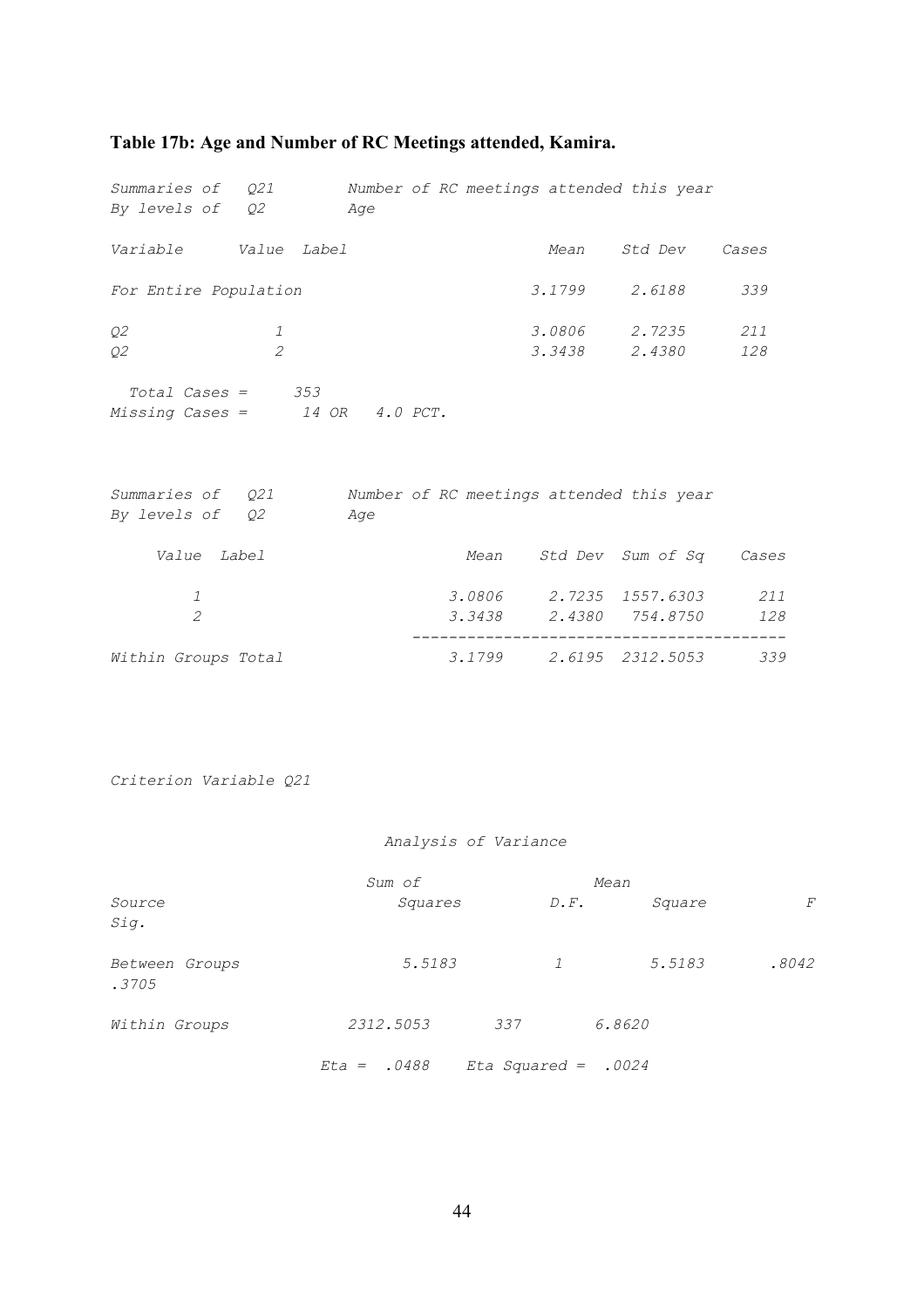#### *Crosstabulation: Q2 Age By Q23 Participated in RC election Count |Yes |No | Q23-> Row Pct | | | Row | 1 | 2 | Total Q2 --------+--------+--------+ 1 | 57 | 12 | 69 | 82.6 | 17.4 | 61.1 +--------+--------+ 2 | 36 | 8 | 44 | 81.8 | 18.2 | 38.9 +--------+--------+ Column 93 20 113 Total 82.3 17.7 100.0 Chi-Square D.F. Significance Min E.F. ---------- ---- ------------ -------- .00000 1 1.0000 7.788 .01153 1 .9145 ( Before Yates Correction ) Number of Missing Observations = 0*

#### <span id="page-47-0"></span>**Table 18a: Age and Participation in the RC election, Namasujj[u](#page-47-1)**

#### **Table 18b: Age and Participation in the RC election, Kamira**

| Crosstabulation:                      |                | Q2                                       | Age                                      |     |        |                           |  |
|---------------------------------------|----------------|------------------------------------------|------------------------------------------|-----|--------|---------------------------|--|
|                                       |                | By Q23 Participated in RC election       |                                          |     |        |                           |  |
|                                       |                | Count   Yes   No                         |                                          |     |        |                           |  |
|                                       |                | 023-> Row Pct   I                        |                                          | Row |        |                           |  |
|                                       |                |                                          | 1   2   Total                            |     |        |                           |  |
| Q <sub>2</sub>                        |                | -+--------+--------+                     |                                          |     |        |                           |  |
|                                       |                | 1   129   91   220                       |                                          |     |        |                           |  |
|                                       |                |                                          | $58.6$   $41.4$   62.3                   |     |        |                           |  |
|                                       |                | +--------+--------+<br>2   89   44   133 |                                          |     |        |                           |  |
|                                       |                |                                          | 66.9   33.1   37.7<br>--------+--------+ |     |        |                           |  |
|                                       | Column         | 218 135 353                              |                                          |     |        |                           |  |
|                                       |                | Total 61.8 38.2 100.0                    |                                          |     |        |                           |  |
| Chi-Square D.F. Significance Min E.F. |                |                                          |                                          |     |        |                           |  |
|                                       |                |                                          |                                          |     |        |                           |  |
| 2.06882                               | $\overline{1}$ |                                          | .1503                                    |     | 50.864 |                           |  |
| 2.40667                               | 1              |                                          | .1208                                    |     |        | (Before Yates Correction) |  |
| Number of Missing Observations =      |                |                                          |                                          | 0   |        |                           |  |

<span id="page-47-1"></span>i  *SPSS Commands: process if (ido eq 1). cross /tables Q2 by q23 /opt 3 / stat 1.*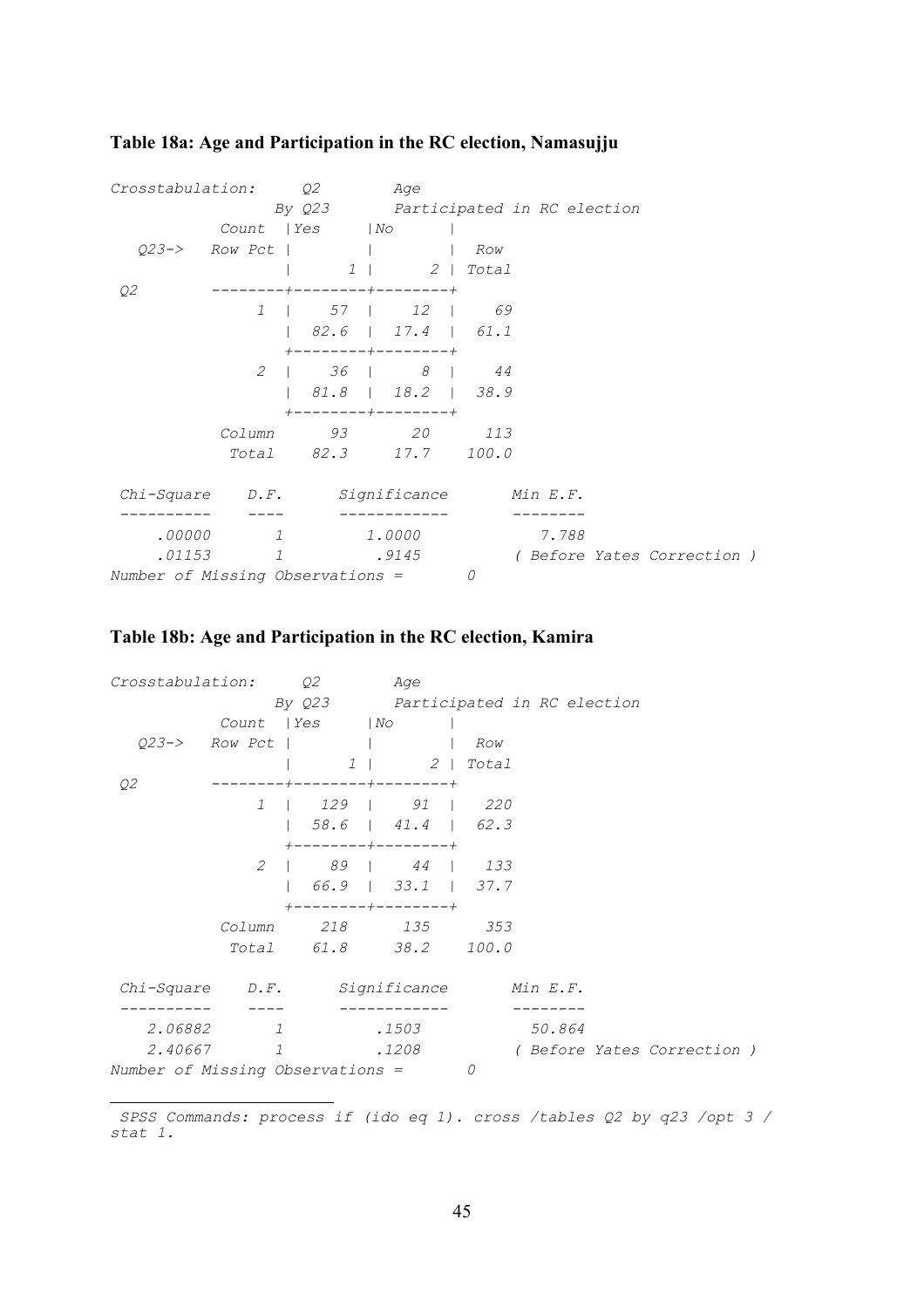| Crosstabulation:                            | Q2                                                                                   | Age                   |   |        |                           |  |
|---------------------------------------------|--------------------------------------------------------------------------------------|-----------------------|---|--------|---------------------------|--|
|                                             | By Q22 Participated in last RC meeting                                               |                       |   |        |                           |  |
|                                             | Count   Yes   No                                                                     |                       |   |        |                           |  |
|                                             | $Q22->$ Row Pct       Row                                                            |                       |   |        |                           |  |
|                                             |                                                                                      | $1 \mid 2 \mid Total$ |   |        |                           |  |
| Q2                                          | $-+ - - - - - - - - + - - - - - - - - +$                                             |                       |   |        |                           |  |
|                                             | 1   32   37   69                                                                     |                       |   |        |                           |  |
|                                             | $\begin{array}{ c c c c c c c c } \hline \end{array}$ 46.4   53.6   61.1             |                       |   |        |                           |  |
|                                             | $+ - - - - - - - - + - - - - - - - +$                                                |                       |   |        |                           |  |
|                                             | 2   25   19   44                                                                     |                       |   |        |                           |  |
|                                             | $\begin{array}{ c c c c c c c c c } \hline 56.8 & 43.2 & 38.9 \\ \hline \end{array}$ |                       |   |        |                           |  |
|                                             | $+ - - - - - - - + - - - - - - - +$                                                  |                       |   |        |                           |  |
|                                             | Column 57 56 113                                                                     |                       |   |        |                           |  |
|                                             | Total 50.4 49.6 100.0                                                                |                       |   |        |                           |  |
| $Chi-Square$ $D.F.$ Significance $Min E.F.$ |                                                                                      |                       |   |        |                           |  |
|                                             |                                                                                      |                       |   |        |                           |  |
| .79128                                      | $\mathcal{I}$                                                                        | .3737                 |   | 21.805 |                           |  |
| 1.17174                                     | $\mathbf{1}$                                                                         | .2790                 |   |        | (Before Yates Correction) |  |
| <i>Number of Missing Observations =</i>     |                                                                                      |                       | 0 |        |                           |  |

## <span id="page-48-0"></span>**Table 19a: Age and Participation in the last RC meeting, Namasujj[u](#page-48-1)**

## **Table 19b: Age and Participation in the last RC meeting, Kamira**

| Crosstabulation:                 |               | Q2                                  | Age                                                        |     |          |                                    |  |
|----------------------------------|---------------|-------------------------------------|------------------------------------------------------------|-----|----------|------------------------------------|--|
|                                  |               | By Q22                              | Participated in last RC meeting                            |     |          |                                    |  |
|                                  |               | Count   Yes   No                    |                                                            |     |          |                                    |  |
| $022 \rightarrow$ Row Pct        |               | and the contract of the contract of |                                                            | Row |          |                                    |  |
|                                  |               |                                     | $1 \mid 2 \mid \text{Total}$                               |     |          |                                    |  |
| Q2                               |               |                                     | --------+--------+                                         |     |          |                                    |  |
|                                  | $\mathcal{I}$ |                                     | 89   131   220                                             |     |          |                                    |  |
|                                  |               |                                     | $40.5$   59.5   62.3                                       |     |          |                                    |  |
|                                  |               |                                     | $+ - - - - - - - - + - - - - - - - +$<br>2   58   75   133 |     |          |                                    |  |
|                                  |               |                                     | 43.6   56.4   37.7<br>$-----+------+$                      |     |          |                                    |  |
|                                  | Column        | 147 206                             |                                                            | 353 |          |                                    |  |
|                                  |               |                                     | Total 41.6 58.4 100.0                                      |     |          |                                    |  |
| Chi-Square                       |               |                                     | D.F. Significance                                          |     | Min E.F. |                                    |  |
| .22201                           | $\mathcal{I}$ |                                     | .6375                                                      |     | 55.385   |                                    |  |
| .33941                           | $\mathcal{I}$ |                                     | .5602                                                      |     |          | <i>( Before Yates Correction )</i> |  |
| Number of Missing Observations = |               |                                     |                                                            | 0   |          |                                    |  |

<span id="page-48-1"></span>i  *SPSS: process if (ido eq 1). cross /tables Q2 by q22 /opt 3 / stat 1.*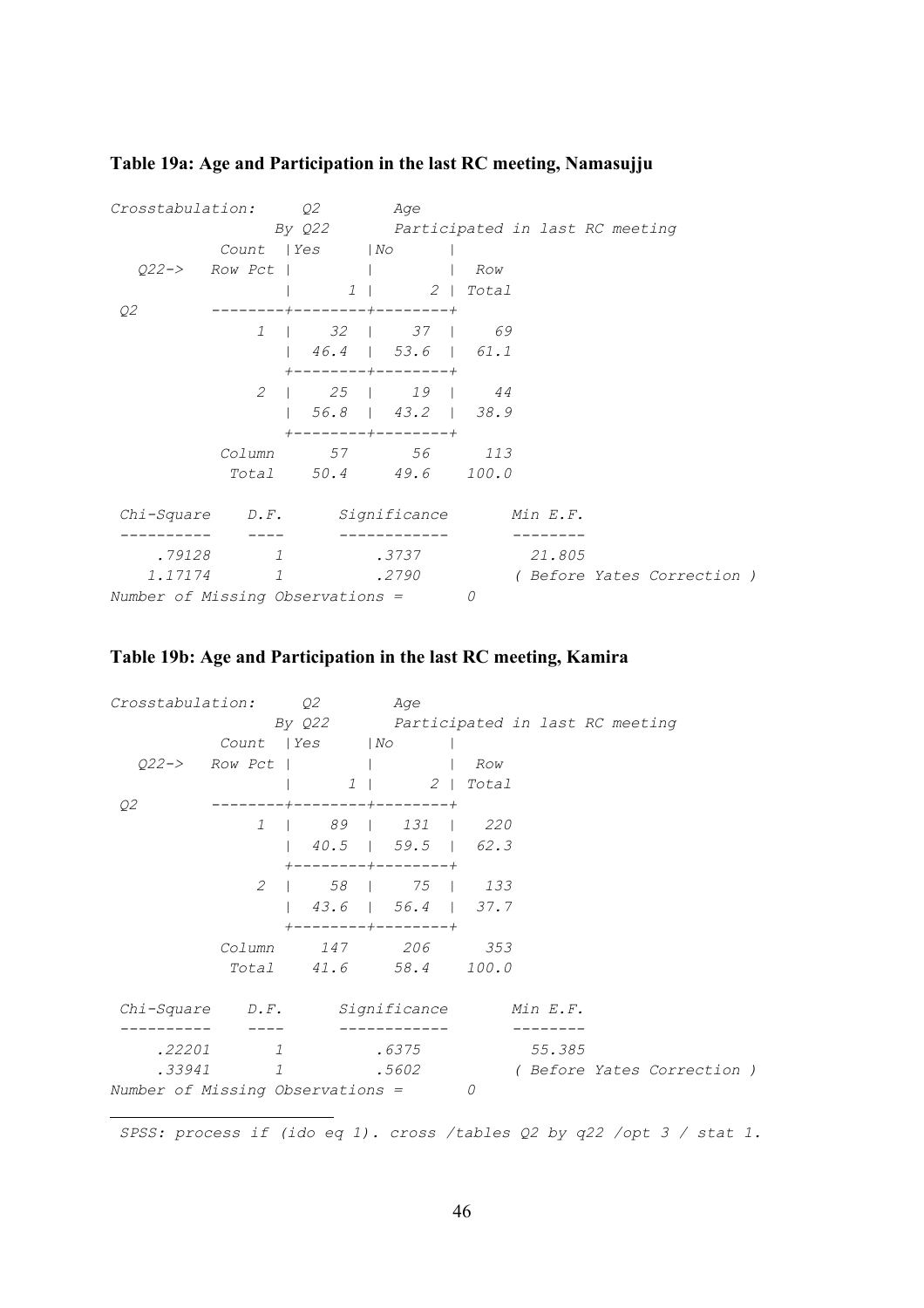# *Summaries of Q21 Number of RC meetings attended this year By levels of Q8 Land ownership Variable Value Label Mean Std Dev Cases For Entire Population 4.5636 3.0718 55 Q8 .00 4.0909 2.0226 11 Q8 1.00 4.5263 4.3381 19 Q8 2.00 4.8750 2.3058 16 Q8 3.00 4.6667 2.3979 9 Total Cases =* 58<br>*issing Cases =* 3 OR 5.2 PCT.  $Missing Cases =$ *Summaries of Q21 Number of RC meetings attended this year By levels of Q8 Land ownership Value Label Mean Std Dev Sum of Sq Cases .00 4.0909 2.0226 40.9091 11 1.00 4.5263 4.3381 338.7368 19 2.00 4.8750 2.3058 79.7500 16 3.00 4.6667 2.3979 46.0000 9 ----------------------------------------- Within Groups Total 4.5636 3.1480 505.3959 55 Criterion Variable Q21 Analysis of Variance Sum of Mean Source Squares D.F. Square F Sig. Between Groups 4.1313 3 1.3771 .1390 .9362 Linearity 2.7139 1 2.7139 .2739 .6030 Dev. from Linearity 1.4174 2 .7087 .0715 .9311 R = .0730 R Squared = .0053 Within Groups 505.3959 51 9.9097 Eta = .0900 Eta Squared = .0081*  ÷,

#### <span id="page-49-0"></span>**Table 20a: Class and number of RC meetings attended, HHs in Namasujj[u.](#page-49-1)**

<span id="page-49-1"></span> *SPSS: select if (q1 eq 1).recode q8 (lowest thru 0.99 = 0) (1 thru 4.99 = 1) (5 thru 19.99 = 2) (20 thru highest = 3). process if (ido eq 1). means /tables Q21 by q8 /stat 2.*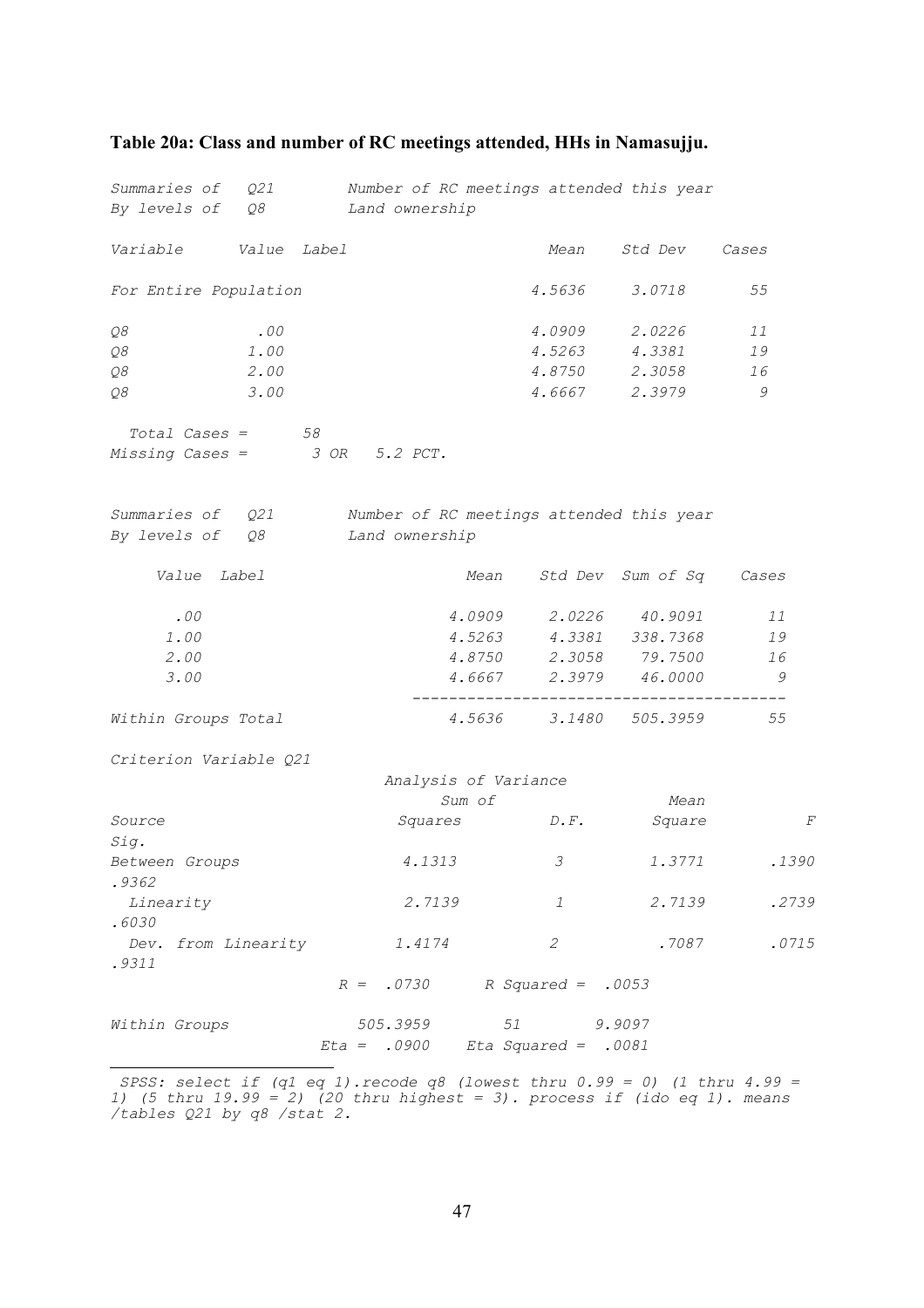# <span id="page-50-0"></span>**Table 20b: Class and number of RC meetings attended, HHs in Kamira**

| Summaries of Q21                     |      |                | Number of RC meetings attended this year |                       |                         |             |
|--------------------------------------|------|----------------|------------------------------------------|-----------------------|-------------------------|-------------|
| By levels of Q8                      |      | Land ownership |                                          |                       |                         |             |
| Variable Value Label                 |      |                |                                          | Mean                  | Std Dev Cases           |             |
| For Entire Population                |      |                |                                          | 4.1548                | 2.6649                  | 168         |
| ${\cal Q}8$                          | .00  |                |                                          | $3.5902$ 2.4040       |                         | 61          |
| Q8                                   | 1.00 |                |                                          |                       | 4.6585 2.8381           | 82          |
| Q8                                   | 2.00 |                |                                          |                       | 4.0500 2.3278           | 20          |
| Q8                                   | 3.00 |                |                                          |                       | 3.2000 3.1145           | $5^{\circ}$ |
| $Total \textit{Cases} = 175$         |      |                |                                          |                       |                         |             |
| $Missing Cases = 7 OR 4.0 PCT.$      |      |                |                                          |                       |                         |             |
|                                      |      |                |                                          |                       |                         |             |
| Summaries of Q21                     |      |                | Number of RC meetings attended this year |                       |                         |             |
| By levels of Q8                      |      | Land ownership |                                          |                       |                         |             |
| Value Label                          |      |                | Mean                                     |                       | Std Dev Sum of Sq       | Cases       |
| .00                                  |      |                | 3.5902                                   |                       | 2.4040 346.7541         | 61          |
| 1.00                                 |      |                | 4.6585                                   |                       | 2.8381 652.4390         | 82          |
| 2.00                                 |      |                |                                          |                       | 4.0500 2.3278 102.9500  | 20          |
| 3.00                                 |      |                |                                          |                       | 3.2000 3.1145 38.8000   | $5^{\circ}$ |
| Within Groups Total                  |      |                |                                          |                       | 4.1548 2.6376 1140.9431 | 168         |
| Criterion Variable Q21               |      |                |                                          | Analysis of Variance  |                         |             |
|                                      |      |                | Sum of                                   |                       | Mean                    |             |
| Source                               |      |                | Squares                                  | $D$ . $F$ .           | Square                  | F           |
| Sig.                                 |      |                |                                          |                       |                         |             |
| Between Groups                       |      |                | 45.0331                                  | $\mathcal{S}$         | <i>15.0110</i>          | 2.1577      |
| .0950<br>Linearity                   |      |                | 5.4548                                   | 1                     | 5.4548                  | .7841       |
| .3772                                |      |                |                                          |                       |                         |             |
| Dev. from Linearity 39.5783<br>.0610 |      |                |                                          | $\mathcal{Z}$         | 19.7891                 | 2.8445      |
|                                      |      | $R = .0678$    |                                          | R Squared = .0046     |                         |             |
| Within Groups                        |      | 1140.9431      | 164                                      |                       | 6.9570                  |             |
|                                      |      | $Eta = .1949$  |                                          | Eta Squared = $.0380$ |                         |             |

48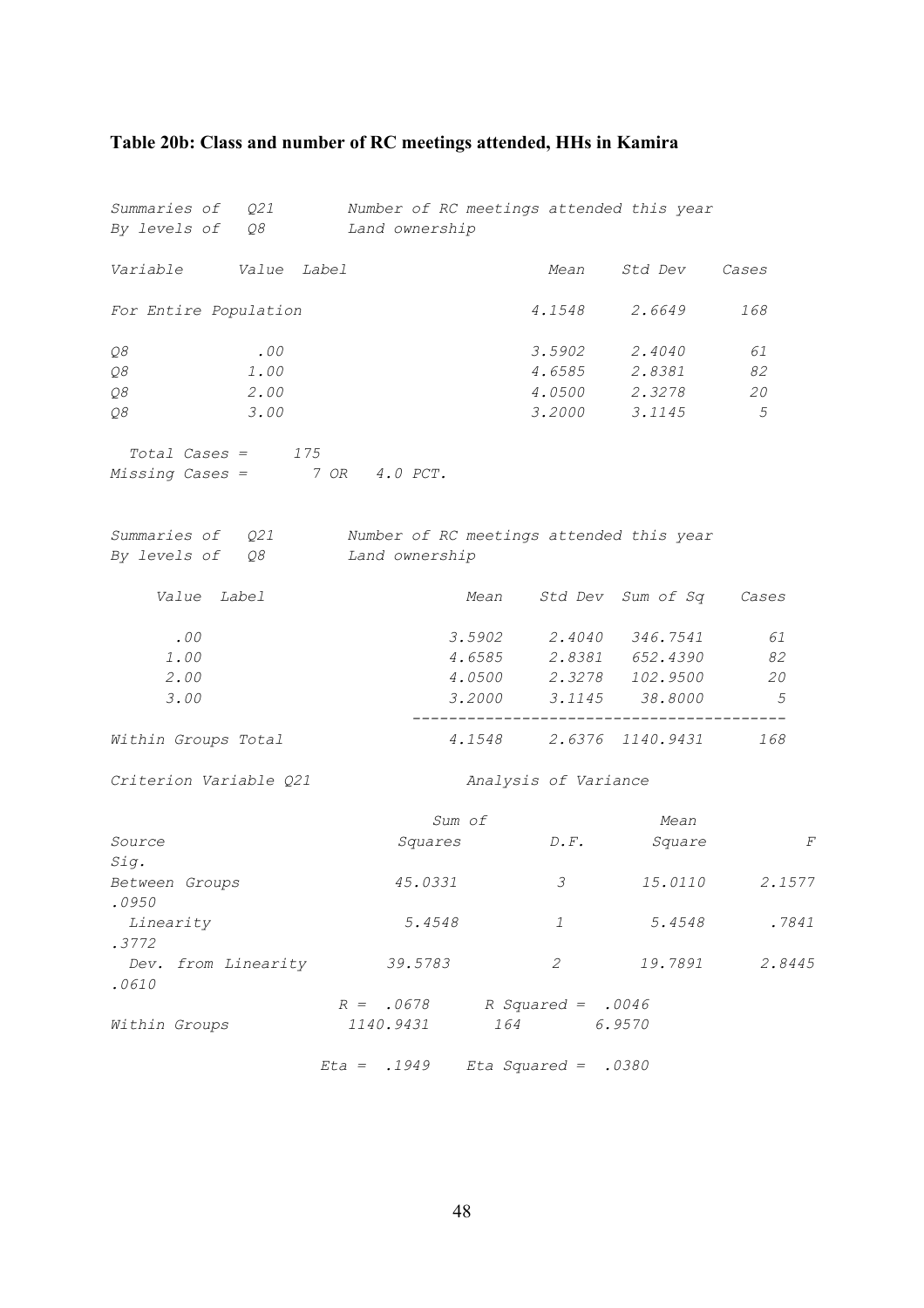#### <span id="page-51-0"></span>**Table 21a: Class and Knowledge of RCs, Namasujj[u.](#page-51-1)**

*Summaries of KNOWLEDG By levels of Q8 Land ownership Variable Value Label Mean Std Dev Cases For Entire Population 5.7500 3.7331 56 Q8 .00 4.4545 1.8635 11 Q8 1.00 4.2632 3.0703 19 Q8 2.00 6.8824 4.5122 17 Q8 3.00 8.3333 3.4278 9 Total Cases = 58 Missing Cases = 2 OR 3.4 PCT. Summaries of KNOWLEDG By levels of Q8 Land ownership Value Label Mean Std Dev Sum of Sq Cases .00 4.4545 1.8635 34.7273 11 1.00 4.2632 3.0703 169.6842 19 2.00 6.8824 4.5122 325.7647 17 3.00 8.3333 3.4278 94.0000 9 ----------------------------------------- Within Groups Total 5.7500 3.4646 624.1762 56 Criterion Variable KNOWLEDG Analysis of Variance Sum of Mean Source Squares D.F. Square F Sig. Between Groups 142.3238 3 47.4413 3.9523 .0130 Linearity 119.1489 1 119.1489 9.9263 .0027 Dev. from Linearity 23.1749 2 11.5874 .9653 .3876 R = .3943 R Squared = .1554 Within Groups 624.1762 52 12.0034 Eta = .4309 Eta Squared = .1857* 

<span id="page-51-1"></span> *SPSS: compute knowledg = rc1 + rc2 + rc3 + rc4 + rc5 + cm + mp. Process if (ido eq 1). Means /tables knowledg by q8 /stat 2.*

i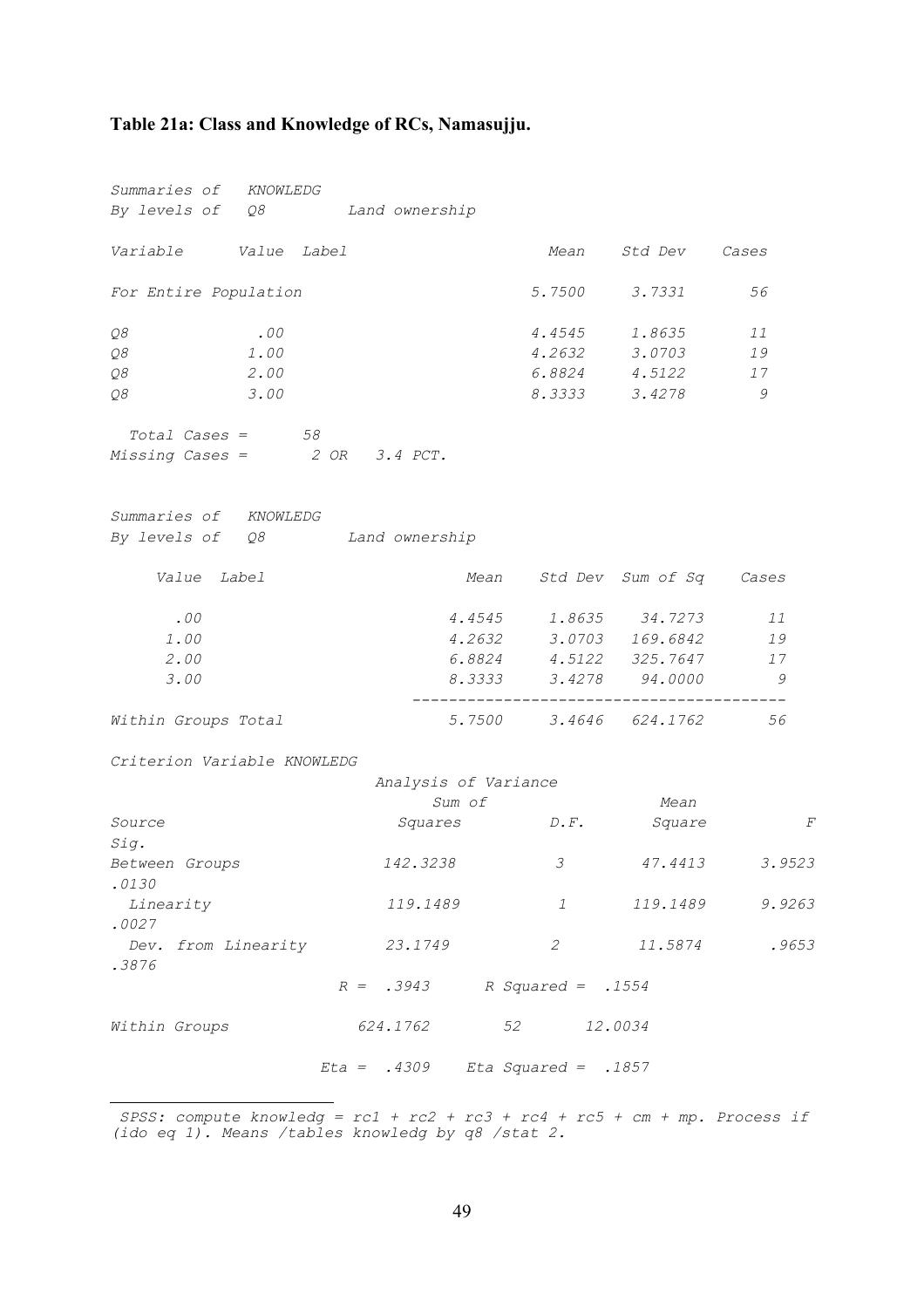## <span id="page-52-0"></span>**Table 21b: Class and Knowledge of RCs, Kamira**

| Summaries of KNOWLEDG            |        |               |                              |                |
|----------------------------------|--------|---------------|------------------------------|----------------|
| By levels of Q8 Land ownership   |        |               |                              |                |
| Variable Value Label             |        | Mean          | Std Dev Cases                |                |
| For Entire Population            |        |               | 6.6264 3.3407                | 174            |
| .00<br>Q8                        |        |               | 5.3651 3.0916                | 63             |
| Q8<br>1.00                       |        |               | 7.3294 3.1221                | 85             |
| Q8<br>2.00                       |        |               | 7.1905 3.9066                | 21             |
| Q8<br>3.00                       |        | 8.2000 3.6332 |                              | 5              |
| $Total \textit{Cases} = 175$     |        |               |                              |                |
| $Missing Cases =$ $1 OR$ .6 PCT. |        |               |                              |                |
|                                  |        |               |                              |                |
| Summaries of KNOWLEDG            |        |               |                              |                |
| By levels of Q8 Land ownership   |        |               |                              |                |
| Value Label                      |        |               | Mean Std Dev Sum of Sq Cases |                |
| .00                              |        |               | 5.3651 3.0916 592.6032       | 63             |
| 1.00                             | 7.3294 |               | 3.1221 818.7765              | 85             |
| 2.00                             |        |               | 7.1905 3.9066 305.2381       | 21             |
| 3.00                             | 8.2000 |               | 3.6332 52.8000               | $\overline{5}$ |
| Within Groups Total              | 6.6264 |               | 3.2262 1769.4177             | 174            |

*Criterion Variable KNOWLEDG* 

 *Analysis of Variance* 

|                         | Sum of      |                       | Mean     |         |
|-------------------------|-------------|-----------------------|----------|---------|
| Source                  | Squares     | $D \cdot F$ .         | Square   | F       |
| Sig.                    |             |                       |          |         |
| Between Groups<br>.0019 | 161.3007    | 3                     | 53.7669  | 5.1658  |
| Linearity               | 116.7900    | $\mathcal{I}$         | 116.7900 | 11.2208 |
| .0010                   |             |                       |          |         |
| Dev. from Linearity     | 44.5107     | 2                     | 22.2553  | 2.1382  |
| .1210                   |             |                       |          |         |
|                         | $R = .2459$ | R Squared = $.0605$   |          |         |
| Within Groups           | 1769.4177   | 170                   | 10.4083  |         |
|                         | $Et = 2890$ | Eta Squared = $.0835$ |          |         |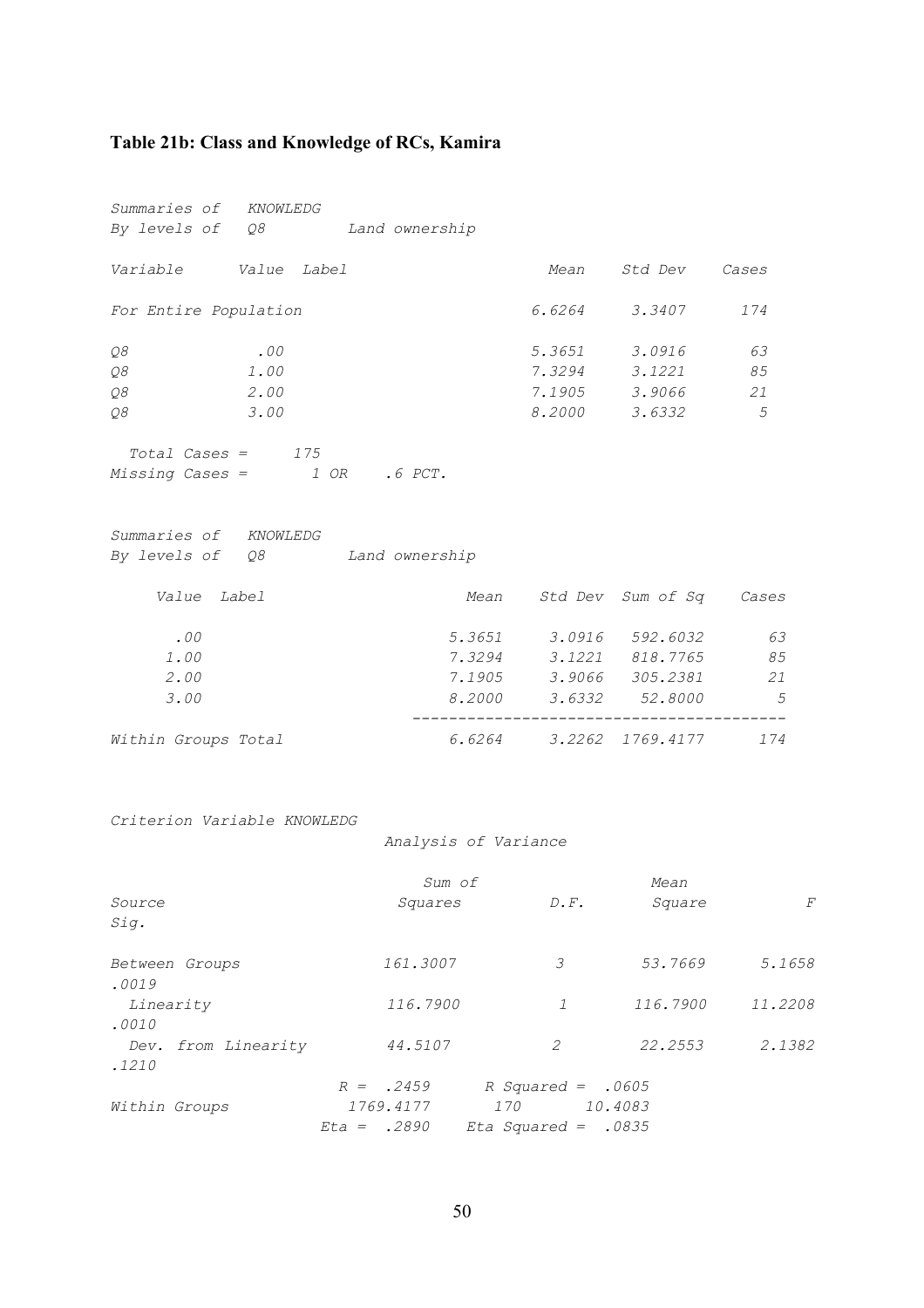| Crosstabulation:<br>Q22<br>By Q8           |                |                   |                   | Participated in last RC meeting<br>Land ownership       |          |                      |  |
|--------------------------------------------|----------------|-------------------|-------------------|---------------------------------------------------------|----------|----------------------|--|
| $08 - >$<br>Q22                            | Count          |                   |                   | Row Pct   landless  small P   Middle P  Big Frm   Total |          | Row                  |  |
|                                            |                | $1 \quad \square$ |                   | 7   11   12                                             |          | $5 \quad   \quad 35$ |  |
| Yes                                        |                |                   |                   | +--------+--------+--------+-------+                    |          |                      |  |
|                                            | 2              |                   | $4 \quad \square$ | $9 \mid 6 \mid$                                         | $4 \mid$ | 23                   |  |
| No                                         |                |                   |                   | +--------+--------+--------+-------+                    |          |                      |  |
|                                            | Column         | 11                | 20                |                                                         | 9        | 58                   |  |
|                                            |                |                   |                   | Total 19.0 34.5 31.0 15.5                               |          | 100.0                |  |
| Chi-Square                                 | $D \cdot F$ .  |                   | Significance      |                                                         | Min E.F. |                      |  |
| .67545<br>Number of Missing Observations = | $\overline{3}$ |                   | .8790             |                                                         | 3.569    |                      |  |

## <span id="page-53-0"></span>**Table 22a Class and participation in last RC meeting, Namasujj[u](#page-53-1)**

## **Table 22b: Class and participation in last RC meeting, Kamira**

| Crosstabulation:                             |                 | 022<br>By Q8   |              | Participated in last RC meeting<br>Land ownership |                                                                                            |              |  |
|----------------------------------------------|-----------------|----------------|--------------|---------------------------------------------------|--------------------------------------------------------------------------------------------|--------------|--|
| $08 - >$<br>Q22                              | Count           |                |              |                                                   | Col Pct   Landless  Small P   M. Peas   Big Farm  Total<br>----+--------+--------+-------+ | Row          |  |
| Yes                                          |                 | 1   27   52    |              | $12 \quad \square$                                |                                                                                            | 91<br>52.3   |  |
| No                                           | 2               |                |              | +--------+--------+--------+-----                 | $1 \t36 \t33 \t9 \t5 \t83$                                                                 |              |  |
|                                              | Column<br>Total | 36.2 48.9 12.1 | 63 85        | 21                                                | +--------+---------+---------+-------+<br>.5<br>2.9                                        | 174<br>100.0 |  |
| Chi-Square D.F.                              |                 |                | Significance |                                                   | Min E.F.                                                                                   |              |  |
| 10.61597<br>Number of Missing Observations = | 3               |                | .0140        | 7                                                 | 2.385                                                                                      |              |  |

<span id="page-53-1"></span>i  *SPSS: process if (ido eq 1). cross /TABLES Q22 by q8 /opt 4 /stat 1.*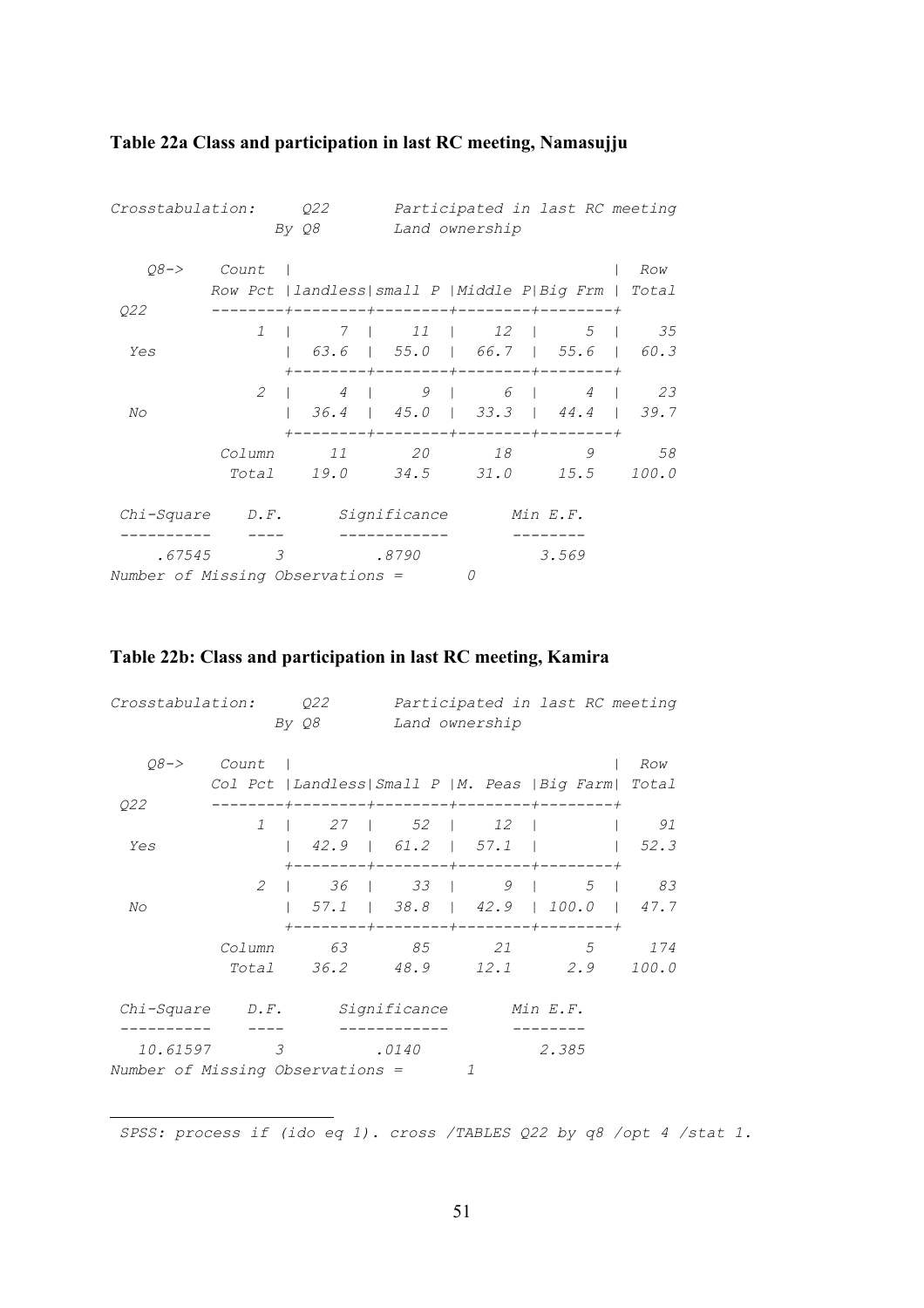| Crosstabulation:                 |               | Q23          |       |                                                                                                                                       | Participated in RC election |                |  |
|----------------------------------|---------------|--------------|-------|---------------------------------------------------------------------------------------------------------------------------------------|-----------------------------|----------------|--|
|                                  |               | By Q8        |       | Land ownership                                                                                                                        |                             |                |  |
| $08 - >$                         | Count         |              |       |                                                                                                                                       |                             | Row            |  |
|                                  |               |              |       | Col Pct   .00   1.00   2.00   3.00   Total                                                                                            |                             |                |  |
| Q23                              | $\mathcal{I}$ |              |       | 10111411718149                                                                                                                        |                             |                |  |
| Yes                              |               |              |       | $90.9$   $70.0$   $94.4$   $88.9$   $84.5$                                                                                            |                             |                |  |
|                                  | $\mathcal{L}$ |              |       | +--------+--------+--------+-------+<br>$1 \quad \begin{array}{c} 6 \quad \end{array}$ $1 \quad \begin{array}{c} 1 \quad \end{array}$ |                             | $\overline{9}$ |  |
| No                               |               |              |       | $9.1$   30.0   5.6   11.1   15.5<br>-------+--------+--------+-------+                                                                |                             |                |  |
|                                  | Column        | 11           |       | 20 18                                                                                                                                 | 9                           | 58             |  |
|                                  |               |              |       | Total 19.0 34.5 31.0 15.5                                                                                                             |                             | 100.0          |  |
|                                  |               |              |       |                                                                                                                                       |                             |                |  |
| $Chi-Square$ $D.F.$              |               | Significance |       |                                                                                                                                       | Min E.F.                    |                |  |
| 5.04237                          | 3             |              | .1687 |                                                                                                                                       | 1.397                       |                |  |
| Number of Missing Observations = |               |              |       | 0                                                                                                                                     |                             |                |  |

## <span id="page-54-0"></span>**Table 23a: Class and participation in RC election, Namasujj[u](#page-54-1)**

## **Table 23b: Class and participation in RC election, Kamira**

i

| Q23<br>Crosstabulation:<br>By Q8             |                  |                               | Participated in RC election<br>Land ownership |                                                                   |                               |              |  |
|----------------------------------------------|------------------|-------------------------------|-----------------------------------------------|-------------------------------------------------------------------|-------------------------------|--------------|--|
| $08 - >$                                     | Count<br>Col Pct |                               |                                               | $.00$   1.00   2.00   3.00  <br>-------+--------+-------+-------+ |                               | Row<br>Total |  |
| Q23<br>Yes                                   | $\mathcal{I}$    | 43                            | 77                                            | 18  <br>68.3   90.6   85.7   80.0   81.6                          | $\overline{4}$                | 142          |  |
| No                                           | 2                | $--- + --- -$<br>20<br>$31.7$ | $8 \quad \square$                             | $--- +--- ---- +--- ---- ---- +$<br>$9.4$   $14.3$   $20.0$       | $3 \mid$<br>$1 \quad \square$ | 32<br>18.4   |  |
|                                              | Column<br>Total  | 63<br>36.2 48.9               | 85                                            | -------+--------+--------+-------+<br>21                          | 5<br>12.1 2.9                 | 174<br>100.0 |  |
| Chi-Square                                   | $D \cdot F$ .    |                               | Significance                                  |                                                                   | Min E.F.                      |              |  |
| 12.29737<br>Number of Missing Observations = | 3                |                               | .0064                                         | 1                                                                 | .920                          |              |  |

<span id="page-54-1"></span> *SPSS: process if (ido eq 1). cross /TABLES Q23 by q8 /opt 4 /stat 1.*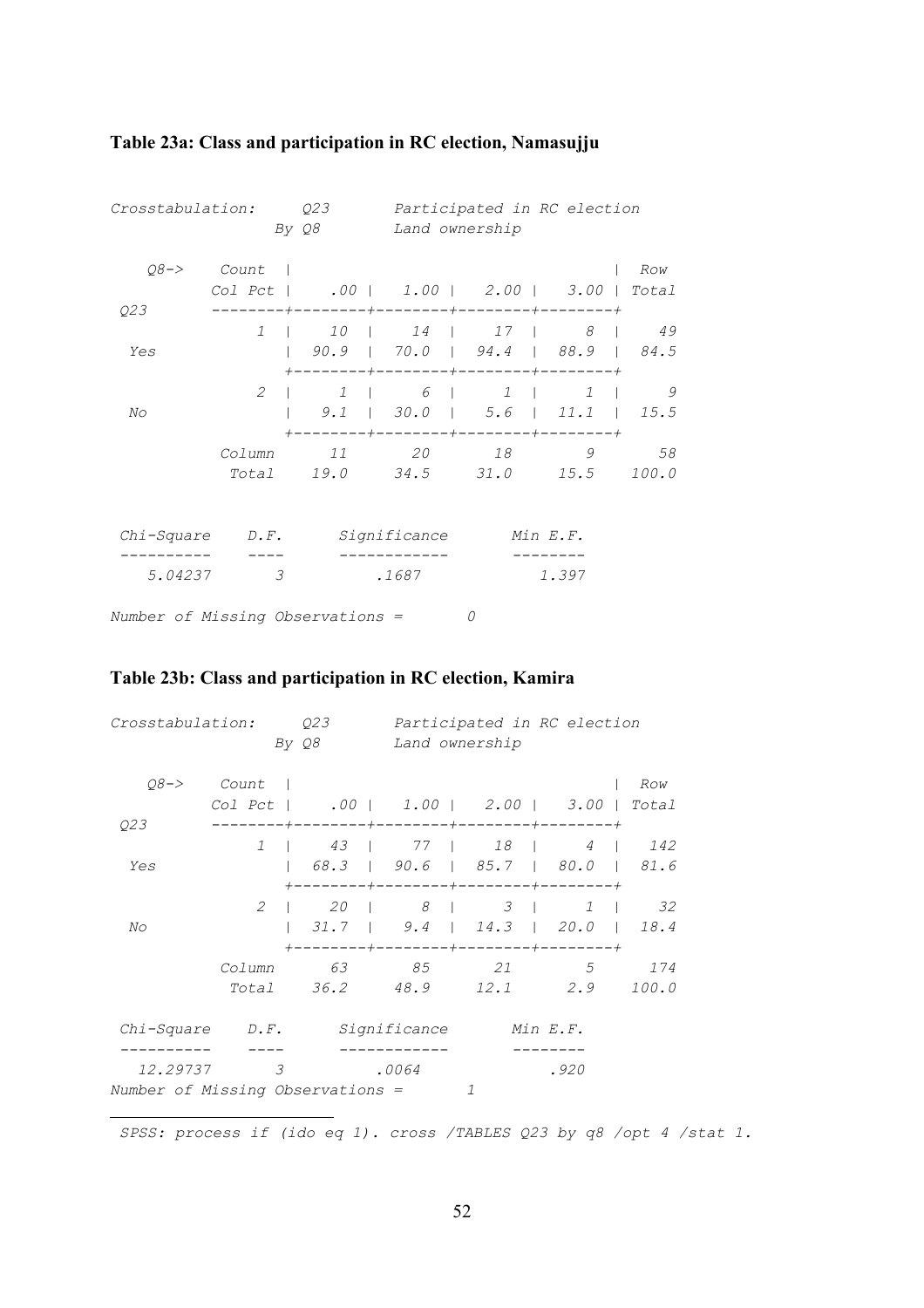| 1.59590<br>Number of Missing Observations = | 7               |                                                                                              | .9788                                                                                                                     | 0                     | .177                        |
|---------------------------------------------|-----------------|----------------------------------------------------------------------------------------------|---------------------------------------------------------------------------------------------------------------------------|-----------------------|-----------------------------|
| Chi-Square D.F.<br>---------                |                 |                                                                                              | Significance<br>-----------                                                                                               |                       | Min E.F.                    |
|                                             |                 | Column 93                                                                                    | 20<br>Total 82.3 17.7 100.0                                                                                               | 113                   |                             |
| Mugwere                                     | 11              | 1<br>$\mathbf{L}$<br> 100.0                                                                  | $\mathbf{L}$<br>-----+--------+                                                                                           | $\overline{1}$<br>.9  |                             |
| other                                       | 10              | $2 \mid$                                                                                     | $1 \quad \vert$<br>$\begin{array}{ c c c c c c c c } \hline \quad & 66.7 & \quad   & 33.3 & \quad   \ \hline \end{array}$ | $\overline{3}$<br>2.7 |                             |
| Murundi                                     | 8               |                                                                                              | $\begin{array}{ccc} \vert & 9 \vert & 2 \vert \end{array}$<br>81.8   18.2  <br>$+ - - - - - - - +$                        | 11<br>9.7             |                             |
| Tanzanian                                   | 7               | $\begin{array}{ccc} \vert & 13 \end{array}$<br>------                                        | $\mathcal{S}$<br>  81.3   18.8   14.2<br>$- - - - - - -$                                                                  | 16<br>and the state   |                             |
| Musoga                                      | 4               | $\begin{array}{ccc} & & 1 \end{array}$<br> 100.0                                             | $\mathbf{I}$                                                                                                              | $\mathbf{1}$<br>.9    |                             |
| Mynyankole                                  | 3               | $\begin{array}{ccc} \n & 1 \n \end{array}$<br>$\vert$ 100.0<br>$+$ - - - - - - - - + - - - - |                                                                                                                           | $\overline{1}$<br>.9  |                             |
| Munyarawanda                                | 2               | $\begin{array}{ccc} \vert & 2 \end{array}$<br>$\vert$ 100.0 $\vert$                          | $\mathbf{L}$<br>+--------+--------+                                                                                       | 2<br>1.8              |                             |
| Muganda                                     | $\mathcal{I}$   | $\begin{array}{ccc} \vert & 64 \end{array}$<br>-------+                                      | 14<br>$\mathbf{I}$<br>  82.1   17.9   69.0                                                                                | 78                    |                             |
| Q18                                         | $Q23->$ Row Pct | Count   Yes                                                                                  | No<br>$1 \quad  $<br>$- - + - - - - - - - - + - - - - - - - - +$                                                          | Row<br>$2$   Total    |                             |
| Crosstabulation: Q18                        |                 | By Q23                                                                                       | Ethnic Group                                                                                                              |                       | Participated in RC election |

### <span id="page-55-0"></span>**Table 24a: Ethnic group and participation in RC Election, Namasujj[u](#page-55-1)**

<span id="page-55-1"></span>i  *SPSS Commands used: compute knowledg = rc1 + rc2 + rc3 + rc4 + rc5 + cm + mp. process if (ido = 1). cross /tables q18 by Q23 /opt 3 /stat 1.*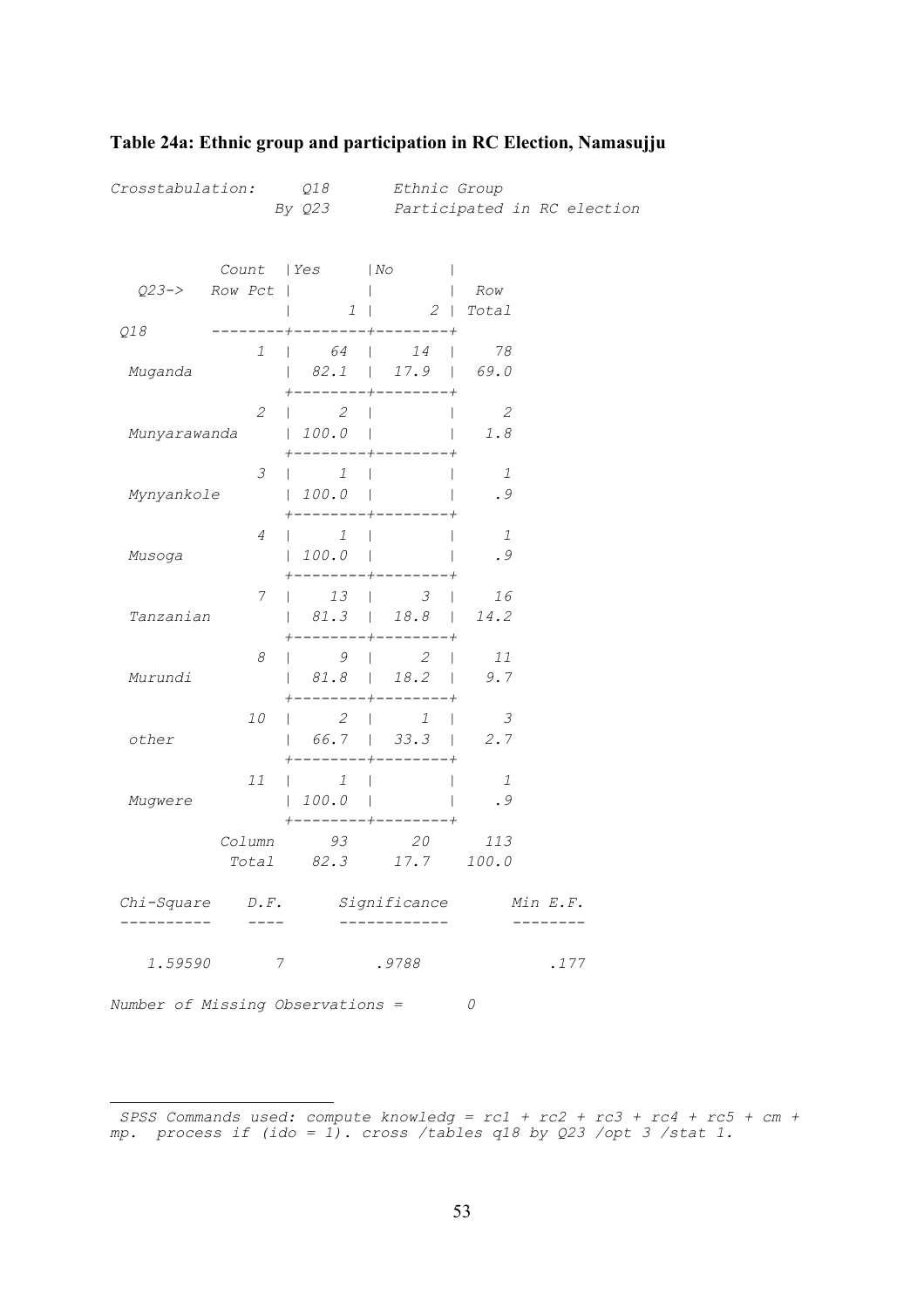| Crosstabulation: Q18             |                                                                                                                                                                                                                                                                                                                                                                                                    | By Q23                                  |                                                                                                                         | Ethnic Group<br>Participated in RC election |          |  |
|----------------------------------|----------------------------------------------------------------------------------------------------------------------------------------------------------------------------------------------------------------------------------------------------------------------------------------------------------------------------------------------------------------------------------------------------|-----------------------------------------|-------------------------------------------------------------------------------------------------------------------------|---------------------------------------------|----------|--|
|                                  |                                                                                                                                                                                                                                                                                                                                                                                                    |                                         |                                                                                                                         |                                             |          |  |
|                                  | $Q23->$ Row Pct                                                                                                                                                                                                                                                                                                                                                                                    | Count   Yes   No                        |                                                                                                                         | Row                                         |          |  |
|                                  |                                                                                                                                                                                                                                                                                                                                                                                                    |                                         | 1   2   Total                                                                                                           |                                             |          |  |
| Q18                              |                                                                                                                                                                                                                                                                                                                                                                                                    |                                         | ---+--------+--------+                                                                                                  |                                             |          |  |
|                                  | $\mathcal{I}$                                                                                                                                                                                                                                                                                                                                                                                      |                                         | $\begin{array}{ c c c c c c c c } \hline \quad & 66 & \quad 32 & \quad 98 \ \hline \end{array}$                         |                                             |          |  |
| Muganda                          |                                                                                                                                                                                                                                                                                                                                                                                                    |                                         | $\begin{array}{ c c c c c c c c c } \hline &67.3 & & 32.7 & & 27.8 \ \hline \end{array}$<br>$+ - - - - - - - +$         |                                             |          |  |
|                                  | $\mathcal{Z}$                                                                                                                                                                                                                                                                                                                                                                                      |                                         | $\begin{array}{ccccccc} \vert & & & 5 & \vert & & & 2 & \vert \end{array}$                                              | $\overline{7}$                              |          |  |
| Munyarawanda                     |                                                                                                                                                                                                                                                                                                                                                                                                    |                                         | 71.4   28.6   2.0                                                                                                       |                                             |          |  |
|                                  |                                                                                                                                                                                                                                                                                                                                                                                                    |                                         | $+ - - - - - - -$                                                                                                       |                                             |          |  |
|                                  | 3                                                                                                                                                                                                                                                                                                                                                                                                  | $\begin{array}{ccc} \hline \end{array}$ | $\begin{array}{ccc} \end{array}$                                                                                        | $\overline{5}$                              |          |  |
| Mynyankole                       |                                                                                                                                                                                                                                                                                                                                                                                                    |                                         | 80.0   20.0   1.4<br>-----+--------+                                                                                    |                                             |          |  |
|                                  | 4                                                                                                                                                                                                                                                                                                                                                                                                  |                                         | $39$   $34$                                                                                                             | 73                                          |          |  |
| Musoga                           |                                                                                                                                                                                                                                                                                                                                                                                                    |                                         | $\vert$ 53.4   46.6   20.7                                                                                              |                                             |          |  |
|                                  |                                                                                                                                                                                                                                                                                                                                                                                                    |                                         |                                                                                                                         |                                             |          |  |
| Kakwa                            | 5                                                                                                                                                                                                                                                                                                                                                                                                  | $\begin{array}{ccc} \hline \end{array}$ | $100.0$ $1.1$                                                                                                           | $\overline{4}$                              |          |  |
|                                  |                                                                                                                                                                                                                                                                                                                                                                                                    |                                         | --------+--------+                                                                                                      |                                             |          |  |
|                                  | 6                                                                                                                                                                                                                                                                                                                                                                                                  |                                         | $\begin{array}{ c c c c c c c c c } \hline \end{array}$ 78   56   134                                                   |                                             |          |  |
| Mugisu                           |                                                                                                                                                                                                                                                                                                                                                                                                    |                                         | $\vert$ 58.2   41.8   38.1                                                                                              |                                             |          |  |
|                                  | 7.                                                                                                                                                                                                                                                                                                                                                                                                 | $\begin{array}{ccc} \end{array}$        | --------+--------+                                                                                                      | $\overline{1}$                              |          |  |
| Tanzanian                        |                                                                                                                                                                                                                                                                                                                                                                                                    | 100.0                                   |                                                                                                                         | .3                                          |          |  |
|                                  |                                                                                                                                                                                                                                                                                                                                                                                                    |                                         |                                                                                                                         |                                             |          |  |
|                                  | 8                                                                                                                                                                                                                                                                                                                                                                                                  | $1 \quad  $<br>$\mathbf{L}$             | 2<br>$\Box$                                                                                                             | 3                                           |          |  |
| Murundi                          |                                                                                                                                                                                                                                                                                                                                                                                                    |                                         | $\vert$ 33.3   66.7  <br>$--- +$                                                                                        | .9                                          |          |  |
|                                  | 9                                                                                                                                                                                                                                                                                                                                                                                                  | $\begin{array}{ccc} \end{array}$        | $\mathbf{I}$                                                                                                            | $\overline{2}$                              |          |  |
| Sudanese                         |                                                                                                                                                                                                                                                                                                                                                                                                    | 100.0                                   |                                                                                                                         | .6                                          |          |  |
|                                  |                                                                                                                                                                                                                                                                                                                                                                                                    |                                         | $--+--------+$                                                                                                          |                                             |          |  |
|                                  | 10                                                                                                                                                                                                                                                                                                                                                                                                 |                                         | $11$   6                                                                                                                | 17                                          |          |  |
| other                            |                                                                                                                                                                                                                                                                                                                                                                                                    |                                         | $\begin{array}{ c c c c c c c c } \hline &64.7 & \text{\quad} & 35.3 & \text{\quad} \\ \hline \end{array}$<br>--------+ | 4.8                                         |          |  |
|                                  | 11                                                                                                                                                                                                                                                                                                                                                                                                 |                                         | $6 \quad 2$                                                                                                             | $\sim$ 8                                    |          |  |
| Muqwere                          |                                                                                                                                                                                                                                                                                                                                                                                                    |                                         | 75.0   25.0                                                                                                             | 2.3                                         |          |  |
|                                  |                                                                                                                                                                                                                                                                                                                                                                                                    | -----                                   | $+$ - - - - - - - +                                                                                                     |                                             |          |  |
|                                  | Column                                                                                                                                                                                                                                                                                                                                                                                             |                                         | 217 135<br>Total 61.6 38.4 100.0                                                                                        | 352                                         |          |  |
|                                  |                                                                                                                                                                                                                                                                                                                                                                                                    |                                         |                                                                                                                         |                                             |          |  |
|                                  |                                                                                                                                                                                                                                                                                                                                                                                                    |                                         | Chi-Square D.F. Significance                                                                                            |                                             | Min E.F. |  |
| 11.14236                         | $\frac{1}{2} \frac{1}{2} \frac{1}{2} \frac{1}{2} \frac{1}{2} \frac{1}{2} \frac{1}{2} \frac{1}{2} \frac{1}{2} \frac{1}{2} \frac{1}{2} \frac{1}{2} \frac{1}{2} \frac{1}{2} \frac{1}{2} \frac{1}{2} \frac{1}{2} \frac{1}{2} \frac{1}{2} \frac{1}{2} \frac{1}{2} \frac{1}{2} \frac{1}{2} \frac{1}{2} \frac{1}{2} \frac{1}{2} \frac{1}{2} \frac{1}{2} \frac{1}{2} \frac{1}{2} \frac{1}{2} \frac{$<br>10 |                                         | .3465                                                                                                                   |                                             | .384     |  |
| Number of Missing Observations = |                                                                                                                                                                                                                                                                                                                                                                                                    |                                         |                                                                                                                         | 1                                           |          |  |

# <span id="page-56-0"></span>**Table 24b: Ethnic group and participation in RC Election, Kamira**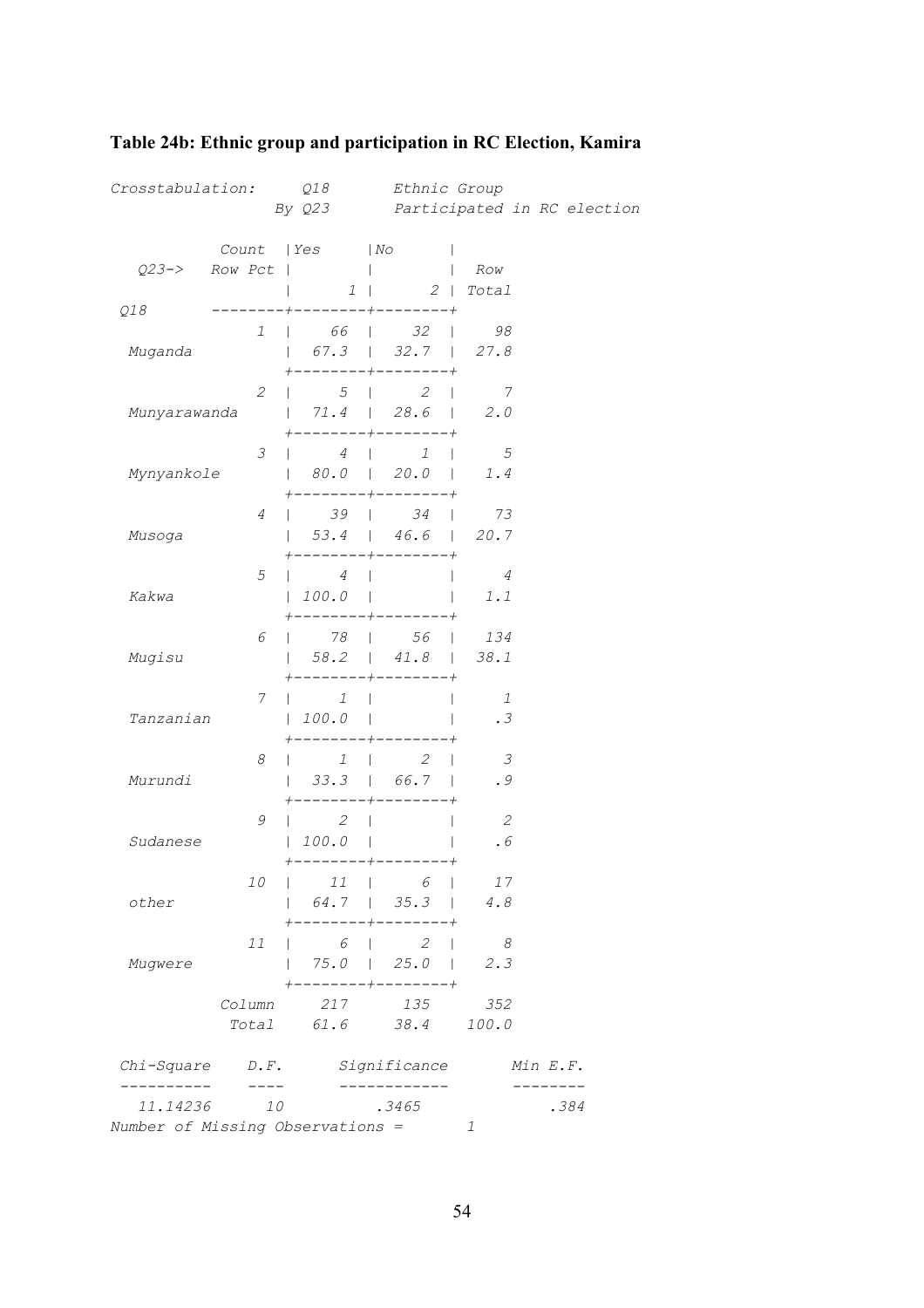### <span id="page-57-0"></span>**Table 25a: Ethnic group and knowledge of RCs, Namasujj[u](#page-57-1)**

| <i>Summaries of</i>         | KNOWLEDG                     |                                   |                      |               |                         |               |   |
|-----------------------------|------------------------------|-----------------------------------|----------------------|---------------|-------------------------|---------------|---|
|                             |                              | By levels of Q18 Ethnic Group     |                      |               |                         |               |   |
| Variable                    | <i>Value Label</i>           |                                   |                      | Mean          | Std Dev                 | Cases         |   |
| For Entire Population       |                              |                                   |                      | 4.9009        | 3.5031                  | 111           |   |
| Q18                         | 1                            | Muganda                           |                      | 5.6447        | 3.7690                  | 76            |   |
| Q18                         | 2                            | Munyarawanda                      |                      | 4.0000        | 2.8284                  | 2             |   |
| Q18                         | $\mathcal{Z}$                | Mynyankole                        |                      | 4.0000        | .0000                   | $\mathcal{I}$ |   |
| Q18                         | 4                            | Musoga                            |                      | 6.0000        | .0000                   | 1             |   |
| Q18                         | $7\overline{ }$              | Tanzanian                         |                      | 3.6250        | 2.5528                  | 16            |   |
| Q18                         | 8                            | Murundi                           |                      | 2.7273        | 1.6181                  | 11            |   |
| Q18                         | 10                           | other                             |                      | 2.3333        | .5774                   | 3             |   |
| Q18                         | 11                           | Mugwere                           |                      | 2.0000        | .0000                   | 1             |   |
| Summaries of KNOWLEDG       | $Total \textit{Cases} = 113$ | Missing Cases = $2 OR 1.8 PCT$ .  |                      |               |                         |               |   |
|                             |                              | By levels of Q18 Ethnic Group     |                      |               |                         |               |   |
| Value Label                 |                              |                                   | Mean                 |               | Std Dev Sum of Sq       | Cases         |   |
|                             | 1 Muganda                    |                                   | 5.6447               | 3.7690        | 1065.4079               | 76            |   |
|                             | 2 Munyarawanda               |                                   | 4.0000               |               | 2.8284 8.0000           | 2             |   |
| 3                           | Mynyankole                   |                                   |                      |               | 4.0000 .0000 .0000      | 1             |   |
|                             | 4 Musoga                     |                                   | 6.0000               | .0000         | .0000                   | 1             |   |
| 7                           | Tanzanian                    |                                   | 3.6250               |               | 2.5528 97.7500          | 16            |   |
| 8                           | Murundi                      |                                   | 2.7273               |               | 1.6181 26.1818          | 11            |   |
| <i>10</i>                   | other                        |                                   | 2.3333               | .5774         | .6667                   | 3             |   |
| 11                          | Mugwere                      |                                   |                      | 2.0000.0000   | .0000                   | 1             |   |
| Within Groups Total         |                              |                                   |                      |               | 4.9009 3.4104 1198.0064 | 111           |   |
| Criterion Variable KNOWLEDG |                              |                                   |                      |               |                         |               |   |
|                             |                              |                                   | Analysis of Variance |               |                         |               |   |
|                             |                              |                                   | Sum of               |               | Mean                    |               |   |
| Source<br>Sig.              |                              | Squares                           |                      | $D \cdot F$ . | Square                  |               | F |
| Between Groups<br>.0828     |                              | 151.9035                          |                      | 7             | 21.7005                 | 1.8657        |   |
| Within Groups               |                              | 1198.0064                         |                      | 103           | 11.6311                 |               |   |
|                             |                              | $Eta = .3355$ Eta Squared = .1125 |                      |               |                         |               |   |
|                             |                              |                                   |                      |               |                         |               |   |

<span id="page-57-1"></span> *SPSS: compute knowledg = rc1 + rc2 + rc3 + rc4 + rc5 + cm + mp. process if (ido eq 1). means / tables knowledge by Q18 / stat 1.*

i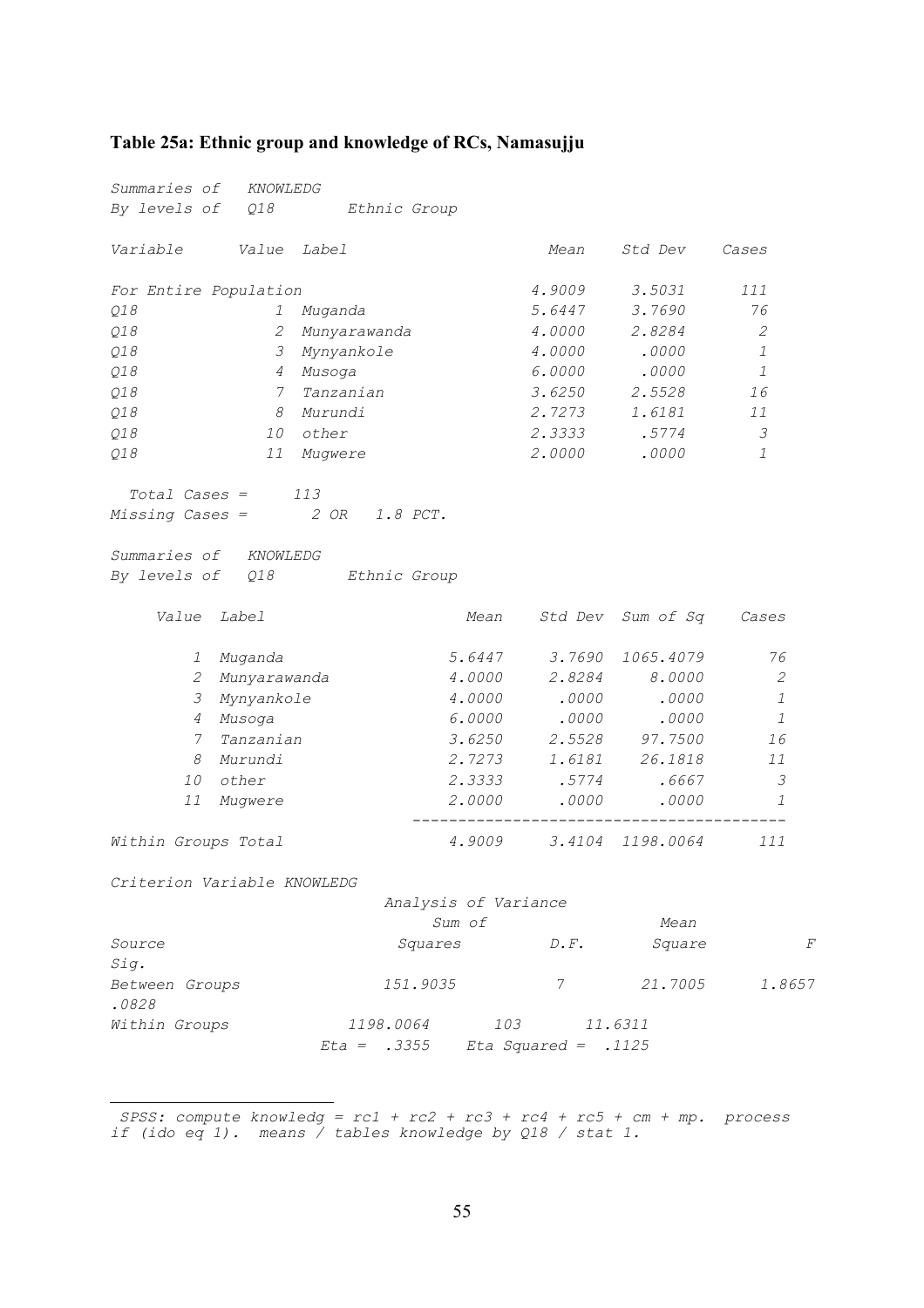## <span id="page-58-0"></span>**Table 25b: Ethnic group and knowledge of RCs, Kamira**

| <i>Summaries of</i>         | KNOWLEDG             |                      |               |                         |                |   |
|-----------------------------|----------------------|----------------------|---------------|-------------------------|----------------|---|
| By levels of<br>Q18         | Ethnic Group         |                      |               |                         |                |   |
| Variable<br>Value           | <i>Label</i>         |                      | Mean          | Std Dev                 | Cases          |   |
| For Entire Population       |                      |                      | 5.1733        | 3.5206                  | 352            |   |
| Q18<br>I                    | Muganda              |                      | 5.6837        | 3.7488                  | 98             |   |
| Q18<br>2                    | Munyarawanda         |                      | 4.5714        | 3.1547                  | 7              |   |
| Q18<br>3                    | Mynyankole           |                      | 4.2000        | 3.1145                  | 5              |   |
| Q18<br>4                    | Musoga               |                      | 5.0685        | 3.4088                  | 73             |   |
| Q18<br>5                    | Kakwa                |                      | 8.0000        | 4.2426                  | 4              |   |
| Q18<br>6                    | Mugisu               |                      | 4.7313        | 3.4186                  | 134            |   |
| Q18                         | 7<br>Tanzanian       |                      | 6.0000        | .0000                   | 1              |   |
| 8<br>Q18                    | Murundi              |                      | 8.3333        | 2.8868                  | $\mathcal{S}$  |   |
| 9<br>Q18                    | Sudanese             |                      | 9.0000        | 1.4142                  | 2              |   |
| Q18<br>10                   | other                |                      | 4.2353        | 3.0110                  | 17             |   |
| 11<br>Q18                   | Mugwere              |                      | 6.7500        | 3.6547                  | 8              |   |
| <i>Total Cases =</i>        | 353                  |                      |               |                         |                |   |
| Missing Cases =             | 1 OR<br>$.3$ $PCT$ . |                      |               |                         |                |   |
| <i>Summaries of</i>         | KNOWLEDG             |                      |               |                         |                |   |
| By levels of<br>Q18         | Ethnic Group         |                      |               |                         |                |   |
| Value<br>Label              |                      | Mean                 | Std Dev       | Sum of Sq               | Cases          |   |
| 1<br>Muganda                |                      | 5.6837               | 3.7488        | 1363.1939               | 98             |   |
| 2<br>Munyarawanda           |                      | 4.5714               | 3.1547        | 59.7143                 | 7              |   |
| 3<br>Mynyankole             |                      | 4.2000               | 3.1145        | 38.8000                 | 5              |   |
| 4<br>Musoga                 |                      | 5.0685               | 3.4088        | 836.6575                | 73             |   |
| Kakwa<br>5                  |                      | 8.0000               | 4.2426        | 54.0000                 | $\overline{4}$ |   |
| Mugisu<br>6                 |                      | 4.7313               | 3.4186        | 1554.3284               | 134            |   |
| 7<br>Tanzanian              |                      | 6.0000               | .0000         | .0000                   | $\mathcal{I}$  |   |
| 8<br>Murundi                |                      | 8.3333               | 2.8868        | 16.6667                 | 3              |   |
| 9<br>Sudanese               |                      | 9.0000               | 1.4142        | 2.0000                  | 2              |   |
| 10<br>other                 |                      | 4.2353               | 3.0110        | 145.0588                | 17             |   |
| 11<br>Mugwere               |                      | 6.7500               | 3.6547        | 93.5000                 | 8              |   |
| Within Groups Total         |                      |                      |               | 5.1733 3.4944 4163.9195 | 352            |   |
| Criterion Variable KNOWLEDG |                      |                      |               |                         |                |   |
|                             |                      | Analysis of Variance |               |                         |                |   |
|                             |                      | Sum of               |               | Mean                    |                |   |
| <i>Source</i><br>Sig.       |                      | Squares              | $D \cdot F$ . | Square                  |                | F |

| $\sim$ $  \sim$ |           |     |         |        |
|-----------------|-----------|-----|---------|--------|
| Between Groups  | 186.5094  | 1 O | 18.6509 | 1.5274 |
| .1279           |           |     |         |        |
| Within Groups   | 4163.9195 | 341 | 12.2109 |        |

 *Eta = .2071 Eta Squared = .0429*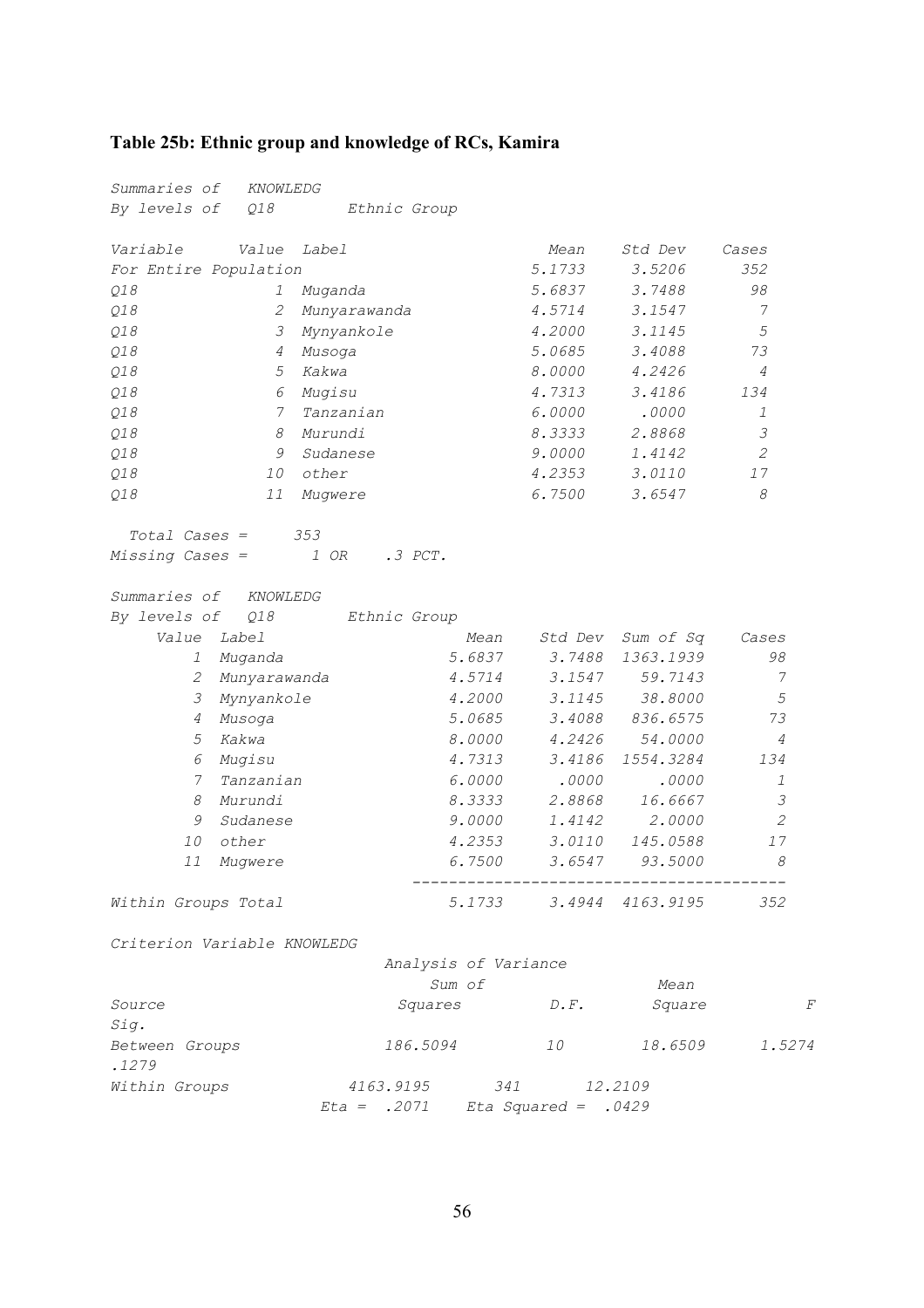# <span id="page-59-0"></span>**Appendix 5: Budgets and Accounts for Luwero District 1988-92**

All information from Luwero District Council Administration. Compiled by the accountant from yearly budget estimates.

| Luwero District 1988/89: Estimated and Actual Revenue and Expenditure. |                                     |                                    |
|------------------------------------------------------------------------|-------------------------------------|------------------------------------|
|                                                                        | Estimated Revenue Actual Revenue    |                                    |
| Graduated Tax                                                          | 156,903,000 Shs                     | 90,370,700 Shs                     |
| Licenses, Dues, Fees etc.                                              | 68,746,400 Shs                      | 36,250,450 Shs                     |
| Rates, Interest etc.                                                   | 3,900 Shs                           | 800,300 Shs                        |
| Reimbursements                                                         |                                     | 571,000 Shs 767,000 Shs            |
| Subvention and Miscellaneous                                           |                                     | 1,400 Shs 1,400 Shs                |
| Grants                                                                 | 4,057,140 Shs                       | 14,400,000 Shs                     |
| Total                                                                  | 230,283,130 Shs<br>---------------- | 154,289,270 Shs<br>--------------- |
|                                                                        | Estimated Exp.                      | Actual Expenditure                 |
| Recurrent                                                              | 224,076,260 Shs                     | 154,734,770 Shs                    |
| Non-Recurrent                                                          | 40,000,000 Shs                      | $6,100,000$ Shs                    |
|                                                                        | 264,076,260 Shs                     | 160,834,770 Shs                    |
|                                                                        | ===============                     | ===============                    |

#### 57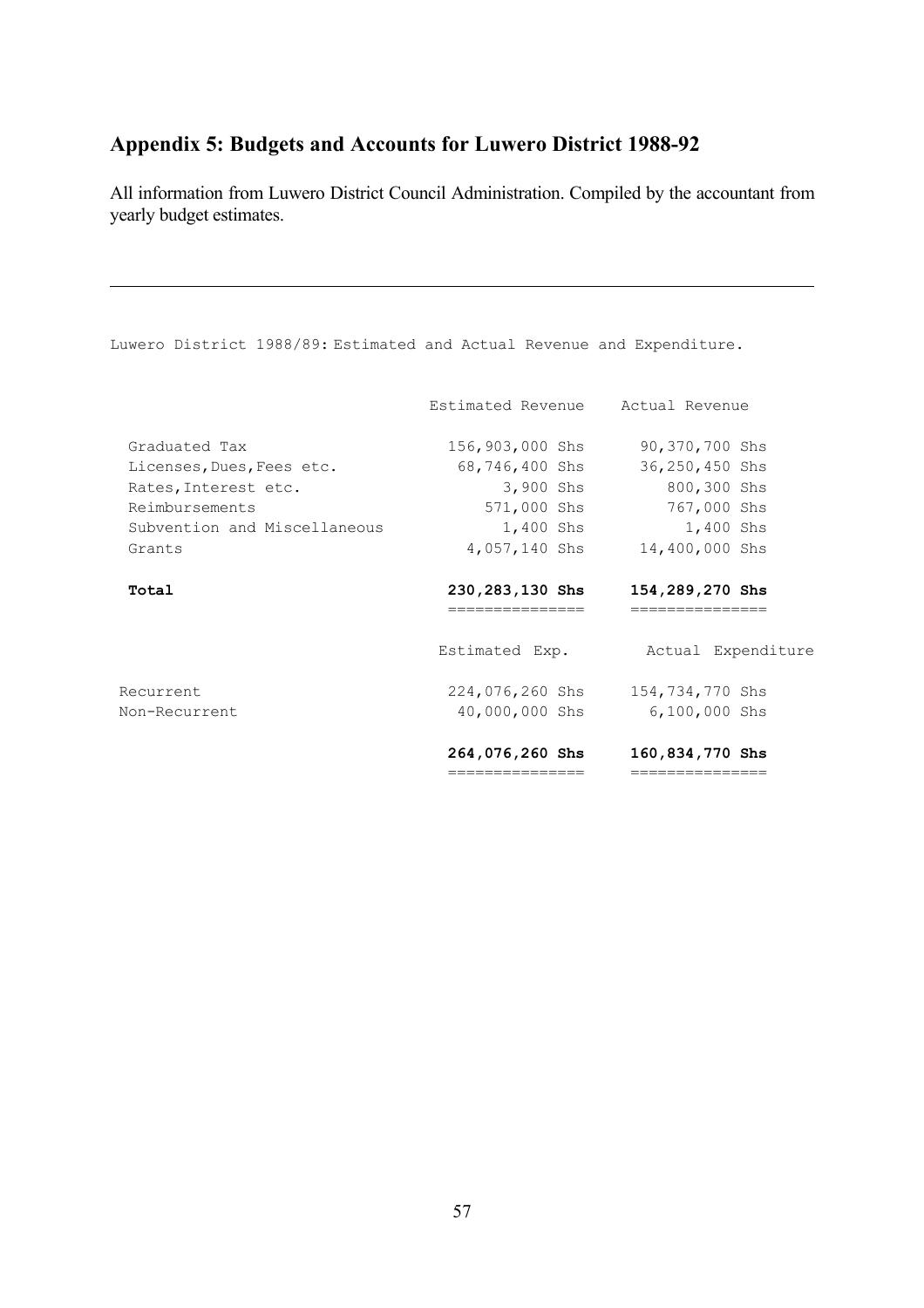#### 1989/90 ESTIMATED REVENUE AND EXPENDITURE:

|                      | Estimated Revenue Actual Revenue |                    |
|----------------------|----------------------------------|--------------------|
| Graduated Tax        | 149,375,000 Shs                  | 160,375,000 Shs    |
| Lic.Dues, Fees etc.  | 86,103,300 Shs                   | 66,347,300 Shs     |
| Rates, Interest etc. | 900,300 Shs                      | 1,180,300 Shs      |
| Reimbursements       | 800,000 Shs                      | 300,000 Shs        |
| Subvention and Misc. | 1,400 Shs                        | 1,801,300 Shs      |
| Grants               | 14,400,000 Shs                   | 11,000,000 Shs     |
| 10% Development Tax  |                                  | 15,000,000 Shs     |
|                      | 251,580,000 Shs<br>-----------   | 256,003,980 Shs    |
|                      | Estimated Exp.                   | Actual Expenditure |
| Recurrent            | 249.238.690                      | 247.594.510        |

| 20,000,000  |  |
|-------------|--|
| 247,594,510 |  |
|             |  |

=========== ===========

1990/91

|                       | Estimated Revenue           | Actual Revenue            |
|-----------------------|-----------------------------|---------------------------|
| Graduated Tax         | 485,027,000                 | 234,831,650               |
| Lic.Dues, Fees etc.   | 112, 150, 400               | 94,337,540                |
| Rates, Interests etc. | 1,554,100                   | 389,350                   |
| Reimbursements        | 800,000                     | 1,819,800                 |
| Subvention and misc.  | 3,001,400                   | 2,725,570                 |
| Grant Block           | 14,400,000                  | 11,499,320                |
| 10% Development Tax   | 48,000,000                  | 23,000,000                |
| Feeder Roads Grant    |                             | 22,347,000                |
|                       | 664, 932, 000               | 391, 457, 230             |
|                       | ===========                 | ===========               |
|                       | Estimated Exp.              | Actual Expenditure        |
| Recurrent             | 662,904,015                 | 345, 391, 990             |
| Non-Recurrent         | 204,000,000                 | 46,058,240                |
|                       | 866, 904, 015<br>========== | 391,450,230<br>========== |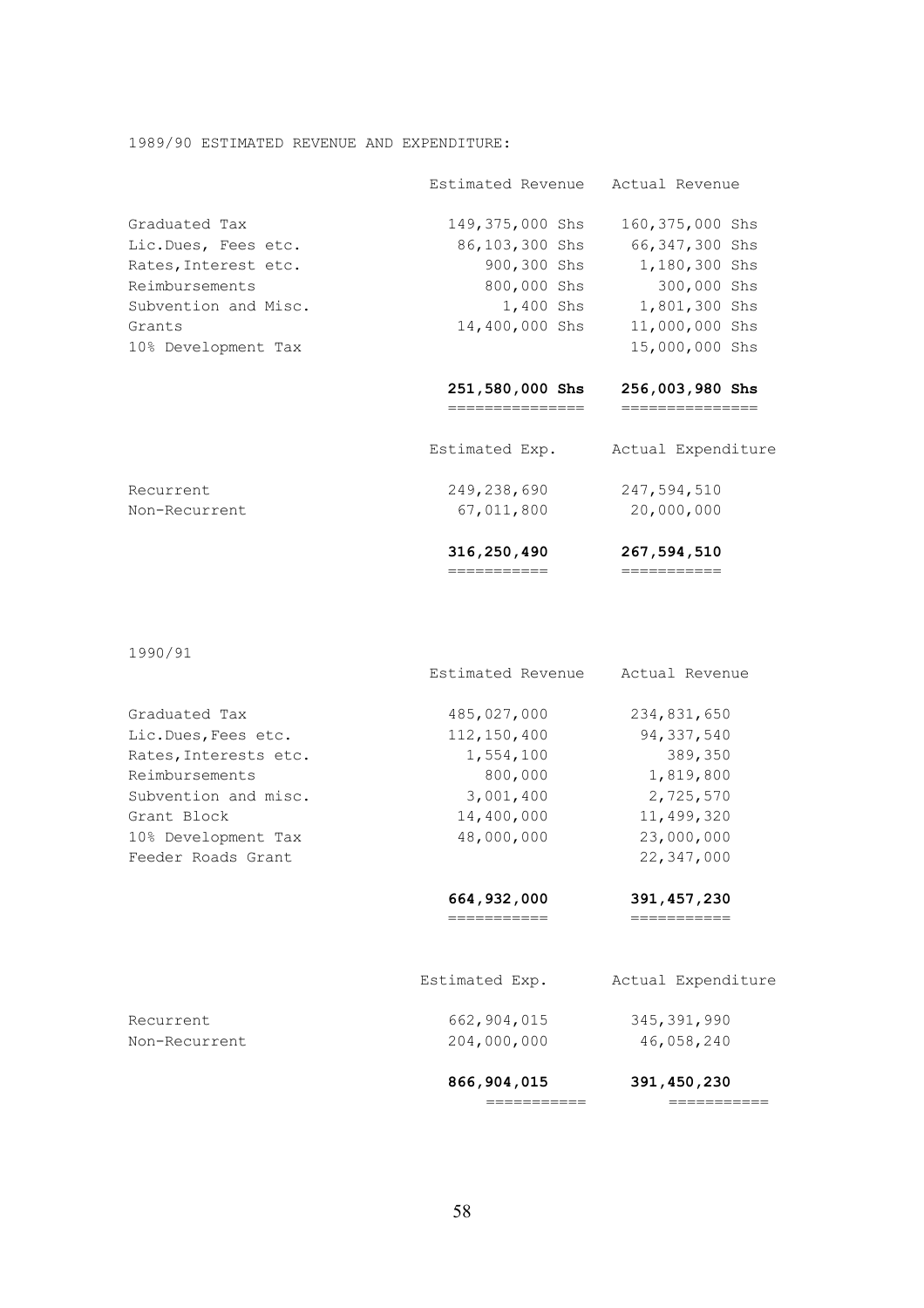1991/92

#### Estimated Revenue Actual Revenue

| Graduated Tax         | 310,000,000 |
|-----------------------|-------------|
| Lic.Dues, Fees etc.   | 161,225,800 |
| Rents, Interests etc. | 1,500,000   |
| Reimbursements        | 2,000,000   |
| Misc. and Subventions | 6,011,200   |
| Block Grant           | 14,400,000  |
| 10% Development Tax   | 31,000,000  |
| Feeder Roads Grant    | 27,000,000  |
|                       |             |

#### **553,467,300**

===========

Estimated Expenditure

 Recurrent 456,124,200 Non-Recurrent 95,001,600

#### **551,125,800**

===========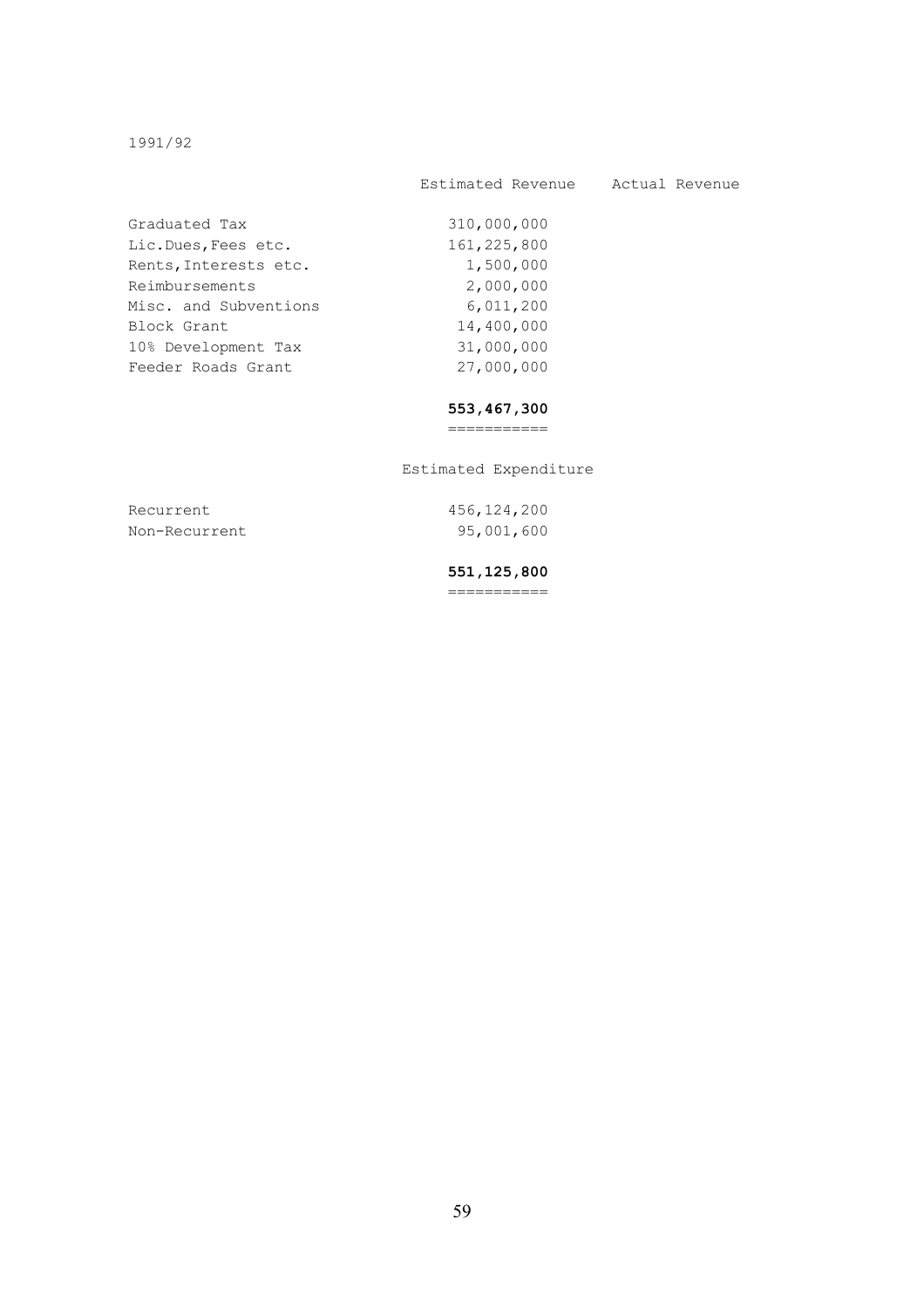## <span id="page-62-0"></span>**Appendix 6: List of Taped Interviews**

57 semi-structured interview were taped and later transcribed, translated and typed on wordperfect files. This data base of transcriptions was later coded (with "M91" - a program for coding of qualitative interviews developed at Handelshøjskolen Copenhagen), which significantly helped to organise and analyse the material.

Most of the interviews of higher ranking RC politicians, of magistrates, of politicians from party head quarters and civil servants were not taped. Most of my interviews with rural inforants were taped rather than just noted, and because of the superior organisation and quality of this material compared to the interviews based upon written notes, I tended during the analysis of peasant interviews to rely foremost on these taped interviews.

The table below gives some very rough indicators of these informants and thus a very substantial part of my material referred to as "rural voices".

| <b>Interview</b><br>number | <b>Tape</b><br><b>Number</b> | <b>Characteristics of Informant</b>                                            |
|----------------------------|------------------------------|--------------------------------------------------------------------------------|
| 001                        | 1                            | Old female peasant, muganda, Kapeka, 21.1.1992                                 |
| 002                        | 1                            | Old female peasant, muganda, Kapeka, 21.1.1992                                 |
| 003                        | $\overline{2}$               | Young male muganda peasant, ex-member of peoples militia,<br>Kapeeka. 3.2.1992 |
| 004                        | $\overline{2}$               | Old female peasant, muganda, Kapeeka. 3.2.1992                                 |
| 005                        | $\overline{2}$               | Old male muganda peasant, Bulyake, 3.2.1992.                                   |
| 006                        | $\overline{2}$               | Middle aged muganda, big farmer, Bulyake, 3.2.1992                             |
| 007                        | 3                            | Old male muganda peasant, Bulyake, 5.2.1992.                                   |
| 008                        | 3                            | Old female muganda peasant, Bulyake, 5.2.1992.                                 |
| 009                        | 3                            | Old male muganda peasant, Muluka Chief 5.2.1992.                               |
| 010                        | 3                            | Female muganda, RC and waragi brewer, Namasujju.                               |
| court.01                   | $\overline{4}$               | Court cases in Nakaseke.                                                       |
| 011                        | 5                            | Old male muganda, Naseeta, 20.2.1992.                                          |
| 012                        | 6                            | Old male muganda, Naseeta, 20.2.1992                                           |
| 013                        |                              | Old female muganda peasant, Kito village.                                      |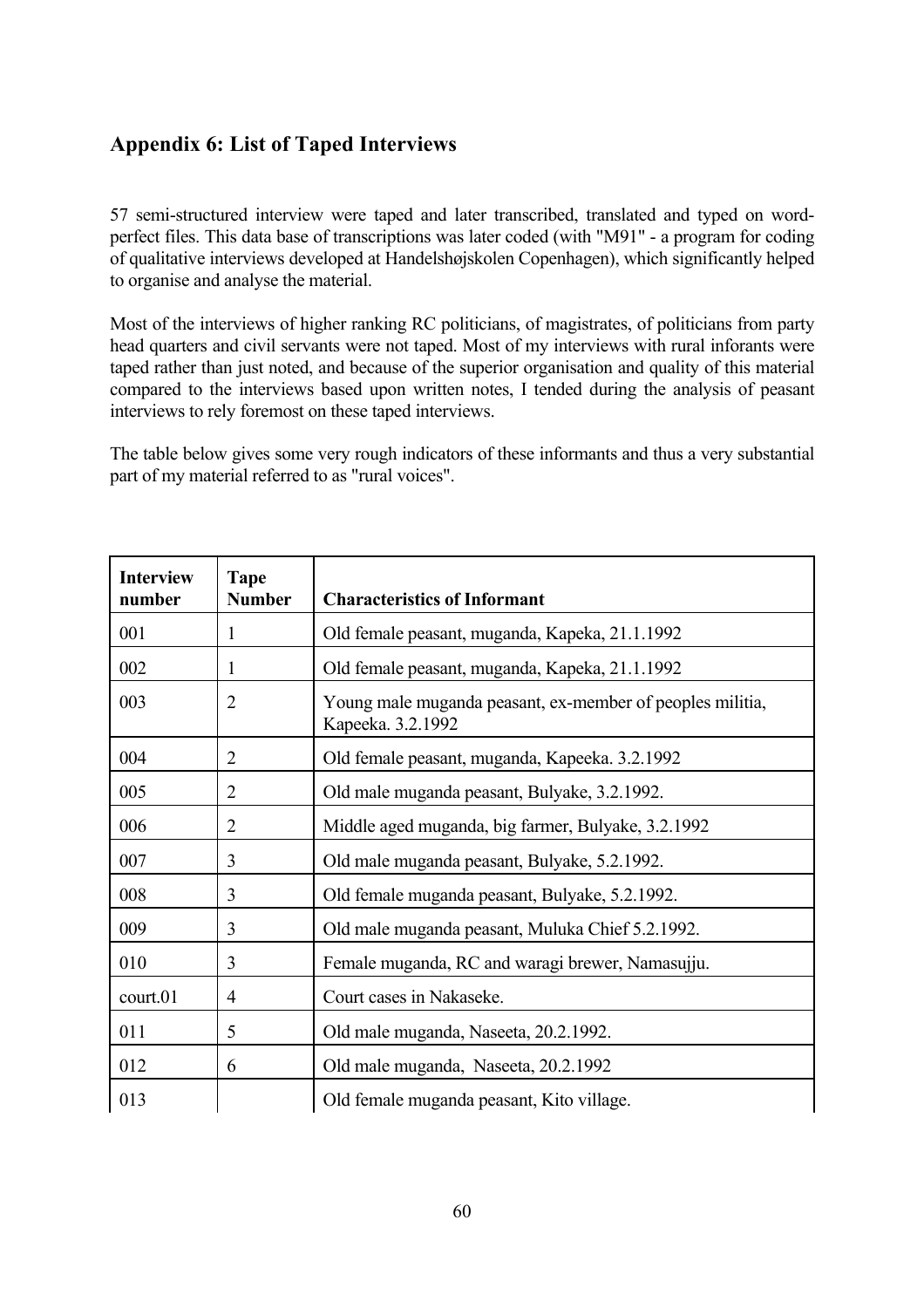| <b>Interview</b><br>number | <b>Tape</b><br><b>Number</b> | <b>Characteristics of Informant</b>                                   |
|----------------------------|------------------------------|-----------------------------------------------------------------------|
| court.02                   | $\tau$                       | RC3 Court cases in Nakaseke                                           |
| 014                        | 8                            | Female muganda peasant, Kito village, 1.3.1992                        |
| 015                        | 8                            | Old male "rich" peasant, muganda, Namasujju, 1.3.1992.                |
| 016                        | 9                            | "Tanzanian" male peasant, Namasujju, 1.3.92.                          |
| 017                        | $10 (+8)$                    | Male muganda peasant, Namasujju, 2.3.1992.                            |
| 018                        | 17                           | Male, muslim, muganda peasant, Munyolwe RC1,                          |
| 019                        | 17                           | Male muganda rich farmer/landlord Nakaseke, 8.3.1992                  |
| 020                        | 18                           | Munyarwanda peasant (and lay preacher) Namasujju, 8.3.1992.           |
| elect.07                   | 19                           | RC5 Elections Luwero.                                                 |
| elect.08                   | 20                           | RC5 Elections Luwero.                                                 |
|                            | 21                           | Songs by "Bulyake Ani yali amanyi"                                    |
| 021                        | 22                           | Munyarwanda male peasant, Namasujju, 13.3.1992.                       |
| 022                        | 23                           | Munyarwanda male peasant, Namasujju                                   |
| 023                        | 23                           | Very old male "Omuluulu" peasant, Bukuku village                      |
| 024                        | 24                           | Male "Tanzanian" peasant, Bulyake, 19.3.1992.                         |
| 025                        | 24                           | Old Tanzanian peasant Namasujju, 20.3.1992.                           |
| 026                        | 24                           | Young Tanzanian peasant Namasujju, 20.3.1992.                         |
| 027                        | 25                           | Old muganda peasant Namasujju.                                        |
|                            | 27                           | War songs recorded in Kapeeka, 17.5.1992, by Kapeeka Blue<br>Stars.   |
| 028                        | $28 (+29)$                   | Male, Muganda big farmer Nakaseke, 18.5.1992                          |
| 029                        | 28                           | Male, muganda big farmer, Namusale, 17.5.1992.                        |
| 030                        | 30                           | Parish Chief Bulyake, 25.5.1992.                                      |
| 031                        | 30                           | Male, muganda peasant (singer in Bulyake), 25.5.1992.                 |
| 032                        | 31                           | Muganda peasant, ex-chief Nakaseke, 27.5.1992.                        |
| 033                        | 31                           | Old male muganda peasant Namasujju, 6.6.1992.                         |
|                            | 31                           | War songs from Kapeeka: St. Cecilia Mobile Group, Kapeeka,<br>27.5.92 |
| 034                        | 32                           | Old muganda ex-chief, Kangulumira.                                    |